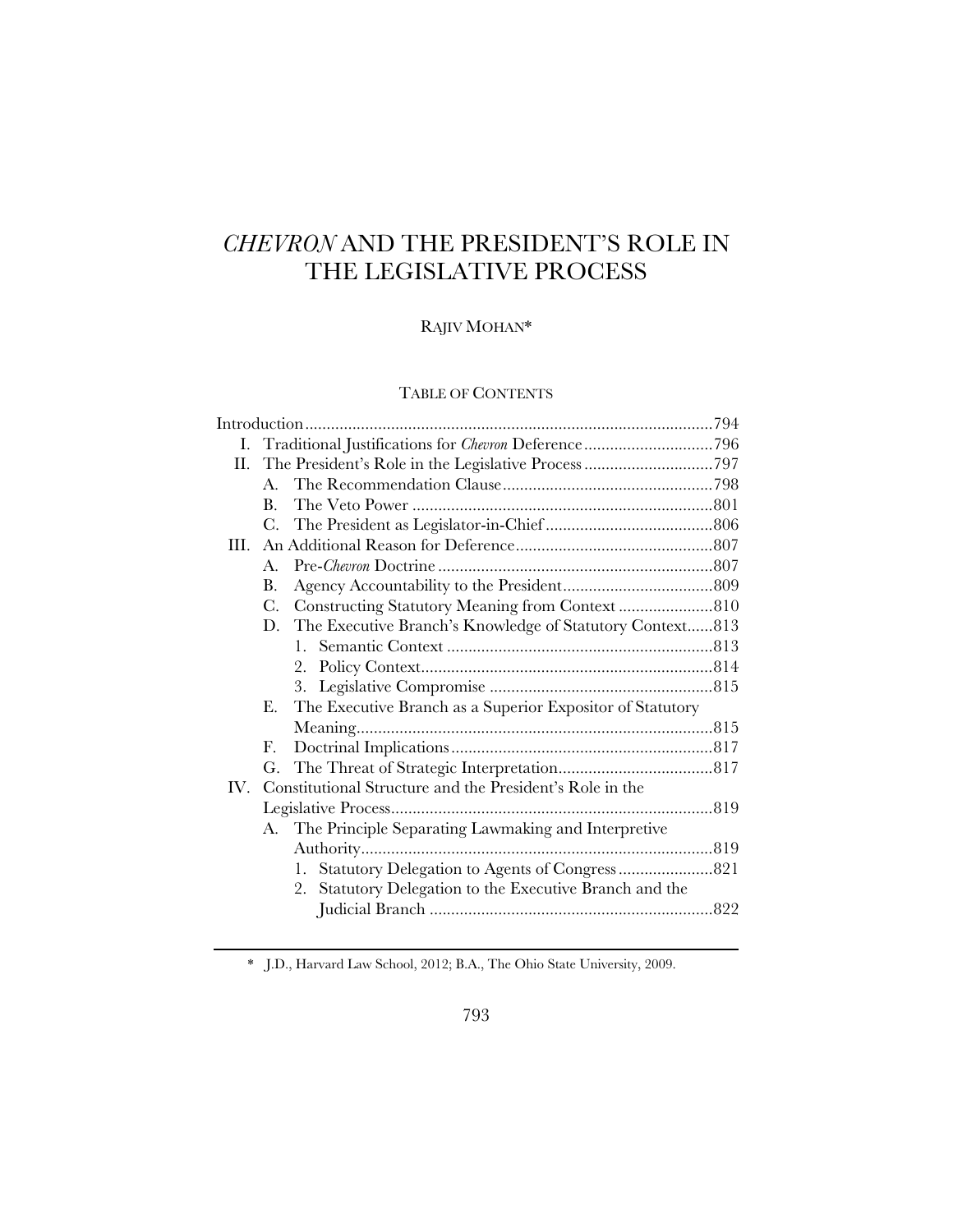#### 794 *ADMINISTRATIVE LAW REVIEW* [64:4

| B. The Effect of the President's Participation in the Legislative |  |
|-------------------------------------------------------------------|--|
|                                                                   |  |
|                                                                   |  |
|                                                                   |  |
| A. The Judiciary, the President, and the Council of Revision  828 |  |
| B. The Modern Presidency and Original Structural                  |  |
|                                                                   |  |
|                                                                   |  |
|                                                                   |  |
|                                                                   |  |
|                                                                   |  |

#### **INTRODUCTION**

So often, the question in cases of statutory interpretation is what "Congress meant,"1 what "Congress intended,"2 or what "Congress thought."3 After all, the basic assumption of statutory interpretation is *legislative* supremacy.4

But these questions are incomplete, for they leave implicit an essential part of the legislative process: the President. Article I, Section 7 of the Constitution requires the President to sign a bill before it becomes a law unless two-thirds of each house override his veto.5 And the Constitution gives the President the power to recommend legislation to Congress.6 Typically, the President is as essential to the passage of legislation as Congress.

Yet the President's role in the legislative process is often overlooked and subordinated for linguistic convenience. This Article considers how the President's role in the legislative process affects whether courts should defer to agency interpretations of statutes. In *Chevron, U.S.A., Inc. v. Natural Resources Defense Council, Inc.*, the Supreme Court held that courts should defer to an agency's reasonable interpretation of an ambiguous statute.<sup>7</sup>

 <sup>1.</sup> *See, e.g.*, Santa Fe Indus., Inc. v. Green, 430 U.S. 462, 473 (1977).

 <sup>2.</sup> *See, e.g.*, Medtronic, Inc. v. Lohr, 518 U.S. 470, 485 (1996) (discussing the presumption that Congress does not intend to preempt state law causes of action).

 <sup>3.</sup> *See, e.g.*, Taylor v. United States, 495 U.S. 575, 597 (1990).

 <sup>4.</sup> *See* Daniel A. Farber, *Statutory Interpretation and Legislative Supremacy*, 78 GEO. L.J. 281, 283 (1989) (explaining the common idea that courts are subordinate to legislatures except when they exercise the power of judicial review).

 <sup>5.</sup> U.S. CONST. art. I, § 7.

 <sup>6.</sup> U.S. CONST. art. II, § 3 (stating, "He shall from time to time give to the Congress Information of the State of the Union, and recommend to their Consideration such Measures as he shall judge necessary and expedient").

 <sup>7. 467</sup> U.S. 837, 843–44 (1984).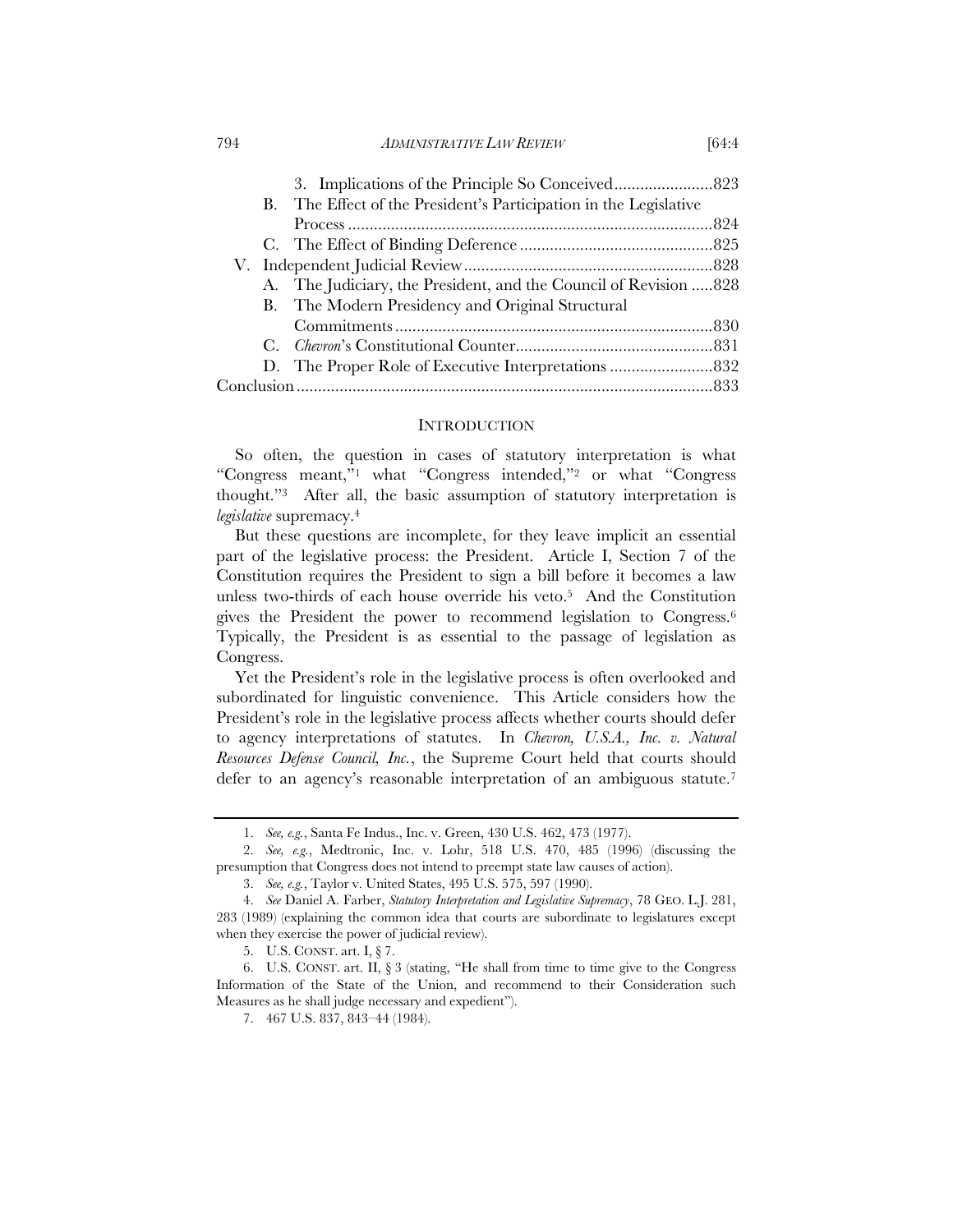Ambiguity, the Court explained, represented an implicit delegation of interpretive authority from Congress to the agency.8 Moreover, agencies are more democratically accountable than courts, and they have greater technical expertise.9

The President's role in the legislative process offers another reason for deference. Legislative supremacy requires interpreters to construct legislative intent from statutory context. The President's involvement in the legislative process gives him unique knowledge of statutory context. And when agencies are subject to presidential control, their interpretations likely reflect this knowledge. The Executive Branch might then be a better expositor of statutory meaning than the courts. Unlike the traditional view of agency expertise, this view links agencies to the President and focuses on a specific sort of expertise in statutory meaning, one based on actual participation in the legislative process.10

But once revealed, this additional reason for deference is ultimately *Chevron*'s undoing. Embedded in the constitutional structure is the principle that lawmaking should be separate from law-exposition.11 *Chevron* combines presidential lawmaking with binding interpretive authority contrary to this principle. This combination incentivizes the President to use his legislative influence to insist on vague language upfront that he can then interpret authoritatively away from the constitutional requirements of bicameralism and presentment.

Concerns about *Chevron* from a separation-of-powers perspective are not new.12 These more general concerns, however, have overlooked the President's role in the legislative process. Moreover, they can be countered with the general constitutional principle of democratic accountability to no necessary conclusion.

The more specific constitutional principle offered here proves more formidable. After all, *Chevron* bears a striking resemblance to institutional arrangements the Framers rejected as inconsistent with the design of the Constitution—specifically, the Council of Revision, which would have

 <sup>8.</sup> *See id.* at 843–44 (explaining that if Congress leaves a term in a statute ambiguous the court asks "whether the agency's answer is based on a permissible construction of the statute").

 <sup>9.</sup> *Id.* at 864–66.

 <sup>10.</sup> *See infra* notes 22–25 and accompanying text.

 <sup>11.</sup> *See infra* Part IV.A.

 <sup>12.</sup> *See* Cynthia R. Farina, *Statutory Interpretation and the Balance of Power in the Administrative State*, 89 COLUM. L. REV. 452, 470 (1989) (noting that "*Chevron* offers no evidence to support its conclusion that silence or unclarity in a regulatory statute typically represents Congress's deliberate delegation of meaning-elaboration power to the agency").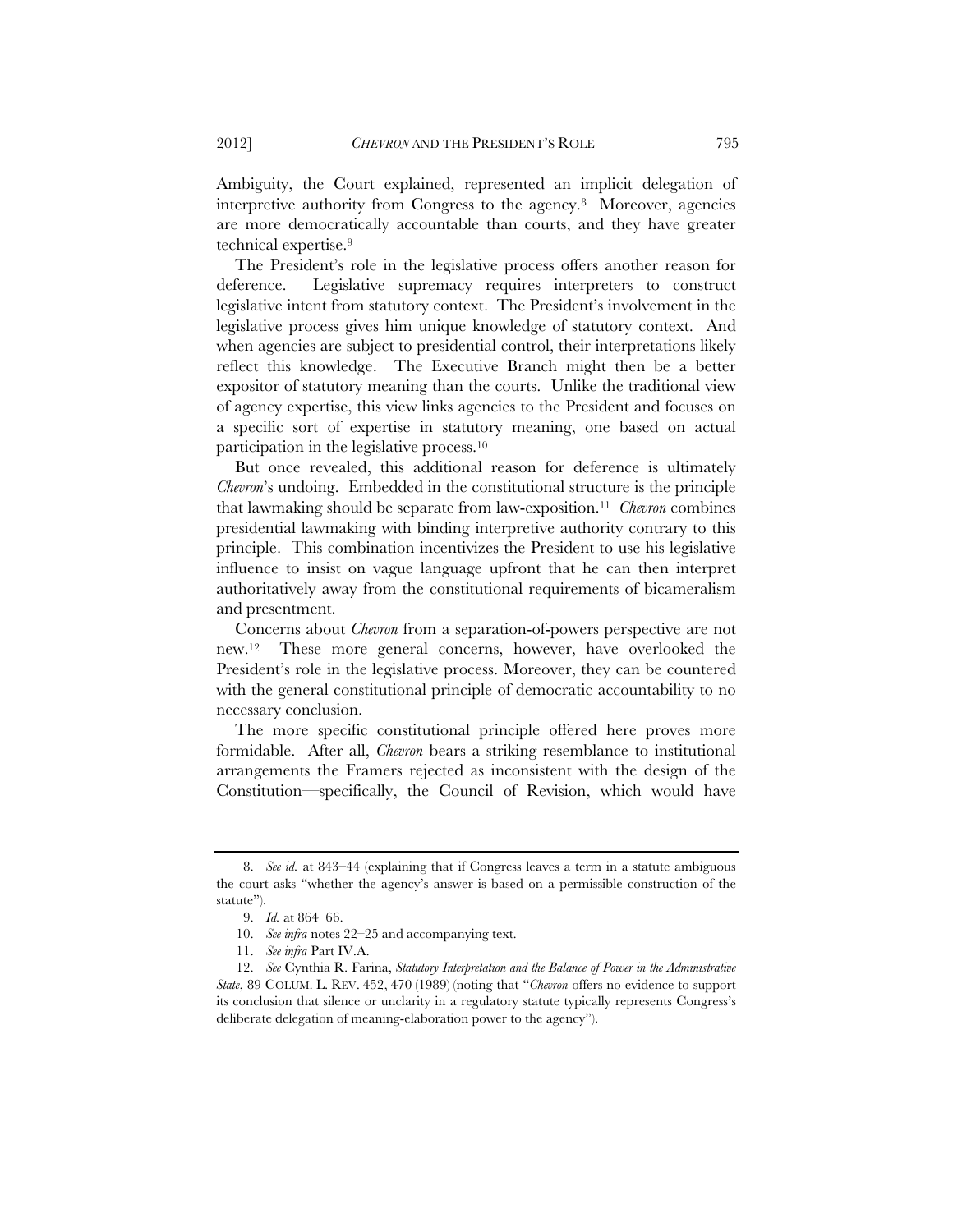involved the Judiciary in the exercise of the veto power.13 This institutional arrangement is strong evidence of *Chevron*'s inconsistency with the constitutional design. A better interpretive rule, more consistent with constitutional structure, is to reject deference for independent judicial review—after all, the Judiciary plays *no* role in the legislative process.

The Article proceeds as follows: Part I sketches the traditional justifications for *Chevron*. Part II sets out the President's role in the legislative process, looking to the Constitution, history, and modern practice. Part III offers a distinct reason for deference based on the President's role in the legislative process. Part IV argues that *Chevron* combines lawmaking and binding interpretive authority in a way contrary to constitutional structure. And Part V argues for independent judicial review as an alternative. The Article then concludes.

#### I. TRADITIONAL JUSTIFICATIONS FOR *CHEVRON* DEFERENCE

In *Chevron*, the Supreme Court set out a two-step framework to determine if a court should defer to an agency's interpretation of a statute. First, a court was to use the traditional tools of statutory construction to determine "whether Congress has directly spoken to the precise question at issue."<sup>14</sup> If so, "that is the end of the matter."<sup>15</sup> If not, the court should defer to an agency's reasonable interpretation of the statute.16 Crucially, *Chevron* identified ambiguity as implicit legislative intent to delegate the power to resolve statutory ambiguity to agencies.

*Chevron*'s presumption that, absent legislative intent to the contrary, agencies have the authority to interpret ambiguities in statutes has often been referred to as a fiction.17 For that reason, *Chevron* has also been justified as a constitutionally inspired default rule. When agencies resolve

 <sup>13.</sup> *See infra* Part V.A.

 <sup>14.</sup> *Chevron*, 467 U.S. at 842.

 <sup>15.</sup> *Id.* (explaining that if the intent of Congress is clear, no further inquiry is necessary).

 <sup>16.</sup> *Id.* at 843–44.

 <sup>17.</sup> *See, e.g.*, Stephen Breyer, *Judicial Review of Questions of Law and Policy*, 38 ADMIN. L. REV. 363, 370 (1986) ("For the most part courts have used 'legislative intent to delegate the law-interpreting function' as a kind of legal fiction."); Antonin Scalia, *Judicial Deference to Administrative Interpretation of Law*, 1989 DUKE L.J. 511, 517 ("[A]ny rule adopted in this field represents merely a fictional, presumed intent, and operates principally as a background rule of law against which Congress can legislate."); Cass R. Sunstein, *Beyond* Marbury*: The Executive's Power To Say What The Law Is*, 115 YALE L.J. 2580, 2589–90 (2006) (stating that *Chevron*'s conclusion that delegations of rulemaking power implicitly include the power to interpret ambiguities is a legal fiction); *cf*. Farina, *supra* note 12, at 470 (pointing out that *Chevron*'s conclusion that silence in a regulatory statute represents "Congress's deliberate delegation of meaning-elaboration power to the agency" is not supported by evidence).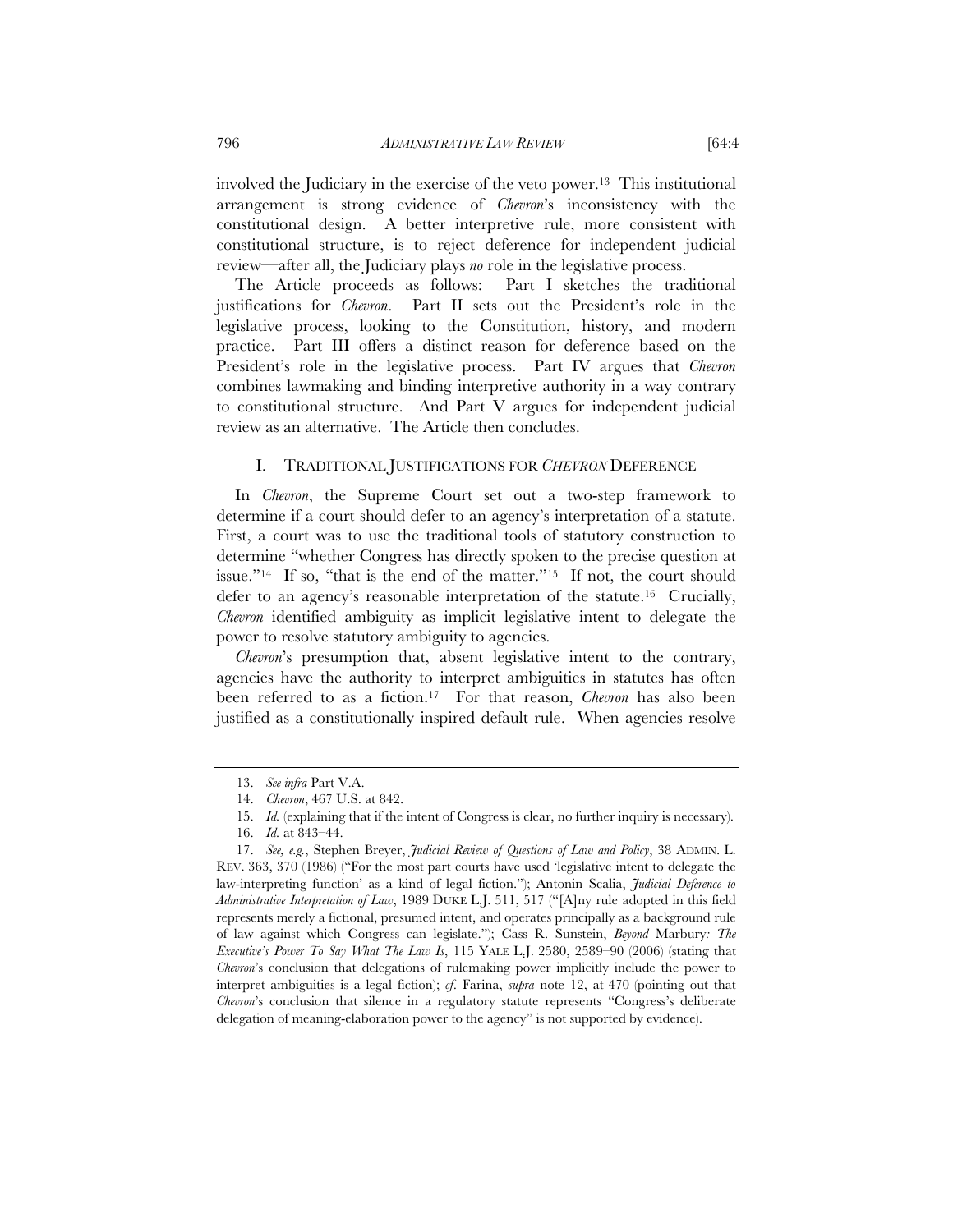questions of statutory ambiguity, they are really exercising policy discretion. And it is more consistent with our democratic system to vest policy discretion in the politically accountable branches.18 Although relying on the presumption of congressional intent, the Court also stressed this point:

[F]ederal judges—who have no constituency—have a duty to respect legitimate policy choices made by those who do. The responsibilities for assessing the wisdom of such policy choices and resolving the struggle between competing views of the public interest are not judicial ones: "Our Constitution vests such responsibilities in the political branches."19

*Chevron*'s default rule "serve<sup>[s]</sup> as a constitutional doctrine of second best, indirectly preserving structural norms that the Court will not enforce directly."<sup>20</sup> *Chevron* thus "reconciles modern conceptions of delegation and interpretive lawmaking with a constitutional commitment to policymaking by more, rather than less, representative institutions."21

In addition to being more democratic, agencies are also thought to be more expert than courts. For example, the Court further noted in *Chevron* that "[j]udges are not experts in the field."22 And Justice Breyer has described "the traditional view that agencies are more 'expert' on policy matters than courts, and courts should 'defer' to their policy expertise."23 On this view, agencies "are more likely than the courts to reach the correct result."24 Expertise feeds into *Chevron*'s fiction: "It is virtually always proper for a court to assume Congress wanted the statute to work and, at least, did not intend a set of interpretations that would preclude its effective administration."25

None of these traditional reasons for deference, however, say anything about the President's role in the legislative process.

## II. THE PRESIDENT'S ROLE IN THE LEGISLATIVE PROCESS

The Supreme Court has stated: "The Constitution limits [the President's] functions in the lawmaking process to the recommending of

 <sup>18.</sup> *See, e.g.*, John F. Manning, *Constitutional Structure and Judicial Deference to Agency Interpretations of Agency Rules*, 96 COLUM. L. REV. 612, 626–27 (1996) [hereinafter Manning, *Constitutional Structure*]; Thomas W. Merrill, *Judicial Deference to Executive Precedent*, 101 YALE L.J. 969, 978 (1992); Scalia, *supra* note 17, at 515.

 <sup>19.</sup> *Chevron*, 467 U.S. at 866 (quoting Tenn. Valley Auth. v. Hill, 437 U.S. 153, 195 (1978)).

 <sup>20.</sup> Manning, *Constitutional Structure*, *supra* note 18, at 633.

 <sup>21.</sup> *Id.* at 634.

 <sup>22.</sup> *Chevron*, 467 U.S. at 865.

 <sup>23.</sup> Breyer, *supra* note 17, at 390.

 <sup>24.</sup> Scalia, *supra* note 17, at 514.

 <sup>25.</sup> Breyer, *supra* note 17, at 368.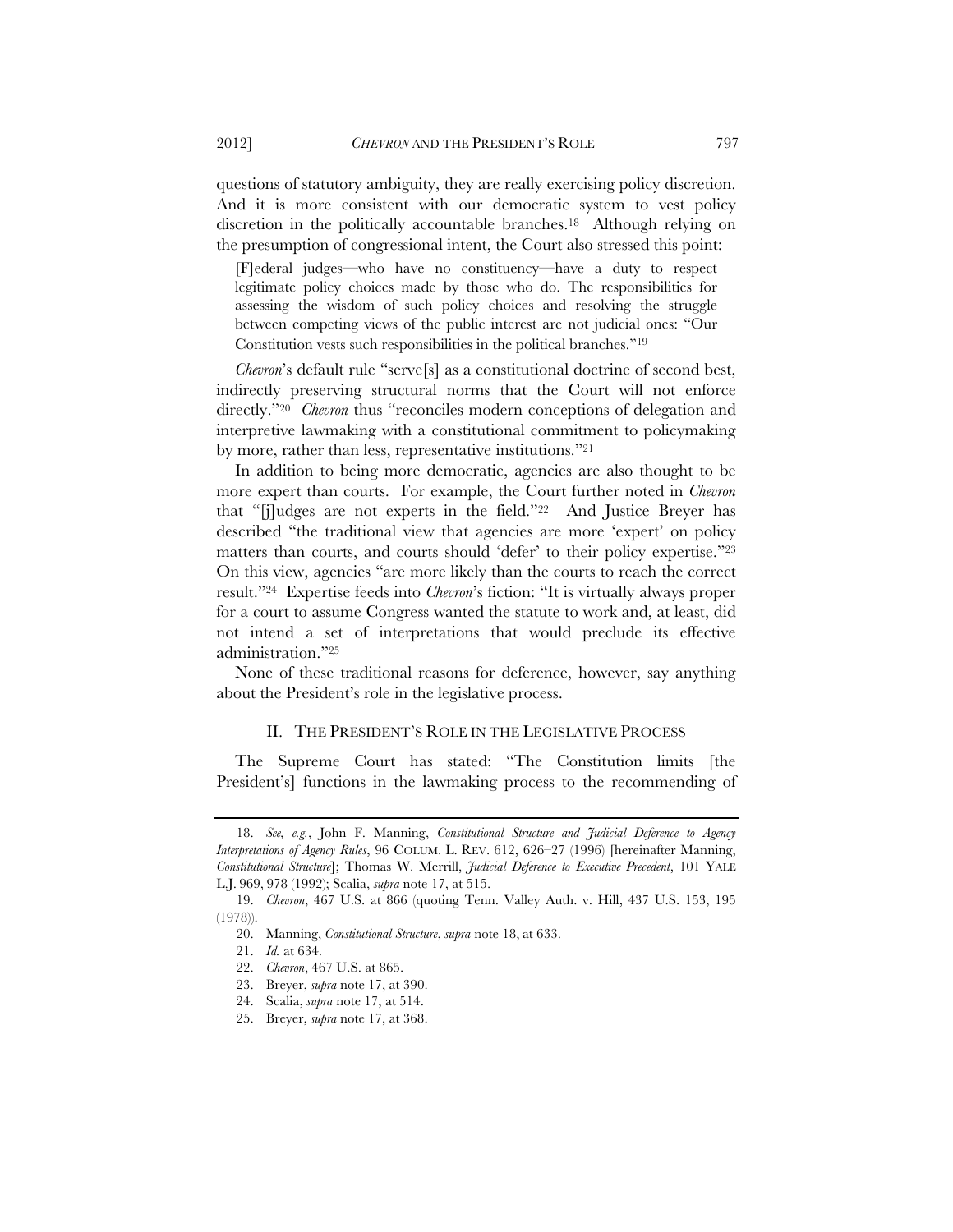laws he thinks wise and the vetoing of laws he thinks bad."26 But it would be wrong to consider these functions so limited as the Court's tone suggests.

#### *A. The Recommendation Clause*

Article II of the Constitution states that the President "shall . . . recommend to [the Congress's] Consideration such Measures as he shall judge necessary and expedient."27 This provision was relatively uncontroversial at the Founding.28 Two aspects of the Recommendation Clause's drafting history hint at its original meaning. First, from James Madison's notes on the Constitutional Convention for August 24, 1787: "On motion of Mr. Gov'r Morris, 'he may' was struck out, & 'and' inserted before 'recommend' in clause 2d. sect 2d art: X. in order to make it the *duty*  of the President to recommend, & thence prevent umbrage or cavil at his doing it."29 The change of language from permissive to mandatory suggests that the President has a duty to recommend measures to Congress.30 Creating a duty rather than a right prevented Congress from "argu[ing] that the President's participation in lawmaking was part of a scheme to usurp Congress' legislative power"—the sort of umbrage and cavil that seemed to concern Governor Morris.31

Second, where an early version of the Recommendation Clause spoke to "Matters," the final version speaks to "Measures."<sup>32</sup> This change "reinforces the inference that the Framers intended the President's recommendations to be more than precatory statements."33 Rather, the President was to recommend specific legislative bills.<sup>34</sup>

Early practice, however, departs from this original meaning. George Washington's first inaugural address initially contained detailed, specific

 <sup>26.</sup> Youngstown Sheet & Tube Co. v. Sawyer, 343 U.S. 579, 587 (1952).

 <sup>27.</sup> U.S. CONST. art. II, § 3.

 <sup>28.</sup> THE FEDERALIST NO. 77, at 462 (Alexander Hamilton) (Clinton Rossiter ed., 1961) ("[N]o objection has been made to this class of authorities . . . .").

 <sup>29.</sup> James Madison, *Debates in the Federal Convention of 1787 as Reported by James Madison*, *in* DOCUMENTS ILLUSTRATIVE OF THE FORMATION OF THE UNION OF THE AMERICAN STATES 109, 612 (Charles C. Tansill ed., 1927).

 <sup>30.</sup> J. Gregory Sidak, *The Recommendation Clause*, 77 GEO. L.J. 2079, 2081–82 (1989) ("James Madison's notes on the Constitutional Convention for August 24, 1787, reveal that the Framers explicitly elevated the President's recommendation of measures from a political prerogative to a constitutional duty . . . .").

 <sup>31.</sup> *Id.* at 2082.

 <sup>32.</sup> *Id.* at 2084.

 <sup>33.</sup> *Id.* 

 <sup>34.</sup> Vasan Kesavan & J. Gregory Sidak, *The Legislator-in-Chief*, 44 WM. & MARY L. REV. 1, 48–49 (2002).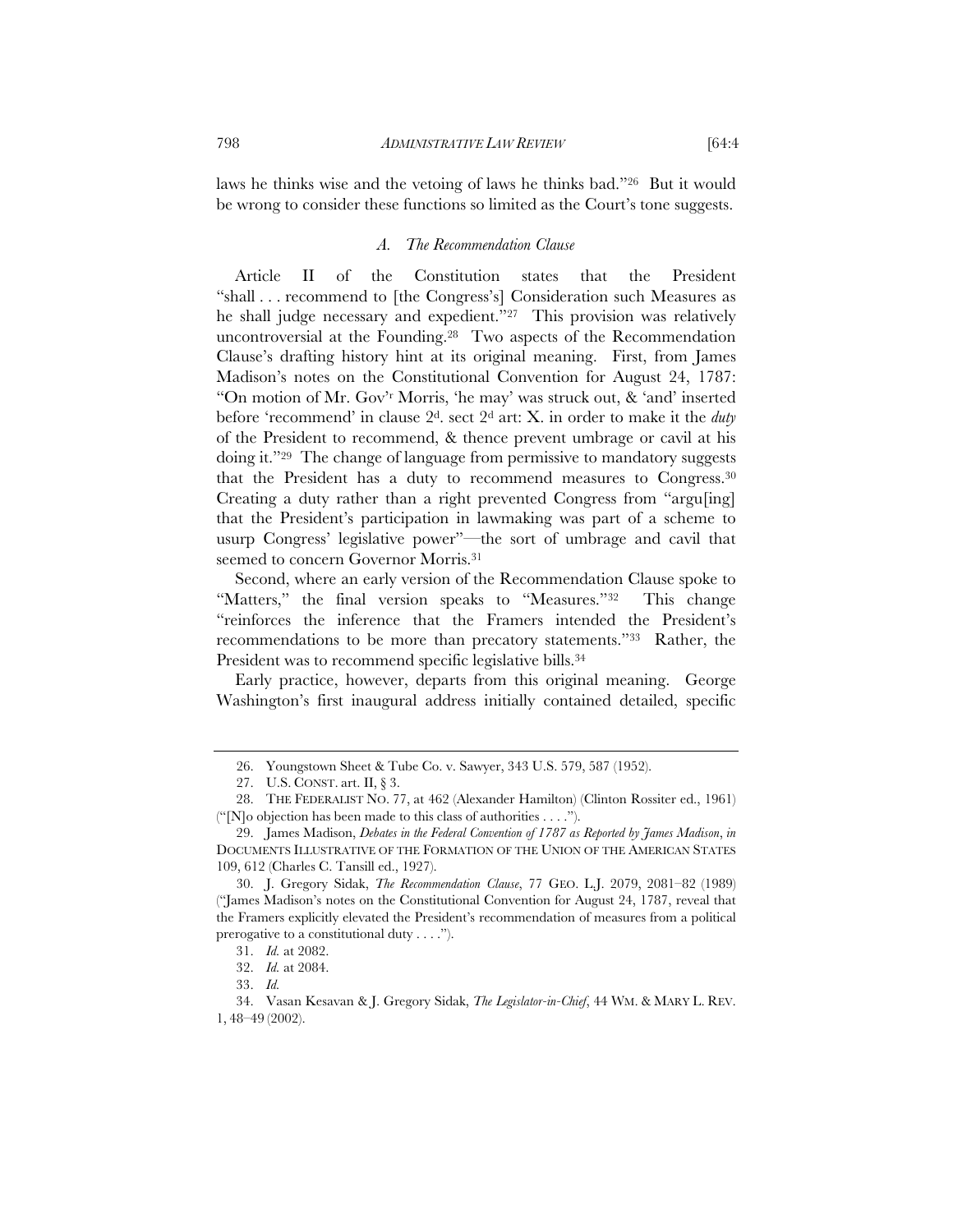legislative proposals. But these were scrapped because Washington feared the perception that "concrete presidential proposals might unduly influence an autonomous branch of government."35 "So too, President Thomas Jefferson avoided specificity in his recommendations . . . ."36 Among early Presidents, Andrew Jackson was the exception; his first State of the Union Message "contained more than ten specific recommendations."37

Any concerns about recommending specific legislation disappeared by the twentieth century. "Presidents Theodore Roosevelt, Woodrow Wilson, and Franklin D. Roosevelt seized the legislative initiative."38 President Eisenhower put forth an "elaborate paraphernalia of a comprehensive and specific inventory, contents settled and defined as regards substance no less than finance, *presented in detailed fashion and packaged form at the opening of each session of Congress* . . . ."39

Public addresses, such as the State of the Union and the inaugural, have traditionally served as opportunities for the President to recommend legislation, and doing so is now normal. Take President Barack Obama's most recent State of the Union address. Among other things, he called on Congress to pass tax reform for American manufacturing, to pass new immigration laws, to change energy policy, to pass legislation changing fraud penalties, to pass the Buffett Rule for taxes, to pass a law banning insider trading in Congress, and to pass legislation giving him authority to reorganize the bureaucracy.40 Illustrating presidential ownership of legislation, President George W. Bush "urge[d]" Congress "to pass both *my*  Faith-Based Initiative and the 'Citizen Service Act'" in his 2003 State of the Union address.41 And in his first State of the Union address, Bill Clinton called on Congress to pass "the Brady Bill," "a tough crime bill," "a real campaign finance reform bill," "the motor voter bill," and "the lobbying registration bill," among others.42

More importantly, the Executive sends draft legislation to Congress. Executive communications have "become a prolific source of legislative proposals" and consist of a "draft of a proposed bill" that is sent "to the

 <sup>35.</sup> David P. Currie, *The Constitution in Congress: The First Congress and the Structure of Government, 1789–91*, 2 U. CHI. L. SCH. ROUNDTABLE 161, 189 (1995).

 <sup>36.</sup> Kesavan & Sidak, *supra* note 34, at 52.

 <sup>37.</sup> *Id.* 

 <sup>38.</sup> *Id.* 

 <sup>39.</sup> Richard E. Neustadt, *Presidency and Legislation: Planning the President's Program*, 49 AM. POL. SCI. REV. 980, 981 (1955).

 <sup>40.</sup> Barack Obama, State of the Union address (Jan. 24, 2012).

 <sup>41.</sup> George W. Bush, State of the Union address (Jan. 28, 2003) (emphasis added).

 <sup>42.</sup> William J. Clinton, State of the Union address (Feb. 17, 1993).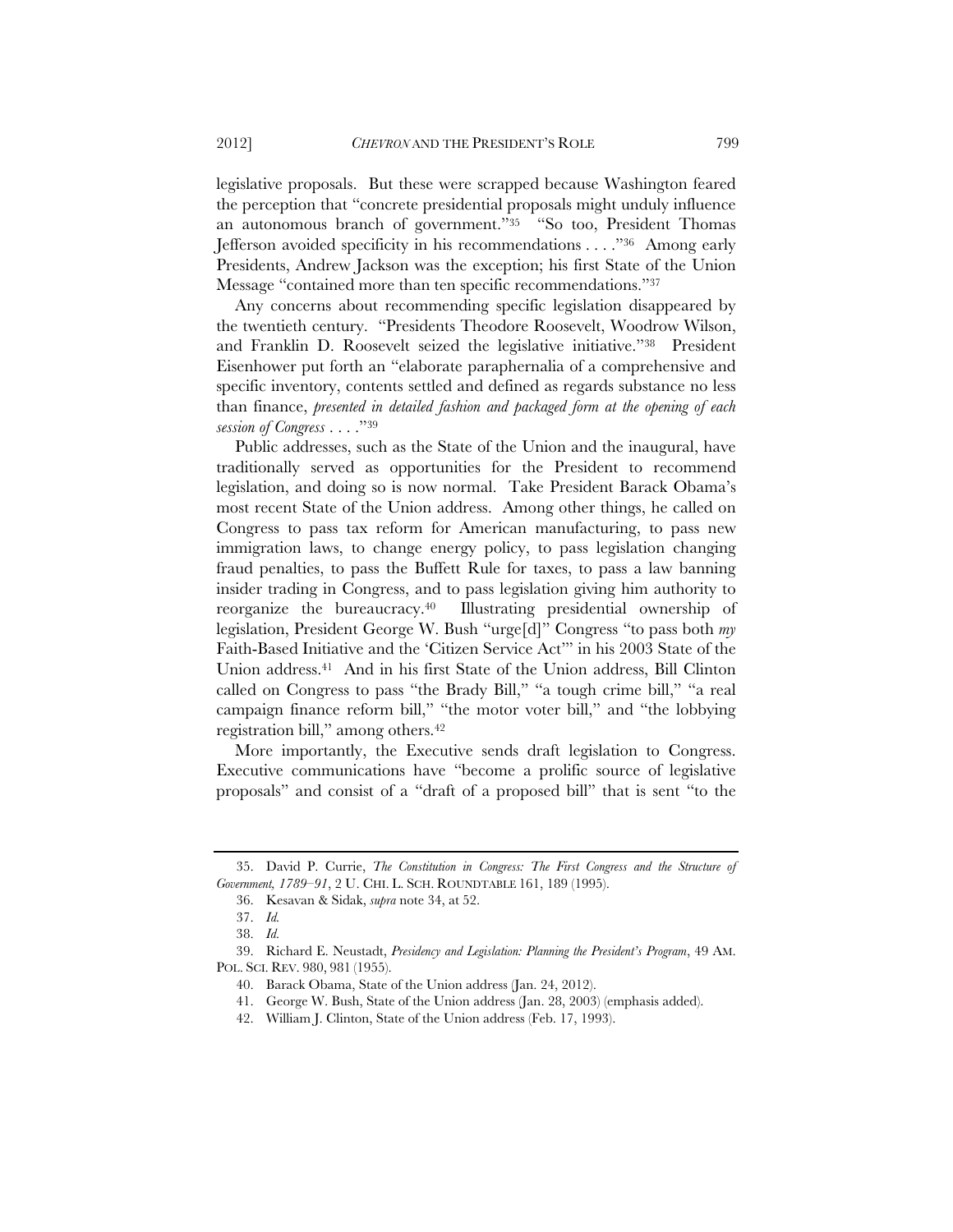Speaker of the House of Representatives and the President of the Senate."43

Today, the White House has institutionalized the proposal of legislation. The Office of Management and Budget (OMB) reviews legislative proposals from agencies and ensures that agency views on legislative proposals are consistent with administration policy.44 OMB helps the President develop a position on legislation, it publicizes the President's views, and it coordinates agency views.45 Agencies are required to submit their proposed legislative programs to OMB; they are also directed to "take into account the President's known legislative, budgetary, and other relevant policies."46 Moreover, agencies "shall not submit to Congress any proposal that OMB has advised is in conflict with the program of the President."47

Executive drafting is common. In an example that perhaps belies the view that Congress should dominate legislative drafting, President Obama "acknowledged . . . that his hands-off approach to health care legislation had likely been a mistake and that he had 'probably left too much ambiguity out there' by allowing Congress to take the lead in drafting a bill."<sup>48</sup> Illustrating the specificity of draft legislation, Treasury Secretary Timothy Geithner wrote in *The Wall Street Journal* that, in formulating financial regulation reform, the President "asked [the Department] to write draft legislation rather than propose broad principles."49 The Congressional Record tracks executive communications and the Executive Branch often submits new draft legislation through that channel.<sup>50</sup> The

47. *Id.*

 <sup>43.</sup> *How Our Laws are Made*, THE LIBRARY OF CONGRESS: THOMAS, http://thomas.loc.gov/home/lawsmade.bysec/sourcesofleg.html (last visited Nov. 30, 2012).

 <sup>44.</sup> *The Mission and Structure of the Office of Management and Budget*, OFFICE OF MGMT. & BUDGET, http://www.whitehouse.gov/omb/organization\_mission/ (last visited Nov. 30, 2012).

 <sup>45.</sup> OFFICE OF MGMT. & BUDGET, EXEC. OFFICE OF THE PRESIDENT, OMB CIRCULAR NO. A-19, LEGISLATIVE COORDINATION AND CLEARANCE (1979), http://www.whitehouse.gov/omb/circulars\_a019.

 <sup>46.</sup> *Id.*

 <sup>48.</sup> Sheryl Gay Stolberg, *Hands-Off Approach May Have Been a Mistake, Obama Says*, N.Y. TIMES PRESCRIPTIONS BLOG (Sept. 9, 2009), http://prescriptions.blogs.nytimes.com/2009/ 09/09/hands-off-approach-may-have-been-a-mistake-obama-says/.

 <sup>49.</sup> Timothy Geithner, Op-Ed., *A Dodd-Frank Retreat Deserves a Veto*, WALL ST. J., July 20, 2011, at A19.

 <sup>50.</sup> *See, e.g.*, 158 CONG. REC. H1844 (daily ed. Apr. 16, 2012) (describing executive communication from the Chairman of the Nuclear Regulatory Commission containing draft legislation); 157 CONG. REC. H5659 (daily ed. July 27, 2011) (describing draft legislation submitted by the EPA, the Department of Veterans Affairs, and the Broadcasting Board of Governors).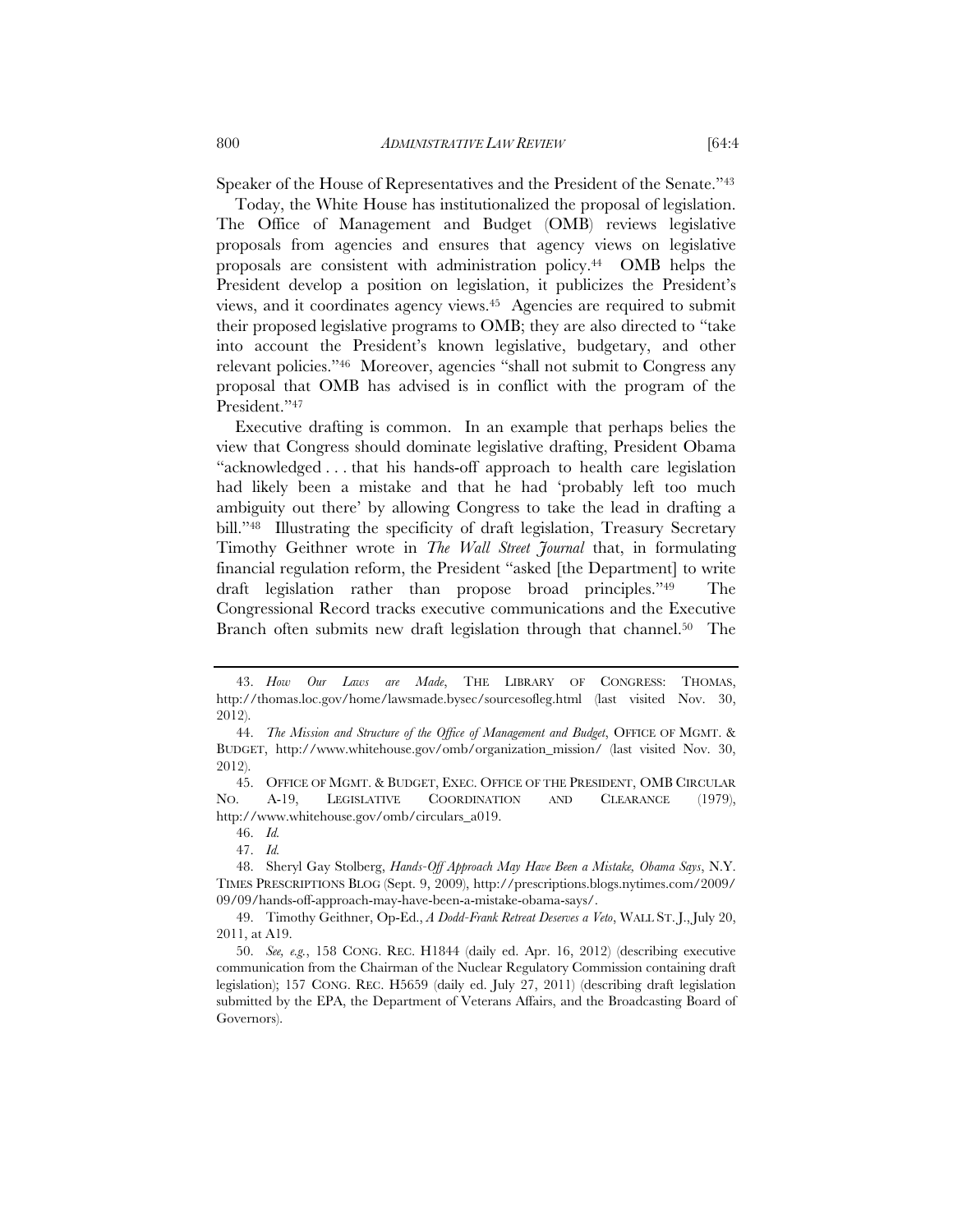Executive Branch also suggests amendments to existing laws.<sup>51</sup>

The power to recommend legislation is now commonplace. As political scientist Richard Neustadt explains:

Traditionally, there has been a tendency to distinguish "strong" Presidents from "weak" depending on the exercise of the initiative in legislation. . . . If these were once relevant criteria of domination, they are not so today. As things stand now they have become part of the regular routines of office, an accepted elaboration of the constitutional right to recommend . . . .52

But the President provides Congress with more than a "drafting service."53 He also "choose[s] most *legislative* issues on which serious attention is to center at a session; the President becomes agenda-setter for the Congress, the chief continuing initiator of subject-matter to reach actionable stages in [the] committee and on the floor . . . ."54

#### *B. The Veto Power*

Article I, Section 7 of the Constitution requires the President to sign a bill passed by the House of Representatives and the Senate before it becomes a law. If the President vetoes the bill, it is sent back to the house it originated in.55 Congress can override the President's veto with a twothirds majority in each house.56

Prior to the Revolution, colonial governors—appointed by the King enjoyed an absolute veto over any legislative act.<sup>57</sup> And even if the colonial governor gave his assent, the King enjoyed a further absolute veto.58 No surprise then that among the grievances in the Declaration of Independence was that the King "refused his Assent to Laws, the most wholesome and necessary for the public good."<sup>59</sup> Against this backdrop, the Framers rejected an absolute veto.<sup>60</sup>

But why have a veto power at all? As Alexander Hamilton explained in

 <sup>51.</sup> *See, e.g.*, 158 CONG. REC. H1366 (daily ed. Mar. 16, 2012) (referencing a letter from the Secretary of the Department of Energy suggesting amendments to the Atomic Energy Defense Act).

 <sup>52.</sup> Neustadt, *supra* note 39, at 1014.

 <sup>53.</sup> *Id.* at 1015.

 <sup>54.</sup> *Id.* 

 <sup>55.</sup> U.S. CONST. art. I, § 7.

 <sup>56.</sup> *Id.*

 <sup>57.</sup> Carl McGowan, *The President's Veto Power: An Important Instrument of Conflict in Our Constitutional System, 23 SAN DIEGO L. REV. 791, 793-94 (1986).* 

 <sup>58.</sup> *Id.* at 794.

 <sup>59.</sup> THE DECLARATION OF INDEPENDENCE para. 3 (U.S. 1776).

<sup>60.</sup> THE FEDERALIST NO. 69, at 416-17 (Alexander Hamilton) (Clinton Rossiter ed., 1961).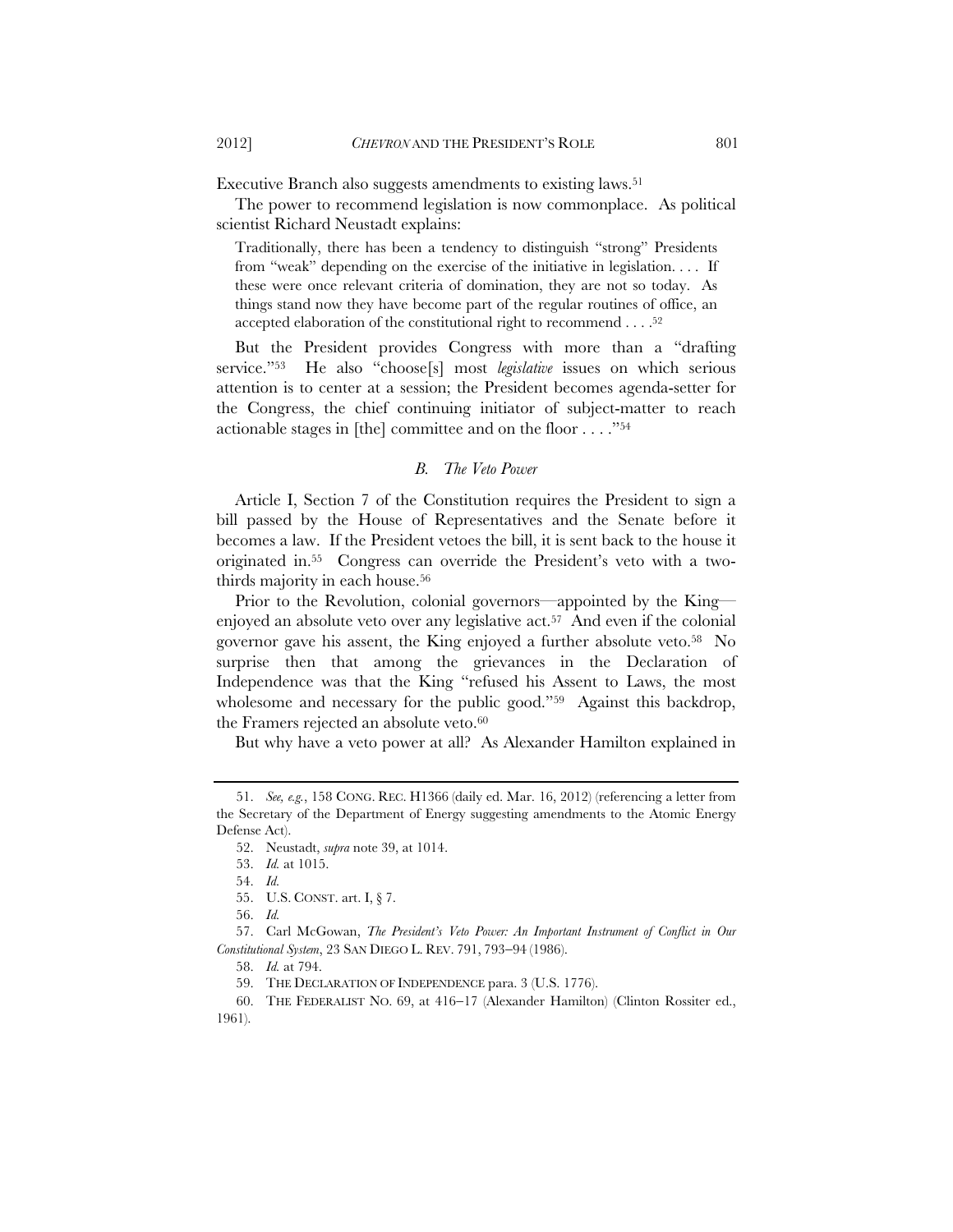*Federalist No. 73*, the veto gave the President a means for defending himself against congressional encroachment on his power.61 But even further, the veto "furnishe[d] an additional security against the enaction of improper laws."62 It provided this security by "establish[ing] a salutary check upon the legislative body, calculated to guard the community against the effects of faction, precipitancy, or of any impulse unfriendly to the public good, which may happen to influence a majority of that body."<sup>63</sup>

Put another way, the veto encouraged independent executive judgment about the substance of laws. This judgment could take different forms: the President could exercise independent constitutional judgment, or he could exercise independent policy judgment.

Early Presidents largely exercised constitutional judgment. Washington vetoed a bill passed by the First Congress on the grounds that it apportioned representatives in violation of the Constitution.64 And while Adams and Jefferson used the power sparingly, Madison used it more frequently, objecting to laws because they violated the Establishment Clause, or because they were in excess of Congress's enumerated powers.65

In a famous exercise of the power, Andrew Jackson vetoed the bill renewing the Second Bank of the United States, insisting that it was unconstitutional66—no matter that the Supreme Court upheld the First Bank of the United States in *McCulloch v. Maryland*.67 According to Jackson, each branch of government has the authority to judge the constitutionality of laws.68 Congress was not thrilled. It viewed Jackson's veto as an affront to the Supreme Court's power to interpret the Constitution.69 In the end, however, Congress could not override the veto and Jackson prevailed.<sup>70</sup>

Tension between the President and Congress, however, persisted. John Tyler's veto of a tariff bill led to a movement to impeach him.71 The tension peaked in 1867, when, over President Andrew Johnson's veto, Congress passed the Tenure of Office Act, which prevented the President

 <sup>61.</sup> THE FEDERALIST NO. 73, at 442 (Alexander Hamilton) (Clinton Rossiter ed., 1961).

 <sup>62.</sup> *Id.* at 443.

 <sup>63.</sup> *Id.* 

 <sup>64.</sup> *See* McGowan, *supra* note 57, at 798–99.

 <sup>65.</sup> *Id.* at 799–800.

 <sup>66.</sup> *Id.* at 800.

 <sup>67. 17</sup> U.S. (4 Wheat.) 316, 316–17 (1819).

 <sup>68.</sup> McGowan, *supra* note 57, at 800 (discussing Jackson's veto of the Second Bank of the United States). Jackson was not alone in this view; others, such as Martin Van Buren and Thomas Jefferson, took a similar position*. Id*. at 800–01.

 <sup>69.</sup> *Id.* at 801.

 <sup>70.</sup> *Id.*

 <sup>71.</sup> *Id.* at 802.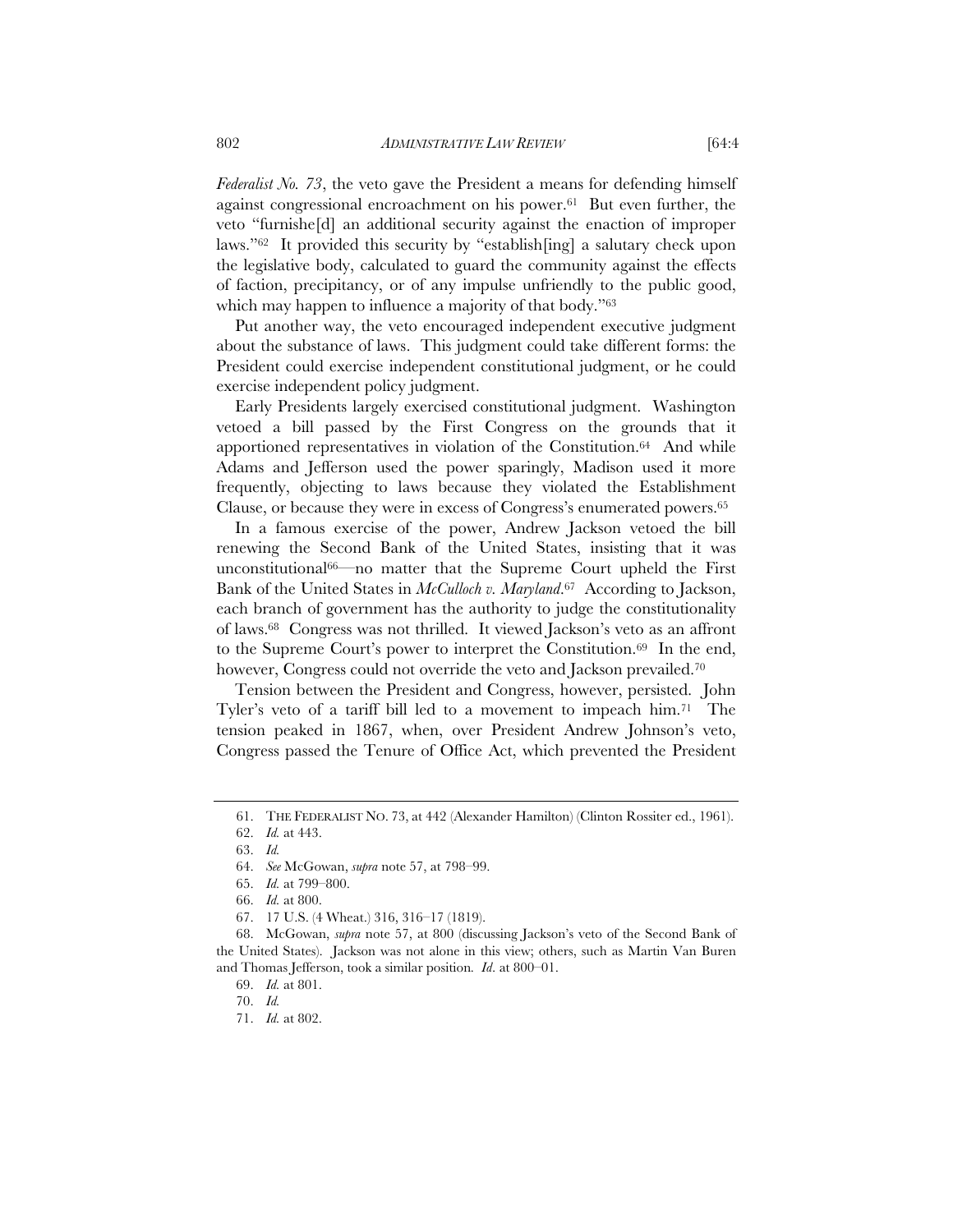from removing certain officers without Senate consent.72 The Act was meant to antagonize Johnson, who stood in the way of the Reconstruction efforts of the Radical Republican Congress.73 Johnson insisted that the law was unconstitutional. And he ultimately removed Secretary of War Edwin Stanton even though the Senate withheld its consent.74 For this, Johnson was impeached.<sup>75</sup> In his trial, the prosecution argued that the President lacked the authority to judge the constitutionality of laws. Johnson, however, insisted that the law was unconstitutional and was ultimately acquitted.76

Following the Civil War, statutes proliferated and the veto power became less about constitutional judgment and more about policy judgment.77 Moreover, the use of the veto increased.78 Until Andrew Johnson, no President had vetoed more than twelve bills. Johnson vetoed twenty-nine bills while Ulysses S. Grant vetoed ninety-three bills.79 Grover Cleveland vetoed 414 bills in his first term alone.80 Franklin Delano Roosevelt vetoed 635 bills—a number made possible in part by his exceptional time in office. Use of the veto has declined since Roosevelt: Ronald Reagan vetoed seventy-eight bills, George H. W. Bush vetoed forty-four bills, Bill Clinton vetoed thirty-seven bills, and George W. Bush vetoed twelve bills. Barack Obama, to date, has vetoed only two bills. 81

Constitutional objections persist. For instance, President Obama threatened to veto the National Defense Authorization Act because it interfered with the President's constitutional authority.82

But today, most vetoes and veto threats are policy-oriented. One of President Obama's two vetoes thus far was based on the "possible

 <sup>72.</sup> *Id.* 

 <sup>73.</sup> *Id.* (Congress favored strict measures to ensure there would be no further uprisings in the South, while Johnson favored leniency).

 <sup>74.</sup> *Id.* at 802–03.

 <sup>75.</sup> *Id.* at 803.

 <sup>76.</sup> *Id.*

 <sup>77.</sup> *Id.* 

 <sup>78.</sup> *Presidential Vetoes: Washington–Obama*, THE AMERICAN PRESIDENCY PROJECT, http://www.presidency.ucsb.edu/data/vetoes.php (last updated Nov. 7, 2012) (showing that the number of total vetoes per presidency increased after Abraham Lincoln's presidency).

 <sup>79.</sup> *Id.* 

 <sup>80.</sup> *Id.* 

 <sup>81.</sup> *Id.*

 <sup>82.</sup> OFFICE OF MGMT. & BUDGET, EXEC. OFFICE OF THE PRESIDENT, STATEMENT OF ADMINISTRATION POLICY, S. 1867–NATIONAL DEFENSE AUTHORIZATION ACT FOR FY 2012, 1, 2–3 (2011), http://www.whitehouse.gov/sites/default/files/omb/legislative/ sap/112/saps1867s\_20111117.pdf.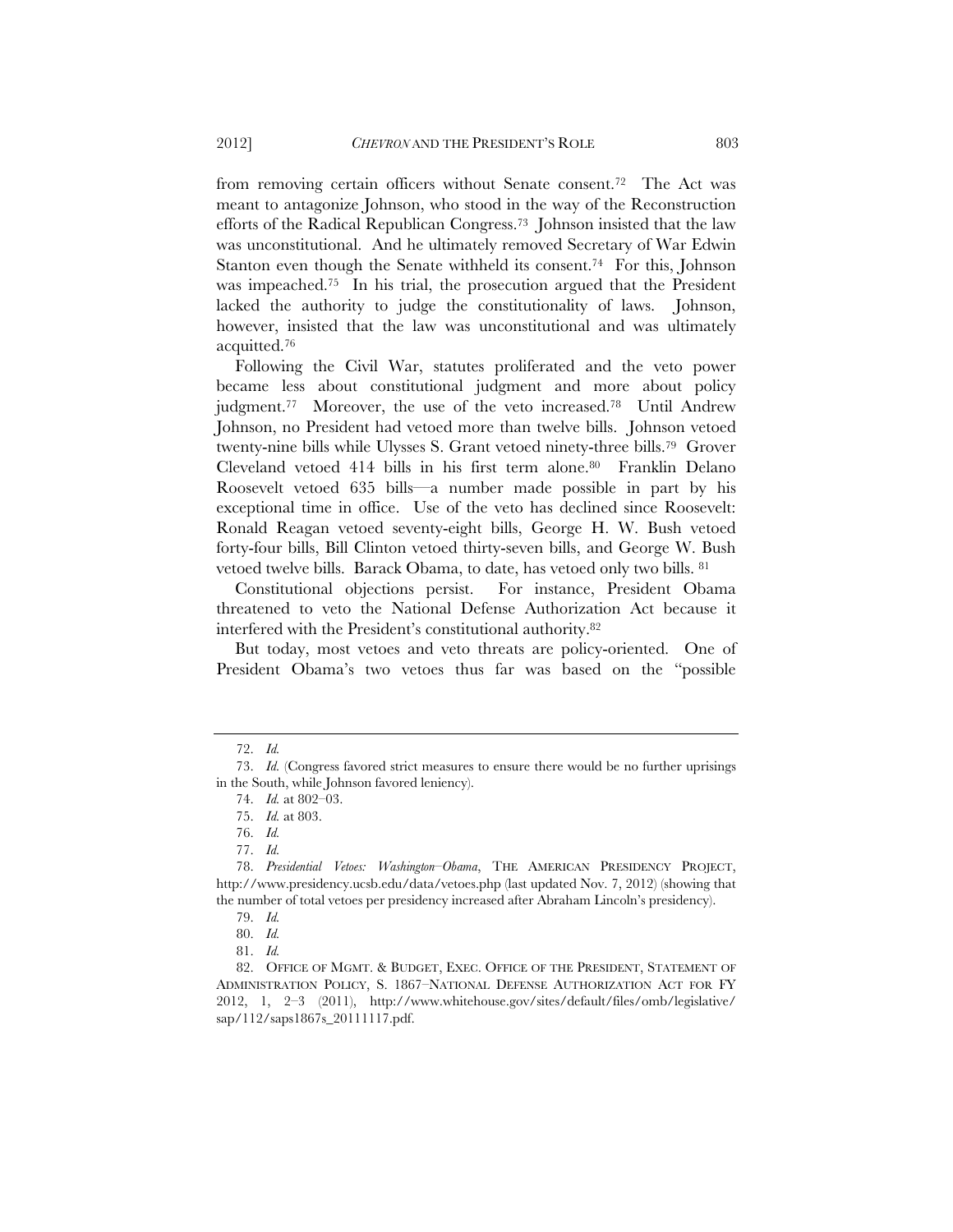unintended impact" of the bill.83 The other bill was vetoed because other legislation rendered the bill unnecessary.84 Likewise, President George W. Bush vetoed the Stem Cell Research Enhancement Act of 2005 based solely on policy objections.85 Other examples are common.86

As Charles Black has observed, the veto power "could make the President, in the absence of energetic, principled and tactically imaginative resistance in Congress, the most important part of Congress."87 Consequently,

[M]ajorities, even quite large, in "Congress," as that word is commonly understood—that is to say, the House and the Senate—are powerless to fix American policy on anything, foreign or domestic, so long as Congress sticks to the forthright expression of policy judgment in a single bill, and attempts neither circumvention of the veto by "rider," nor reprisal.88

The rise of the policy-oriented veto coupled with the decline of the actual use of the veto may mean that modern presidents have had success in the legislative process.Because Congress knows of the veto power, "the actual veto can be rather rare"—often, the mere threat of the veto will suffice.<sup>89</sup> Sometimes, the President will publically make veto threats.<sup>90</sup> But even in the absence of an express veto threat, the President is likely to make his views known, and Congress is likely to craft a bill with these views in mind.

 86. *See Summary of Bills Vetoed 1789–present*, U.S. SENATE, http://www.senate.gov/ reference/Legislation/Vetoes/vetoCounts.htm (last visited Nov. 30, 2012) (listing all bills vetoed along with the respective President's reasons for doing so).

 87. Charles L. Black, Jr., *Some Thoughts on the Veto*, 40 LAW & CONTEMP. PROBS., Spring 1976, at 87, 89.

 <sup>83.</sup> Barack Obama, *Presidential Memorandum—H.R. 3808* (Oct. 8, 2010), http://www.whitehouse.gov/the-press-office/2010/10/08/presidential-memorandum-hr-3808.

 <sup>84.</sup> BARACK OBAMA, VETO MESSAGE ON H.J. RES. 64, H.R. DOC. NO. 111-84, at 1 (2d Sess. Jan. 13, 2010), *available at* http://www.gpo.gov/fdsys/pkg/CDOC-111hdoc84/pdf/ CDOC-111hdoc84.pdf.

 <sup>85.</sup> GEORGE W. BUSH, VETO MESSAGE ON H.R. 810, H.R. DOC. NO. 109-127, at 1 (2d Sess. July 20, 2006), *available at* http://www.gpo.gov/fdsys/pkg/CDOC-109hdoc127/ pdf/CDOC-109hdoc127.pdf.

 <sup>88.</sup> *Id.* at 94.

 <sup>89.</sup> *Id.* at 95; *see also* Steven A. Matthews, *Veto Threats: Rhetoric in a Bargaining Game*, 104 Q.J. ECON. 347, 363–64 (1989) (characterizing the presidential veto as not only an indicator of the President's preferences but also the means to influence Congress).

 <sup>90.</sup> *See, e.g.*, Charlie Savage, *Obama Drops Veto Threat over Military Authorization Bill After Revisions*, N.Y. TIMES, Dec. 14, 2011, http://www.nytimes.com/2011/12/15/us/ politics/obama-wont-veto-military-authorization-bill.html (noting that due to the Obama Administration's threats of vetoing the National Defense Authorization Act of 2012 Congress amended the Act's provisions).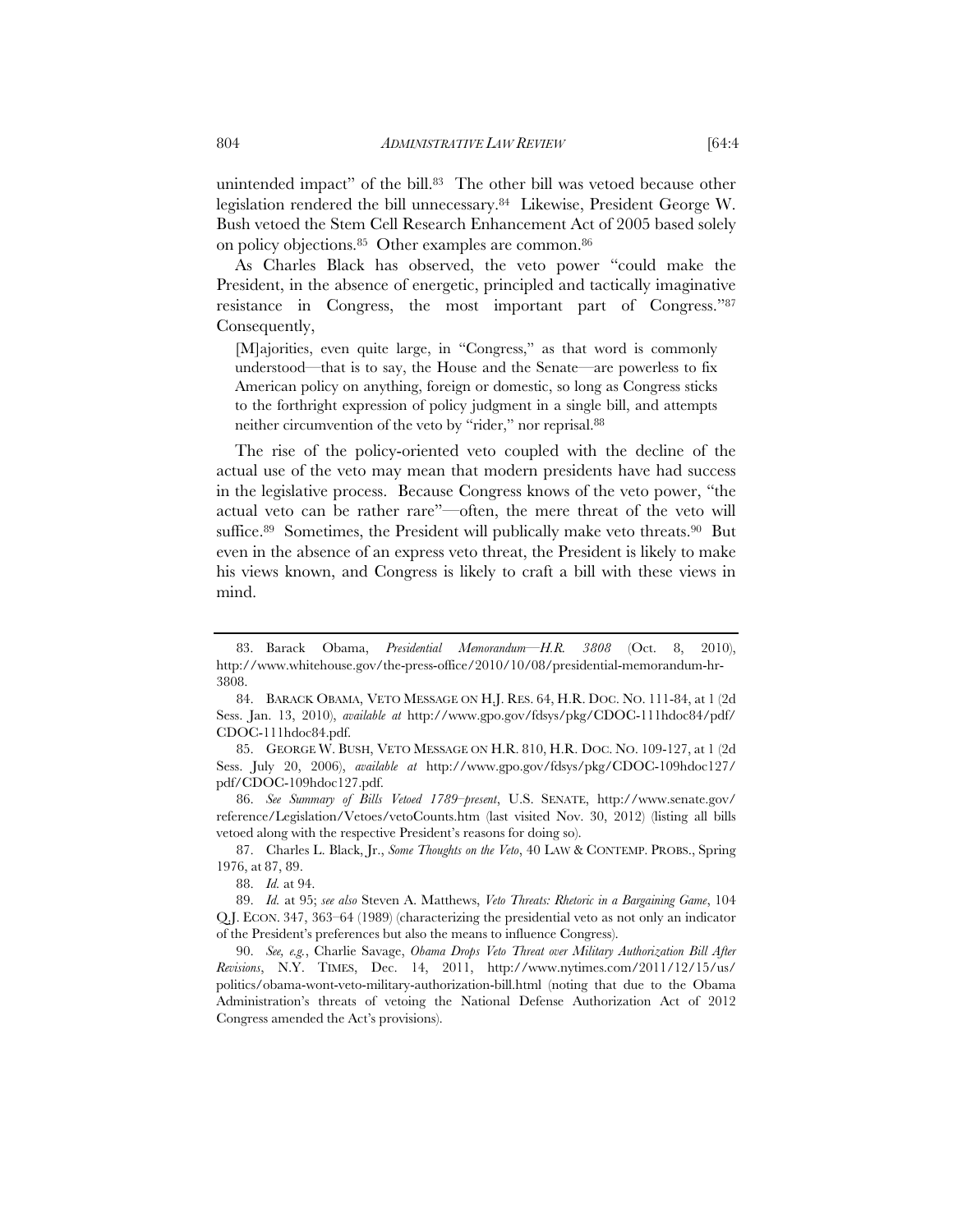For instance, use of the Recommendation Clause—either by broad proposals or by draft legislation—provides Congress with important information about the President's views. And again, OMB plays an important role throughout the legislative process.91 It approves agency testimony and letters and prepares statements of administration policy on pending legislation.92 Some of these statements of administration policy contain express veto threats. For example, after expressing concern that a proposed bill would "unravel decades of work to forge consensus, solutions, and settlements" with respect to California water policy, one such statement concludes: "[W]ere the Congress to pass H.R. 1837, the President's senior advisors would recommend that he veto the bill."93 Other OMB statements point out specific differences between Congress's version and the President's proposals.94 Others statements express support for pending legislation.95 At bottom, the Executive Branch—backed by the veto power—is in a constant dialogue with Congress throughout the legislative process.

Just how much influence the veto exerts on the legislative process depends on both the nature of the President and the nature of the Congress. It seems likely that in many scenarios the veto power does move legislative outcomes closer to the President's preferences.96 Unless the veto is overridden, a bill to some extent "will almost always reflect the [P]resident's preference" because "Congress must craft the bill in such a

 <sup>91.</sup> *See supra* notes 44–47 and accompanying text.

 <sup>92.</sup> *The Mission and Structure of the Office of Management and Budget*, OFFICE OF MGMT. & BUDGET, http://www.whitehouse.gov/omb/organization\_mission/ (last visited Nov. 30, 2012).

<sup>93</sup>*.* OFFICE OF MGMT. & BUDGET, EXEC. OFFICE OF THE PRESIDENT, STATEMENT OF ADMINISTRATION POLICY, H.R. 1837—SACRAMENTO–SAN JOAQUIN VALLEY WATER RELIABILITY ACT, 1 (2012), http://www.whitehouse.gov/sites/default/files/omb/ legislative/sap/112/saphr1837\_20120228.pdf.

 <sup>94.</sup> *See, e.g.*, OFFICE OF MGMT. & BUDGET, EXEC. OFFICE OF THE PRESIDENT, STATEMENT OF ADMINISTRATION POLICY, H.R. 1734—CIVILIAN PROPERTY REALIGNMENT ACT, 1 (2012), http://www.whitehouse.gov/sites/default/files/omb/legislative/sap/112/ saphr1734h\_20120206.pdf ("Unlike the President's proposal, H.R. 1734 provides broad categorical exemptions . . . .").

 <sup>95.</sup> *See, e.g.*, OFFICE OF MGMT. & BUDGET, EXEC. OFFICE OF THE PRESIDENT, STATEMENT OF ADMINISTRATION POLICY, H.R. 3521—THE EXPEDITED LEGISLATIVE LINE-ITEM VETO AND RESCISSIONS ACT, 1 (2012), http://www.whitehouse.gov/sites/default/ files/omb/legislative/sap/112/saphr3521r\_20120206.pdf ("The Administration strongly supports House passage of H.R. 3521.").

 <sup>96.</sup> *See* William N. Eskridge, Jr. & John Ferejohn, *The Article I, Section 7 Game*, 80 GEO. L.J. 523, 529–32 (1992) (discussing the legislative interplay between Congress and the President in terms of game theory).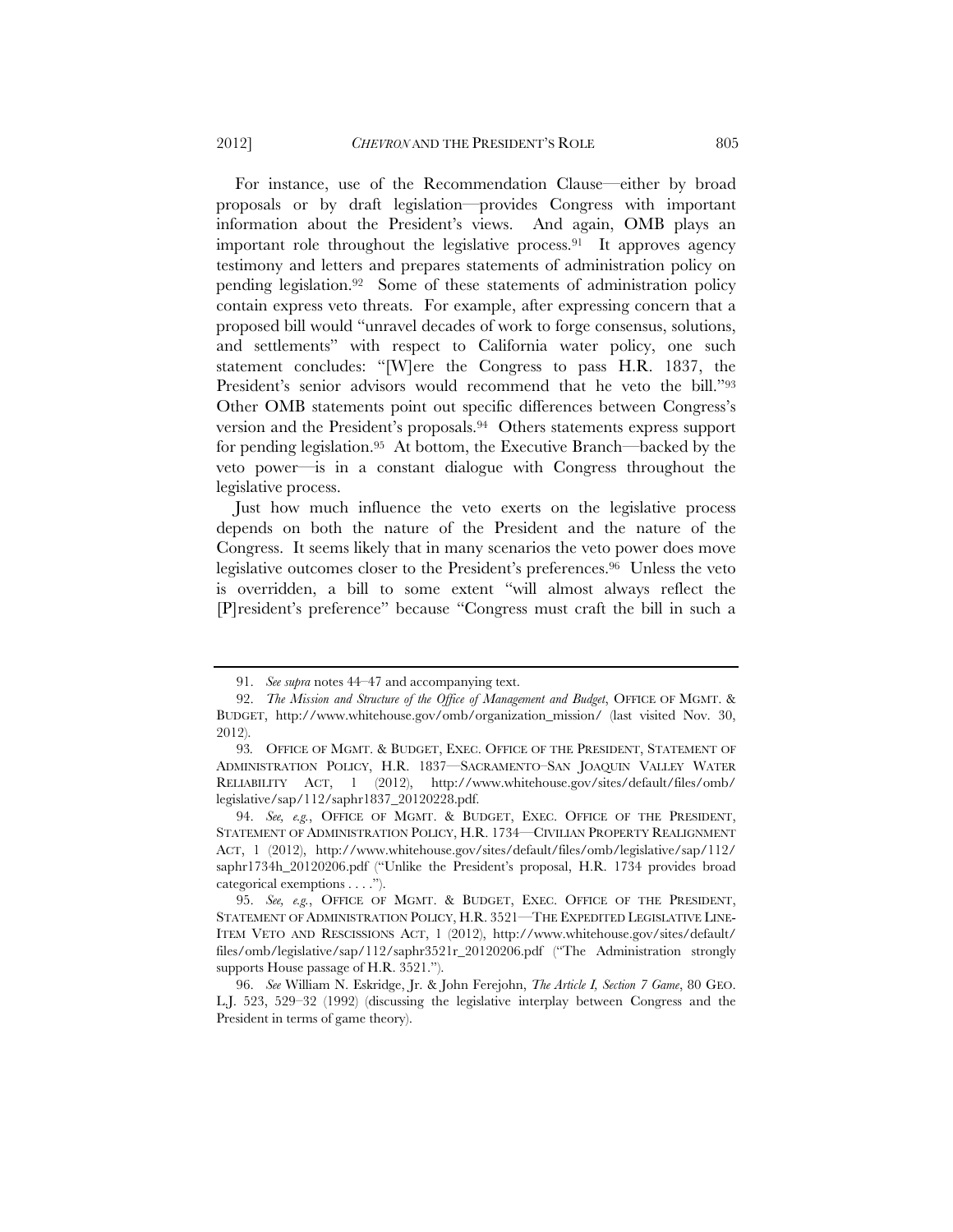way as to avoid the veto."<sup>97</sup> Of course, the background threat of the veto cannot put into law all the President's wishes. At times, he will compromise with Congress, conceding some points to enact others. But at the very least, the President's signature connotes that on some level, the legislation comports with his preferences.

## *C. The President as Legislator-in-Chief*

The modern president has been commonly described as the "Legislatorin-Chief."98 But the President's role in the legislative process should not be overstated. The President does not initiate every bill that becomes a law. He does not always participate so vigorously throughout the process. Nor is his veto so threatening in every case.

In many cases, Congress drives the legislative process. Individual members are often responsible for initiating bills—so much so that their names are forever attached to them. Think McCain-Feingold,99 Norris-LaGuardia<sup>100</sup> or McCarran-Ferguson.<sup>101</sup> Moreover, each House has its own legislative counsel that provides drafting services.102

Still, the President makes considerable use of the recommendation power. With the help of OMB, he is involved in every stage of the legislative process.103 And ultimately, every bill passed by the House and Senate must be presented to him. To a large extent, the President's political legacy is tied to his legislative success.104

 <sup>97.</sup> Curtis A. Bradley & Eric A. Posner, *Presidential Signing Statements and Executive Power*, 23 CONST. COMMENT. 307, 350 (2006).

 <sup>98.</sup> *See, e.g.*, Martin S. Flaherty, *The Most Dangerous Branch*, 105 YALE L.J. 1725, 1818–19 (1996) ("Wilson's proactive approach, if not always a success, has since become the norm, so much so that the President has aptly been termed the 'legislator-in-chief.'"); Kesavan & Sidak, *supra* note 34, at 48–49; Matt Vasilogambros, *Obama Campaign Releases New Long-Form Web Ad*, NAT'L J., Apr. 30, 2012, http://www.nationaljournal.com/2012-presidentialcampaign/obama-campaign-releases-new-long-form-web-ad-20120430 ("[T]he campaign's new 7-minute ad . . . paints the president as a strong commander in chief—and legislator-in- $\text{chief} \dots$ ").

 <sup>99. 2</sup> U.S.C. §§ 431, 434, 437(g), 441(b) (2006) (regulating the funding of political campaigns).

 <sup>100. 29</sup> U.S.C. § 107 (2006).

 <sup>101. 15</sup> U.S.C. §§ 1011–15 (2006).

 <sup>102.</sup> *Office of the Legislative Counsel*, U.S. SENATE, http://slc.senate.gov (last visited Nov. 30, 2012); *Office of the Legislative Counsel*, U.S. HOUSE OF REPRESENTATIVES, http://www.house.gov/legcoun (last visited Nov. 30, 2012).

 <sup>103.</sup> *See supra* notes 44–47 and accompanying text.

 <sup>104.</sup> *Cf.* RICHARD E. NEUSTADT, PRESIDENTIAL POWER AND THE MODERN PRESIDENTS: THE POLITICS OF LEADERSHIP FROM ROOSEVELT TO REAGAN 168 (1990) (describing how the legislative successes or failures of one presidency define the policy choices of later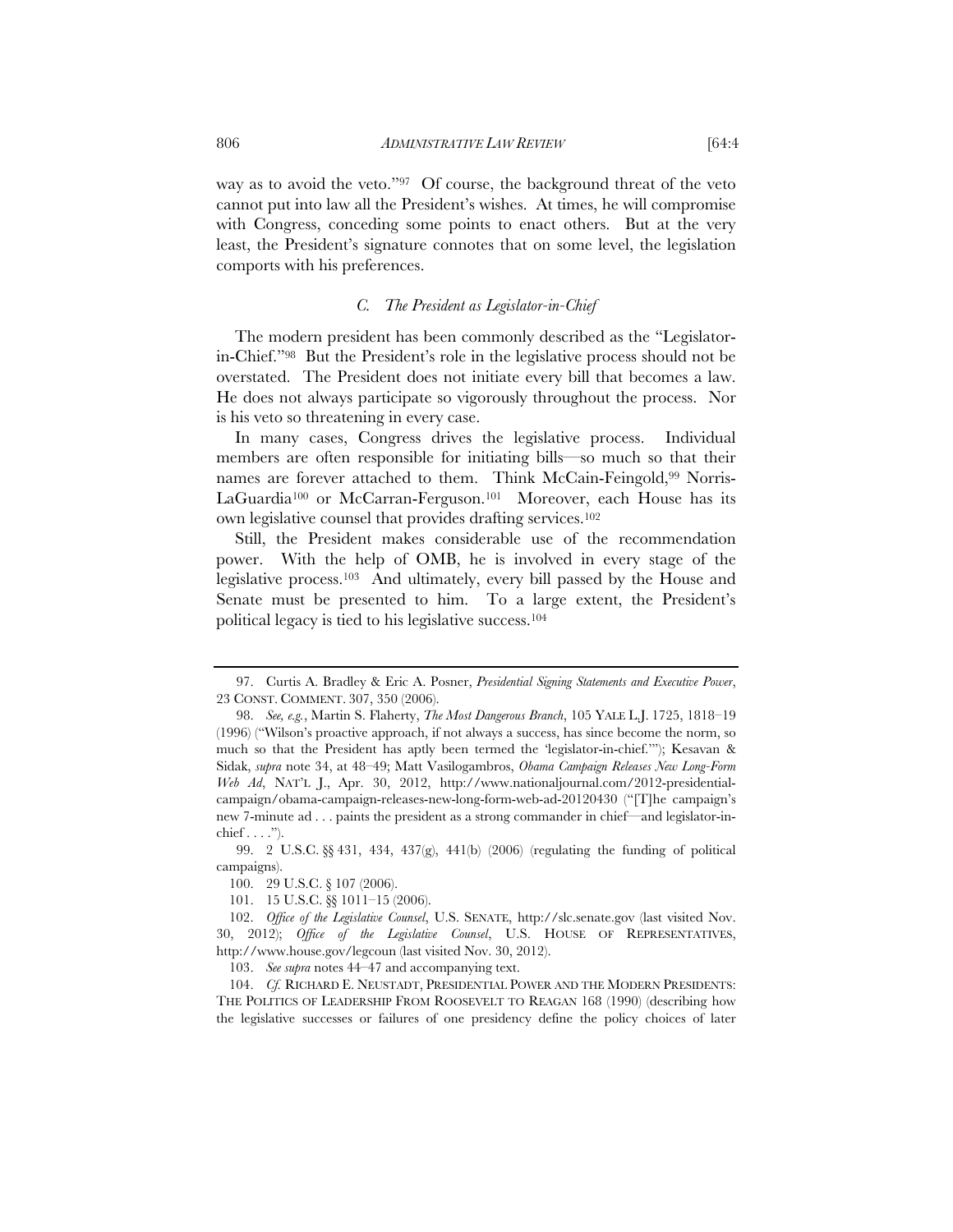Beyond his formal powers, the President exerts intangible force on the legislative process: "[W]hen the chips are down, there is no substituting for the President's own footwork, his personal negotiation, his direct appeal, his voice and no other's on the telephone."105 The mere office of the President lends itself to persuasion. But the President's constitutional powers become all the more potent when placed in the hands of someone who knows how to use them. Bill Clinton has described Lyndon Johnson as the President "with more ability to move legislation through the House and Senate than just about any other president in history."106 What made Johnson different? "He knew just how to get to you, and he was relentless in doing it."<sup>107</sup>

However limited the Framers might have thought the President's role in the legislative process, it appears, as Charles Black has said, that the President's modern role truly "illustrates the power of text over expectation."108

## III. AN ADDITIONAL REASON FOR DEFERENCE

The President's role in the legislative process offers an additional reason for deference. Because the President is so involved in the legislative process that produced the statute, he likely has special knowledge of its statutory context. This knowledge is attributable to agencies accountable to him. This combined executive knowledge of statutory context may give the Executive Branch an advantage over courts when it comes to constructing a statute's meaning from its context. If that is so, courts do more for legislative supremacy by deferring to interpretations by the Executive Branch.

#### *A. Pre-*Chevron *Doctrine*

A few commentators have entertained in passing the possibility that agency interpretations might better represent statutory meaning.109 And

presidencies).

 <sup>105.</sup> Neustadt, *supra* note 39, at 1016.

 <sup>106.</sup> Bill Clinton, *Seat of Power*, N.Y. TIMES, May 6, 2012, at 12 (reviewing ROBERT CARO, THE PASSAGE OF POWER: THE YEARS OF LYNDON JOHNSON (2012)).

 <sup>107.</sup> *Id.*

 <sup>108.</sup> Black, *supra* note 87, at 89.

 <sup>109.</sup> *See* ADRIAN VERMEULE, JUDGING UNDER UNCERTAINTY: AN INSTITUTIONAL THEORY OF LEGAL INTERPRETATION 209–10 (2006) ("As far as information is concerned, specialized agencies are closer to the statute, its legislative history, and its original purposes and compromises than are generalist judges."); Breyer, *supra* note 17, at 368 ("In the context of administrative law, this jurisprudential answer may rest upon a particularly important,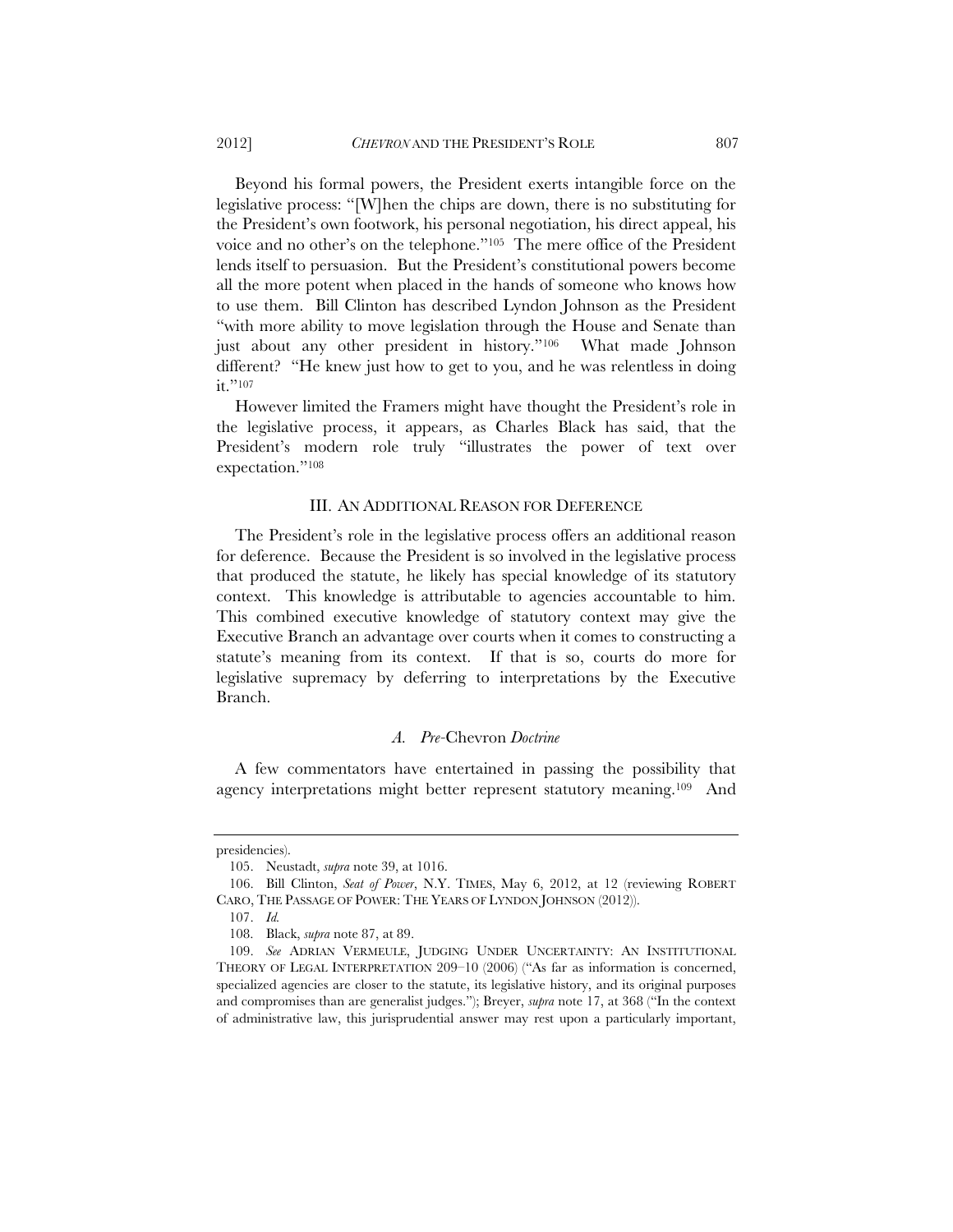cases prior to *Chevron* hint at such an account.

As early as 1877 the Court explained that "[t]he construction given to a statute by those charged with the duty of executing it is always entitled to the most respectful consideration" in part because "[n]ot unfrequently they are the draftsmen of the laws they are afterwards called upon to interpret."110

This noted relevance of agency participation in the legislative process persisted as a factor under the regime that preceded *Chevron*. Under that regime—exemplified by *Skidmore v. Swift & Co.*—deference was a case-bycase inquiry into the agency's interpretation, focusing on the "thoroughness evident in its consideration, the validity of its reasoning, its consistency with earlier and later pronouncements, and all those factors which give it power to persuade, if lacking power to control."111

In *United States v. American Trucking Ass'ns*, the Court stated, "[T]he Commission's interpretation gains much persuasiveness from the fact that it was the Commission which suggested the provisions' enactment to Congress."112 In *Zuber v. Allen*, the Court said the agency's interpretation "carries the most weight when the administrators participated in drafting and directly made known their views to Congress in committee hearings."<sup>113</sup> And as late as 1979 the Court said, "Administrative interpretations are especially persuasive where, as here, the agency participated in developing the provision."114

Even when there was no evidence of actual participation in the legislative process, the contemporaneousness of an agency's interpretation was a relevant factor under *Skidmore*. As the Court noted in *Norwegian Nitrogen Products Co. v. United States*, an agency interpretation "has peculiar weight when it involves a contemporaneous construction of a statute by the men charged with the responsibility of setting its machinery in motion."115

All these cases focus on the agency's participation in the legislative

110. United States v. Moore, 95 U.S. 760, 763 (1877).

highly relevant legal fact, namely, the likely intent of the Congress that enacted the statute. The agency that enforces the statute may have had a hand in drafting its provisions.").

 <sup>111. 323</sup> U.S. 134, 140 (1944).

 <sup>112. 310</sup> U.S. 534, 549 (1940).

 <sup>113. 396</sup> U.S. 168, 192 (1969).

 <sup>114.</sup> Miller v. Youakim, 440 U.S. 125, 144 (1979).

 <sup>115. 288</sup> U.S. 294, 315 (1933); *see also* Gen. Elec. Co. v. Gilbert, 429 U.S. 125, 142 (1976) ("The EEOC guideline in question does not fare well under these standards. It is not a contemporaneous interpretation of Title VII, since it was first promulgated eight years after the enactment of that Title."); Fawcus Mach. Co. v. United States, 282 U.S. 375, 378 (1931) ("They constitute contemporaneous construction by those charged with administration of the act . . . .").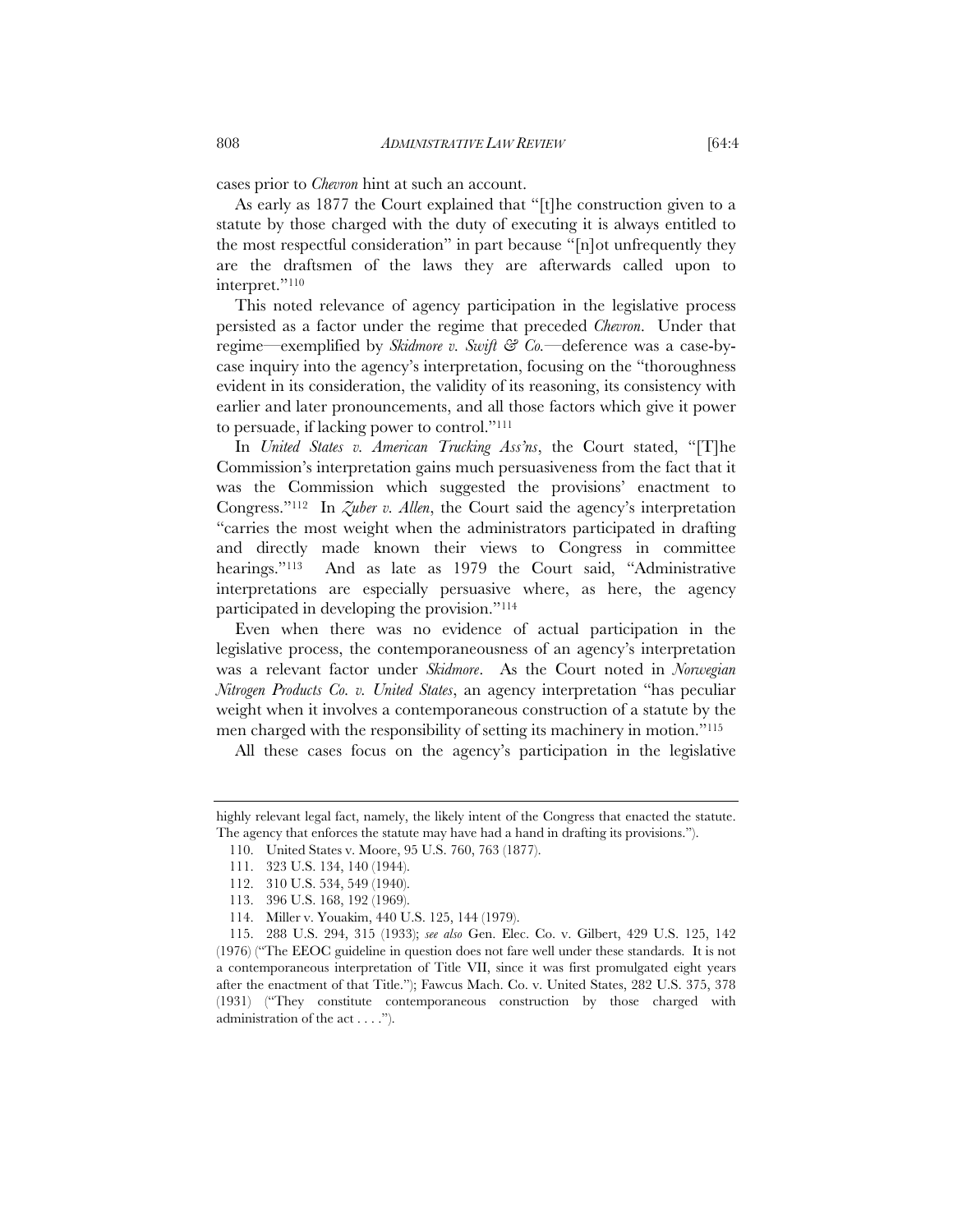2012] *CHEVRON* AND THE PRESIDENT'S ROLE 809

process, but they do not discuss the President's participation in the legislative process. Nor do they establish any link between agencies and the President. Perhaps they should have.

## *B. Agency Accountability to the President*

Why should we link agencies to the President? "Because the power to remove is the power to control . . . . "<sup>116</sup> As the Supreme Court most recently explained in *Free Enterprise Fund v. Public Co. Accounting Oversight Board*:

Article II confers on the President "the general administrative control of those executing the laws." It is *his* responsibility to take care that the laws be faithfully executed. The buck stops with the President, in Harry Truman's famous phrase. As we explained in *Myers*, the President therefore must have some "power of removing those for whom he cannot continue to be responsible."117

Ultimately, the President is responsible for the actions of executive agencies. The removal power ensures that agency officials act in accordance with the President's views.

Moreover, presidential control over administrative agencies has been institutionalized. OMB ensures that agency proposals and testimony are consistent with administration policy.118 And President Reagan instituted "a centralized mechanism for review of agency rulemakings unprecedented in its scale and ambition—and soon shown to be unprecedented in its efficacy as well."119 This mechanism set out substantive criteria for rulemaking and required executive agencies to submit proposed rules to the Office of Information and Regulatory Affairs (OIRA) for cost–benefit analysis.120 Despite some differences, this basic structure of presidential control over agencies persists today.121

To be sure, some agencies are independent of the President. Independent agencies are marked by limits on the President's removal power—that is, the President may only remove an officer for good cause.122

 <sup>116.</sup> *In re* Aiken County, 645 F.3d 428, 442 (D.C. Cir. 2011) (Kavanaugh, J., concurring).

 <sup>117. 130</sup> S. Ct. 3138, 3152 (2010) (citation omitted).

 <sup>118.</sup> *See The Mission and Structure of the Office of Management and Budget*, OFFICE OF MGMT. & BUDGET, http://www.whitehouse.gov/omb/organization\_mission/ (last visited Nov. 30, 2012).

 <sup>119.</sup> Elena Kagan, *Presidential Administration*, 114 HARV. L. REV. 2245, 2277 (2001).

 <sup>120.</sup> *Id.* at 2277–78.

 <sup>121.</sup> *See generally id.*

 <sup>122.</sup> *See* Humprey's Ex'r v. United States, 295 U.S. 602, 625 (1935) (explaining that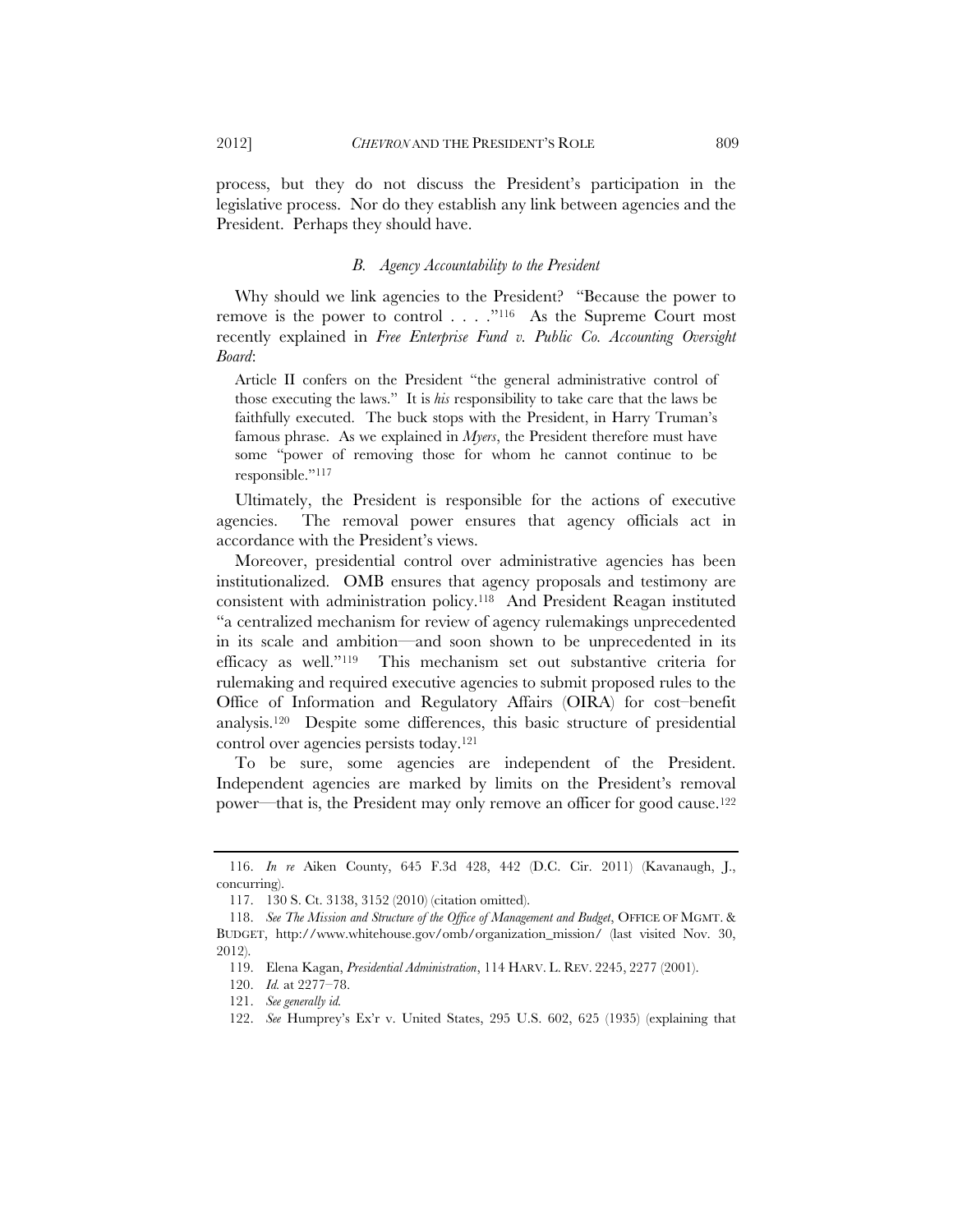Moreover, independent agencies are not fully subject to OIRA oversight.<sup>123</sup>

Presidents, of course, are not completely powerless to control independent agencies. Supreme Court Justice Elena Kagan, for instance, has argued that the President has some default authority to direct independent agencies in the exercise of their discretion.124 And Presidents will often—though not always—appoint the officers who sit on independent agencies.125

Still, Presidents have less control over independent agencies. Consider the facts of *Humphrey's Executor v. United States*, the case upholding the constitutionality of independent agencies. When Roosevelt wrote to Federal Trade Commissioner William Humphrey: "I do not feel that your mind and my mind go along together on either the policies or the administering of the Federal Trade Commission . . . . "<sup>126</sup> This policy disagreement did not suffice as cause under the statute, and the Court found that Roosevelt could not remove Humphrey.127

When an agency official can disagree with the President's policy views without fear of reprisal, not much guarantees that the agency interpretation will accord with the President's own view. Thus, the agency's interpretation may not always reflect the President's knowledge of statutory context based on his participation in the legislative process, though it may reflect the agency's own knowledge of statutory context based on its participation in the legislative process.

But when agency officials are threatened with removal if they disagree with the President's policy, their interpretations will likely be consistent with the President's views. And if the President's view represents any special knowledge of statutory context, then the agency's view will too.

### *C. Constructing Statutory Meaning from Context*

Statutory interpretation rests on the principle of legislative supremacy.<sup>128</sup> At bottom, legislative supremacy means that courts are the faithful agents of the legislative process and must follow its commands as best as possible.129

independent agencies are created by Congress to be free from political control).

 <sup>123.</sup> *See* Kagan, *supra* note 119, at 2277–88.

 <sup>124.</sup> *Id.* at 2250–51.

 <sup>125.</sup> *See* U.S. CONST. art. II, § 2.

 <sup>126.</sup> *Humphrey's Ex'r*, 295 U.S. at 619.

 <sup>127.</sup> *Id.* at 629.

 <sup>128.</sup> *See* Farber, *supra* note 4, at 283.

 <sup>129.</sup> *See, e.g.*, Frank H. Easterbrook, *Text, History, and Structure in Statutory Interpretation*, 17 HARV. J.L. & PUB. POL'Y 61, 63; (1994); John F. Manning, *Textualism and the Equity of the Statute*, 101 COLUM. L. REV. 1, 9 (2001) ("[S]trong purposivism and textualism both seek to provide a superior way for federal judges to fulfill their presumed duty as Congress's faithful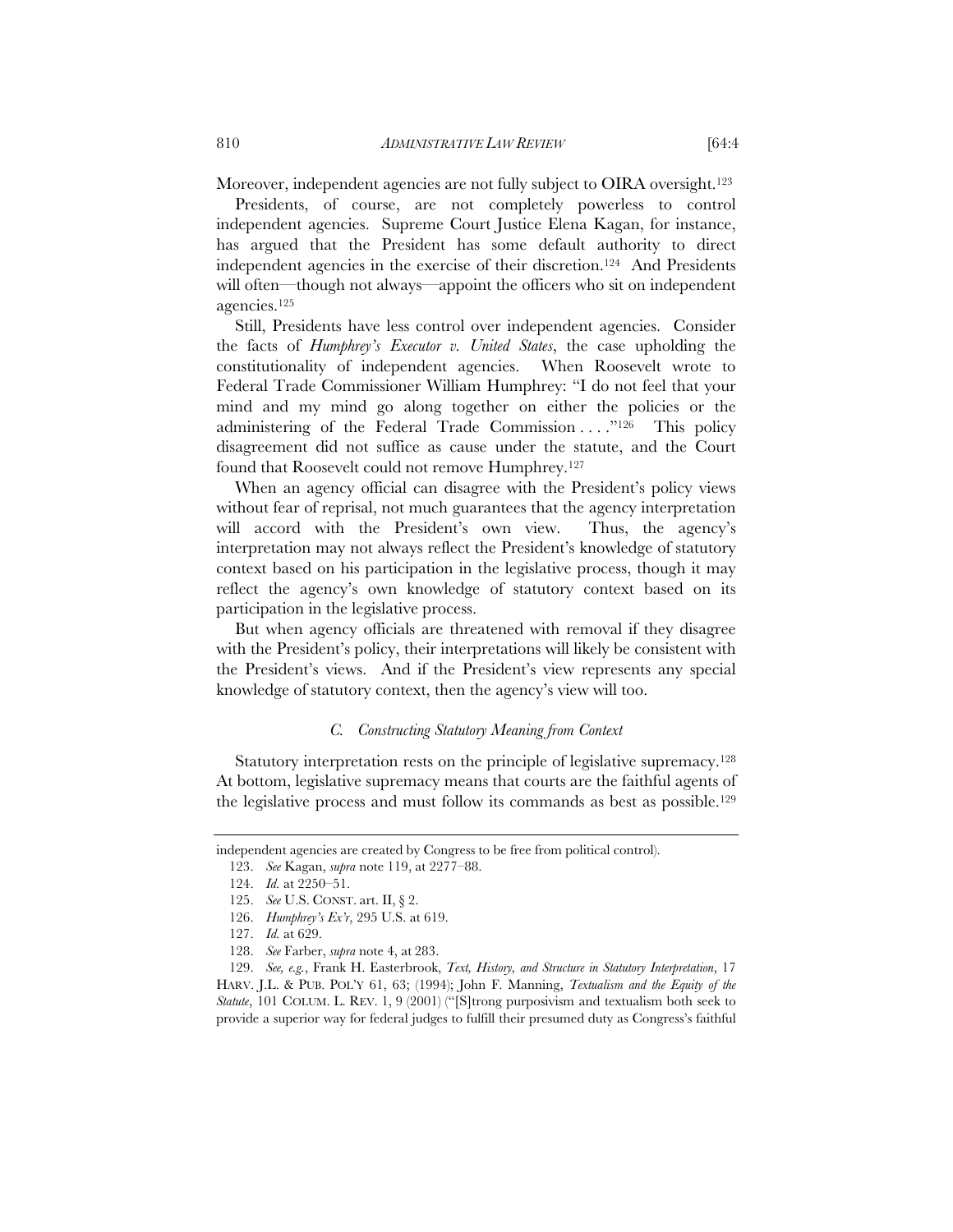Any notion of legislative supremacy requires some notion of legislative intent as statutory meaning. As Joseph Raz has argued, "It makes no sense to give any person or body law-making power unless it is assumed that the law they make is the law they intended to make."130 Two theories of statutory interpretation dominate today: textualism and purposivism.

Neither theory purports to rely on *subjective* legislative intent—what the legislature and President actually thought. This view is typically associated with classical intentionalism, and has been forcefully attacked by Judge Easterbrook, among others.131 As he has explained, "Intent is elusive for a natural person, fictive for a collective body."132 Even if such a collective intent existed, the complexity of the legislative process likely makes it impossible for courts to discern any actual yet unexpressed intent on a given issue.133

Both purposivism and textualism avoid these difficulties by relying on *objective* legislative intent. Both theories look to a reasonable person, but they ask different questions of the reasonable person.

The classical statement of purposivism asks how "reasonable persons pursuing reasonable purposes reasonably" would have resolved a question of statutory interpretation.134 Purposivism best furthers legislative supremacy because legislators vote for policies, not semantic details.<sup>135</sup> Of course, text still matters—in most cases, the text will be an accurate expression of the purposes of the statute. But at some point, courts should give precedence to policy context—"evidence that suggests the way a reasonable person would address the mischief being remedied"136—rather than semantic context, because doing so more accurately describes legislative behavior.

Textualists, on the other hand, ask how "a reasonable user of language would understand a statutory phrase in the circumstances in which it is used."137 Focusing on semantic context best furthers legislative supremacy

agents.").

 <sup>130.</sup> Joseph Raz, *Intention in Interpretation*, *in* THE AUTONOMY OF LAW: ESSAYS ON LEGAL POSITIVISM 249, 258 (Robert P. George ed., 1996).

 <sup>131.</sup> *See* Easterbrook, *supra* note 129, at 68.

 <sup>132.</sup> *Id.*

 <sup>133.</sup> *See* Max Radin, *Statutory Interpretation*, 43 HARV. L. REV. 863, 870–71 (1930).

 <sup>134.</sup> HENRY M. HART, JR. & ALBERT M. SACKS, THE LEGAL PROCESS: BASIC PROBLEMS IN THE MAKING AND APPLICATION OF LAW 1378 (William N. Eskridge & Philip P. Frickey eds., 1994).

 <sup>135.</sup> *See* Max Radin, *A Short Way with Statutes*, 56 HARV. L. REV. 388, 400–08 (1942).

 <sup>136.</sup> John F. Manning, *What Divides Textualists from Purposivists?*, 106 COLUM. L. REV. 70, 76 (2006) [hereinafter Manning, *Divides*].

 <sup>137.</sup> *Id.* at 81.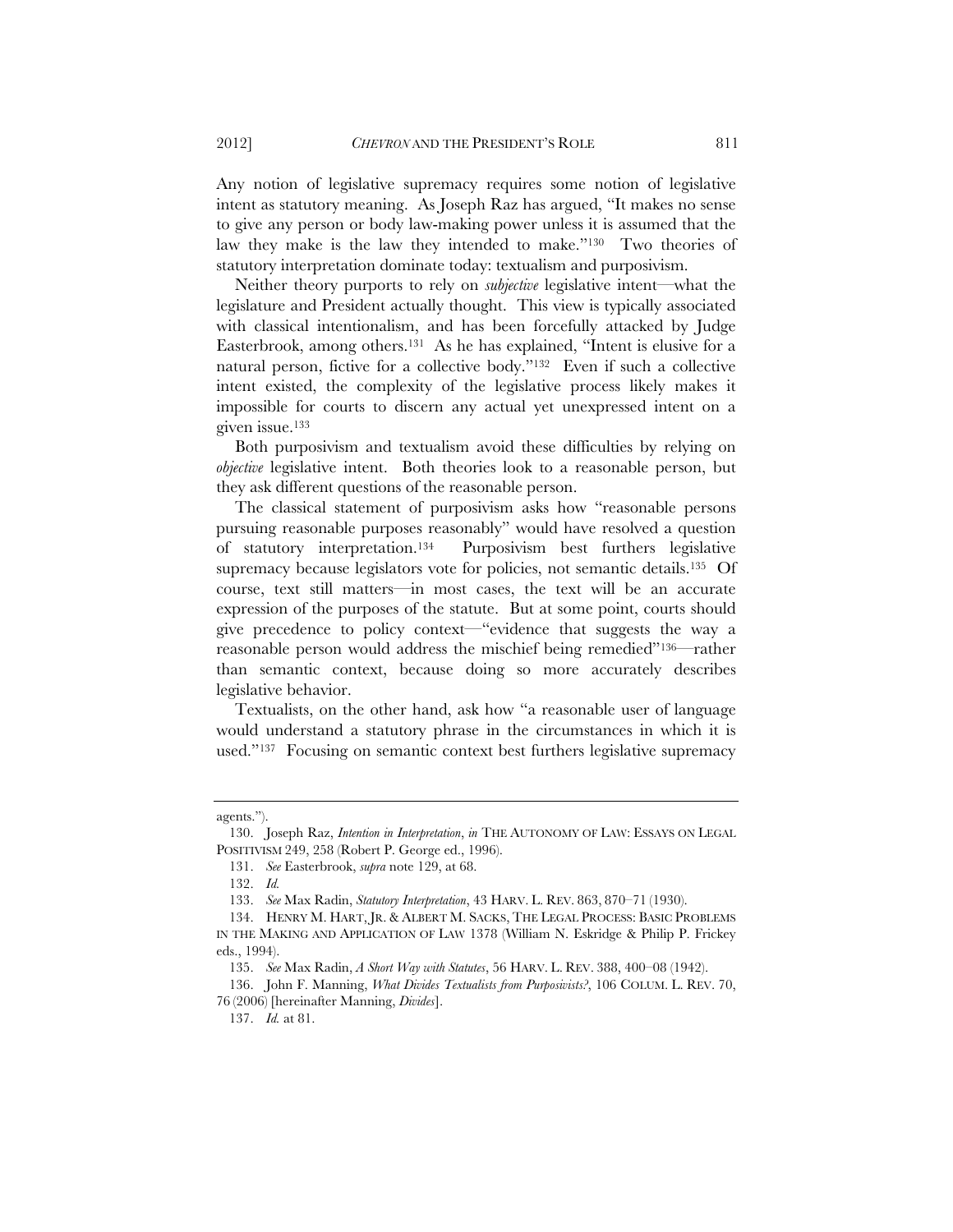given the nature of the legislative process. As Professor Manning has explained: "[T]he legislative process prescribed by Article I, Section 7 of the Constitution and the rules of procedure prescribed by each House place an obvious emphasis on giving political minorities the power to block legislation or, of direct relevance here, to insist upon compromise as the price of assent."138 Semantic context refers to "evidence that goes to the way a reasonable person would use language under the circumstances."139 Only by giving precedence to this do courts allow the legislative actors to "set the level of generality at which they wish to express their policies" and "strike compromises that go so far and no farther."140

The two theories are not always so different in practice. As noted above, purposivists will often view the text and accompanying semantic context as an accurate expression of purpose. And because textualists focus on the use of language in context—a key element of which is that "speakers use language purposively"141—they will often find it appropriate to resolve ambiguity in light of a statute's purpose and accompanying policy context. Although textualists reject legislative history as evidence of purpose, they are "willing to make rough estimates of purpose from sources such as the overall tenor or structure of the statute, its title, or public knowledge of the problems that inspired its enactment."142

The difference, then, between purposivists and textualists is more about the precise point at which an interpreter resorts to policy context over semantic context than the relevance of either. Purposivists are more likely to resort to policy context before exhausting semantic context. Textualists are more likely to exhaust semantic context before resorting to policy context. But under either theory, both semantic context and policy context are relevant to statutory meaning.

The Supreme Court's modern approach to statutory interpretation illustrates the relevance of both semantic and policy context. The Court's inquiry "begins with the statutory text, and ends there as well if the text is unambiguous."<sup>143</sup> But at some point the Court—even its most textualist members—resorts to policy context. For instance, Justice Scalia has referred to the "classic judicial task of reconciling many laws enacted over time, and getting them to 'make sense' in combination."144 And as Judge

 <sup>138.</sup> *Id.* at 99.

 <sup>139.</sup> *Id.* at 76.

 <sup>140.</sup> *Id.* at 99.

 <sup>141.</sup> *Id.* at 84.

 <sup>142.</sup> *Id.* at 84–85.

 <sup>143.</sup> BedRoc Ltd. v. United States, 541 U.S. 176, 183 (2004) (plurality opinion).

 <sup>144.</sup> United States v. Fausto, 484 U.S. 439, 453 (1988).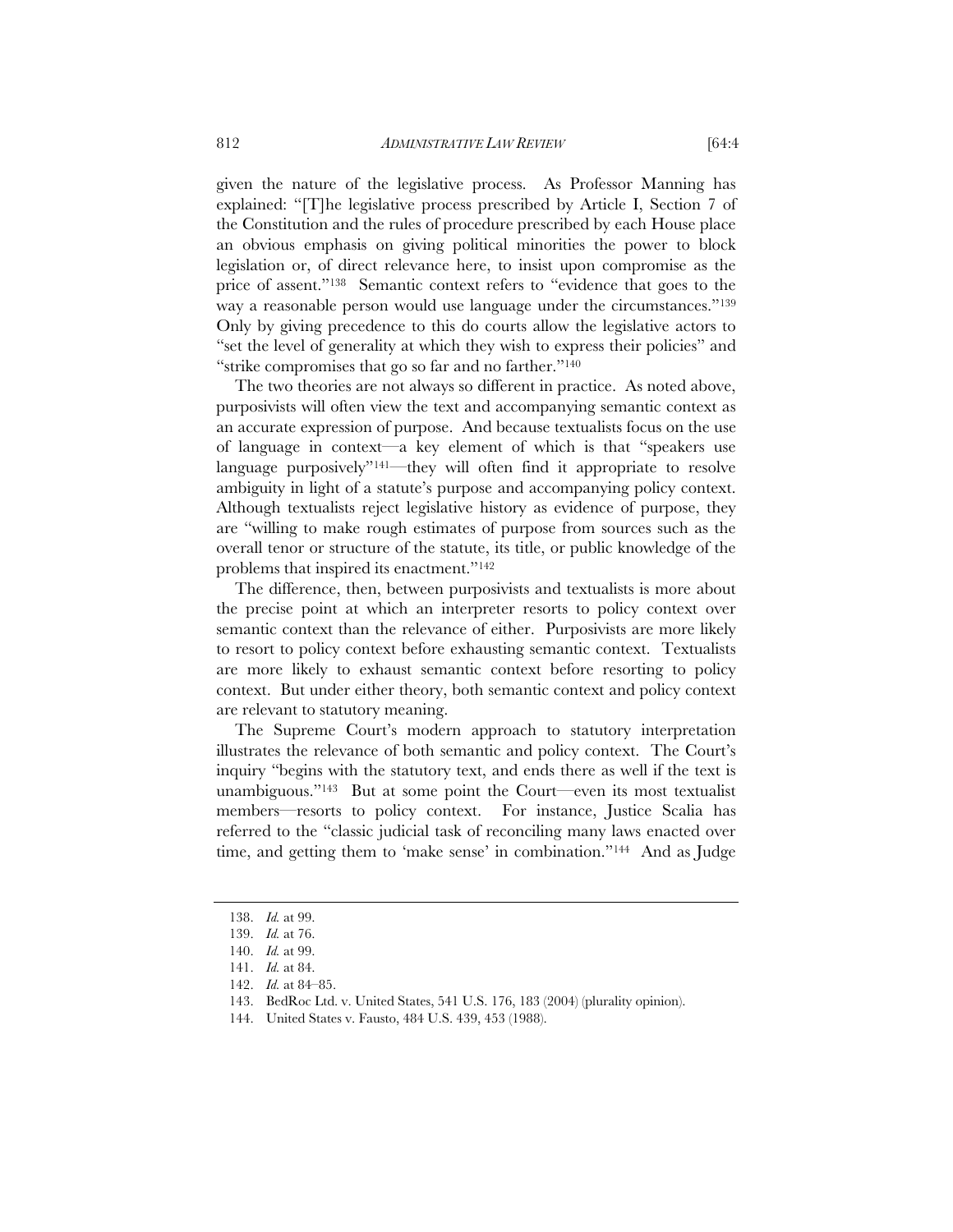Easterbrook has explained, "Knowing the purpose behind a rule may help a court decode an ambiguous text, but first there must be some ambiguity."145

#### *D. The Executive Branch's Knowledge of Statutory Context*

The nature of the Executive Branch's participation in the legislative process gives it unique knowledge of the factors relevant to statutory meaning under any theory of interpretation: semantic context, policy context, and the lines of compromise embedded in a statute.

#### *1. Semantic Context*

The Executive likely has some knowledge of a statute's semantic context. After all, the President often submits draft bills to Congress, which often serve as templates for future legislation. To the extent that a statute contains competing semantic canons of construction,146 for instance, the Executive may have insight into which canon should prevail based on his potential involvement in the drafting of the bill. Similarly, the Executive might know about whether a word should be given its technical or ordinary meaning.147

Executive knowledge of semantic context is perhaps weaker than policy context. Executive drafts, after all, are just that—drafts. Even if they provide a template for Congress, there are numerous opportunities for revision and amendment of bills throughout the legislative process.148 And the House and Senate tend to take drafting seriously—both have Offices of Legislative Counsel that provide drafting services to their members.149

That is not to say that executive knowledge in this area is nonexistent. Even if Congress revises executive drafts, individual agencies and OMB participate throughout the process and may be aware of significant revisions. Statements of administration policy sometimes refer to quite

 <sup>145.</sup> Nat'l Tax Credit Partners v. Havlik, 20 F.3d 705, 707 (7th Cir. 1994) (citations omitted).

 <sup>146.</sup> *See* Karl N. Llewellyn, *Remarks on the Theory of Appellate Decision and the Rules or Canons About How Statutes Are to be Construed*, 3 VAND. L. REV. 395, 401–06 (1949).

 <sup>147.</sup> *See* Babbitt v. Sweet Home Chapter of Cmtys. for a Great Or., 515 U.S. 687 (1995).

 <sup>148.</sup> *See* JOHN V. SULLIVAN, HOW OUR LAWS ARE MADE, H.R. Doc. No. 110-49, at 6 (2007), THE LIBRARY OF CONGRESS: THOMAS, *available at* http://www.gpo.gov/fdsys/ pkg/CDOC-110hdoc49/pdf/CDOC-110hdoc49.pdf.

 <sup>149.</sup> *Office of the Legislative Counsel*, U.S. SENATE, http://slc.senate.gov/ (last visited Nov. 30, 2012); *Office of the Legislative Counsel*, U.S. HOUSE OF REPRESENTATIVES, http://www.house.gov/legcoun/ (last visited Nov. 30, 2012).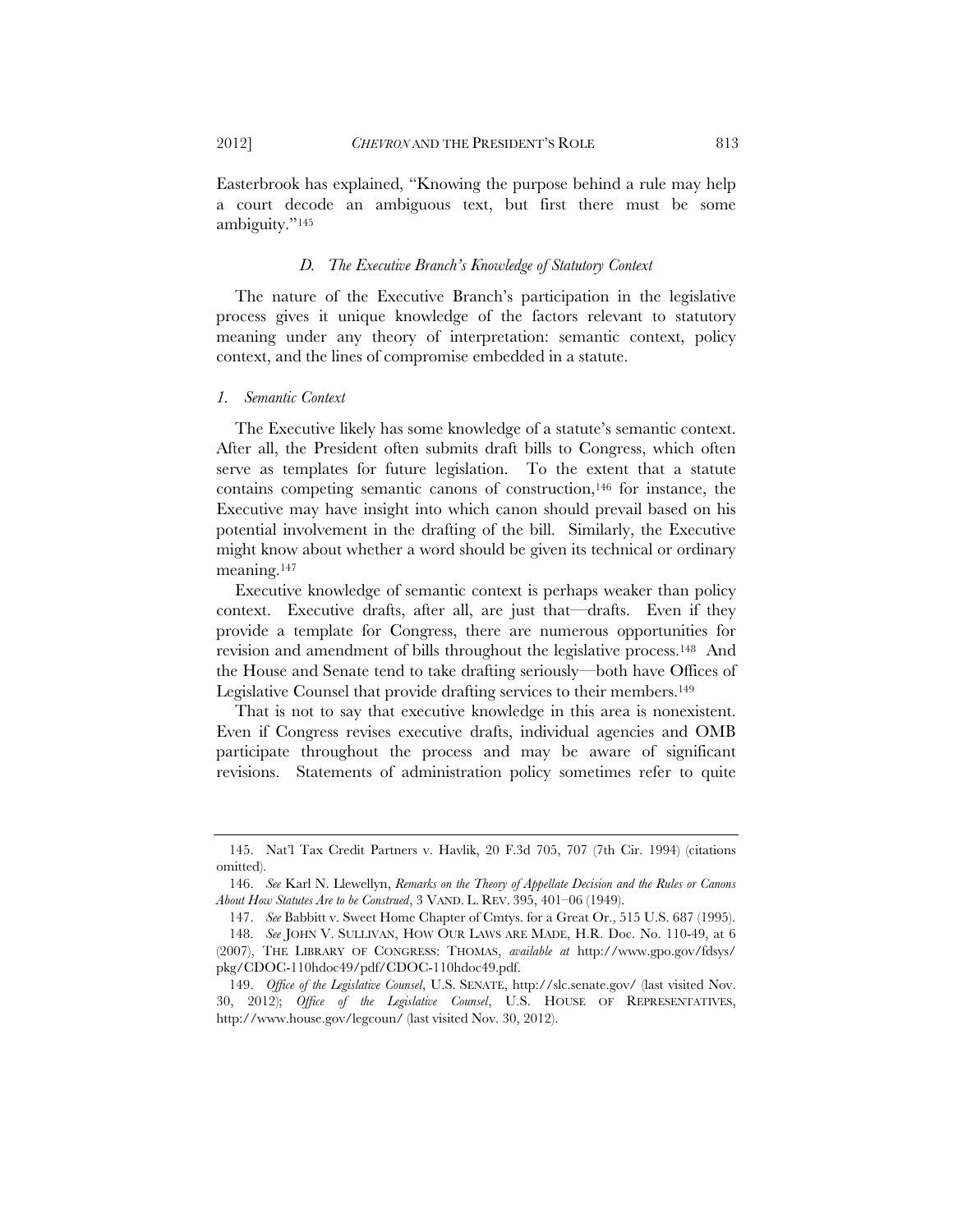specific revisions.150 Similarly, in the event that Congress takes the lead in drafting, the Executive Branch is likely to be aware of major language and its evolution throughout the process. To be sure, textual nuances may sometimes escape the Executive Branch's oversight, but its familiarity with the general text and structure of the statute is of value.

#### *2. Policy Context*

The Executive's use of the recommendation power and the veto power gives it considerable knowledge of a statute's policy context, the most important aspect of which is purpose. Courts often look to purpose to shed light on ambiguity.151 And evidence of purpose can be found in "the overall tenor or structure of the statute, its title, or public knowledge of the problems that inspired its enactment."152

Executive insight into purpose stems first from the Recommendation Clause. The President often initiates the legislative process. He proposes legislation during the State of the Union address, he submits drafts to Congress, agencies accountable to him submit legislative proposals, and he uses his influence with Congress to set the legislative agenda.153 Because Congress's time is limited, and the President's agenda-setting power strong,154 executive proposals may stand a greater chance of becoming law. In that case, the Executive assuredly knows the law's purpose. After all, when the President initiates the legislative process, he does so with some substantive purpose in mind.

Even for laws not initiated by the Executive, the veto power ensures some executive knowledge of purpose. The Executive Branch converses

 <sup>150.</sup> OFFICE OF MGMT. & BUDGET, EXEC. OFFICE OF THE PRESIDENT, STATEMENT OF ADMINISTRATION POLICY, H.R. 1249—AMERICA INVENTS ACT, 1 (2011), http://www.whitehouse.gov/sites/default/files/omb/legislative/sap/112/saphr1249r\_2011 0621.pdf ("[T]he Administration is concerned that Section 22 of the Manager's Amendment to H.R. 1249 does not by itself ensure such access.").

 <sup>151.</sup> *See, e.g.*, Robinson v. Shell Oil Co., 519 U.S. 337, 346 (1997) ("We hold that the term 'employees,' as used in  $\S 704(a)$  of Title VII, is ambiguous as to whether it includes former employees. It being more consistent with the broader context of Title VII and the primary purpose of  $\S 704(a)$ , we hold that former employees are included within  $\S 704(a)$ 's coverage.").

 <sup>152.</sup> Manning, *Divides*, *supra* note 136, at 85; *see also* CSX Transp., Inc. v. Easterwood, 507 U.S. 658, 664 (1993) ("Evidence of pre-emptive purpose is sought in the text and structure of the statute at issue."); *Robinson*, 519 U.S. at 346 ("Those arguments carry persuasive force given their coherence and their consistency with a primary purpose of antiretaliation provisions: Maintaining unfettered access to statutory remedial mechanisms.").

 <sup>153.</sup> *See supra* Part II.A.

 <sup>154.</sup> *See* Neustadt, *supra* note 39, at 1014–15.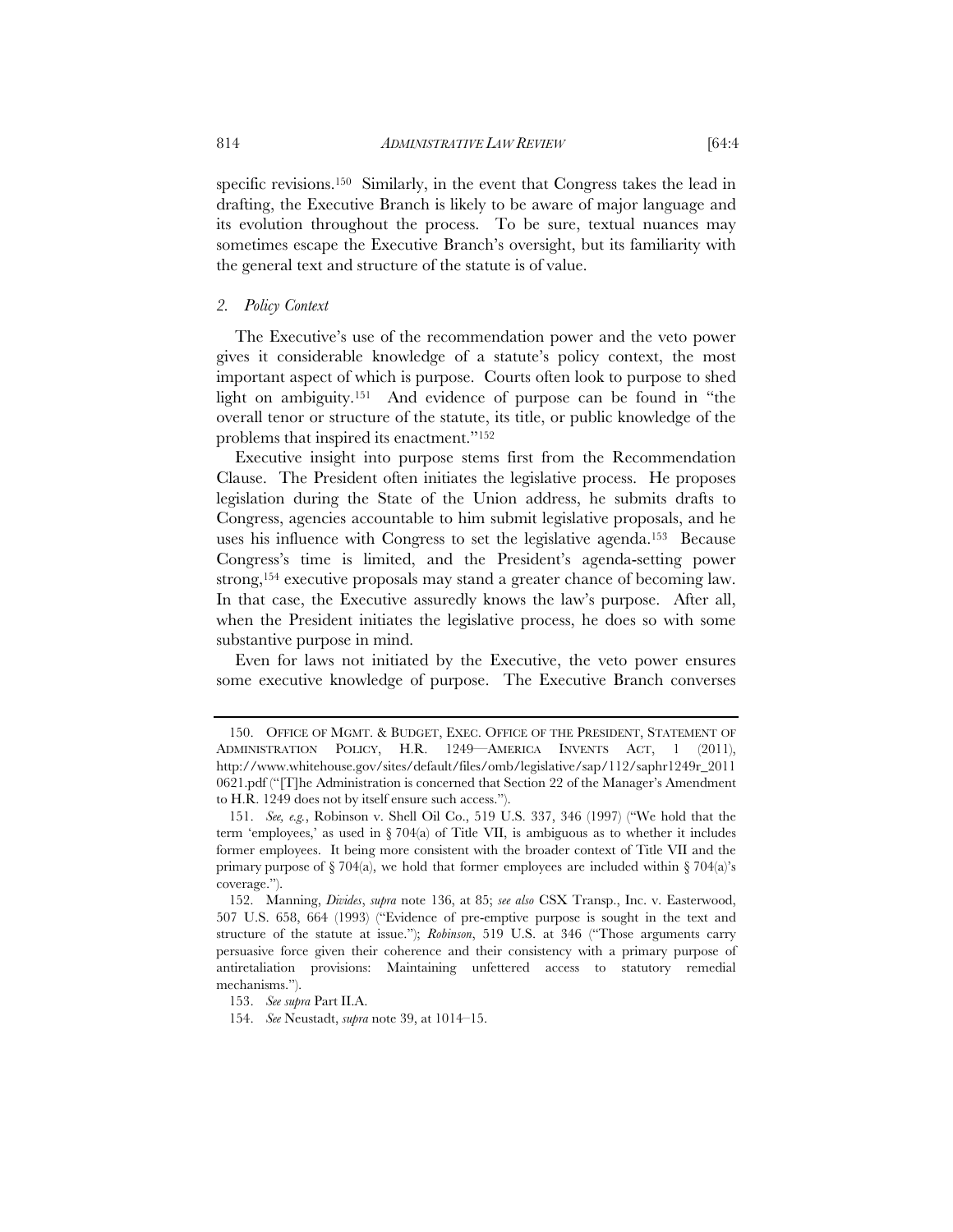with Congress throughout the legislative process and the threat of the veto allows the President to influence the process. The President's ultimate approval of a bill signifies that he and Congress agree on purpose at some level of generality. And, therefore, he knows the law's purpose, at some level of generality.

#### *3. Legislative Compromise*

The legislative process often begs for compromise. As Professor Manning has explained:

[B]y dividing the constitutional structure into three distinct institutions answering to different constituencies, the bicameralism and presentment requirements of Article I, Section 7 effectively create a supermajority requirement. The legislative process thus affords political minorities extraordinary power to stop the enactment of legislation and, therefore, to insist upon compromise as the price of assent.155

Although "semantic meaning is the currency of legislative compromise,"156 when semantic meaning is indeterminate, the lines of compromise embodied in a statute are hazier.

Through the Recommendation Clause, the Executive Branch often sets the initial lines of compromise by making proposals of his own. And its engagement in the legislative process means that it is likely aware of any drawing or redrawing of the lines of compromise as the legislative process unfolds—regardless of which branch initiated the legislation. Statements of the administration's policy, express veto threats, and informal negotiations all illustrate this awareness of line redrawing.

Not only is the Executive aware of the lines of compromise, he shapes those lines. After all, presidential involvement at any stage of the legislative process is backed by the veto power. The recommendation of legislation signals what will survive the veto.157 Communications with Congress provide information about what legislation risks the veto. The President's ultimate approval means that the resultant compromise is at least minimally acceptable to the President.158

## *E. The Executive Branch as a Superior Expositor of Statutory Meaning*

All this knowledge gives the Executive an advantage over the courts in interpreting ambiguous statutes. The unique knowledge of statutory

 <sup>155.</sup> Manning, *Divides*, *supra* note 136, at 103 (footnote omitted).

 <sup>156.</sup> *Id.* at 99.

 <sup>157.</sup> *See* Neustadt, *supra* note 39, at 1014–15.

 <sup>158.</sup> *See* Bradley & Posner, *supra* note 97, at 350.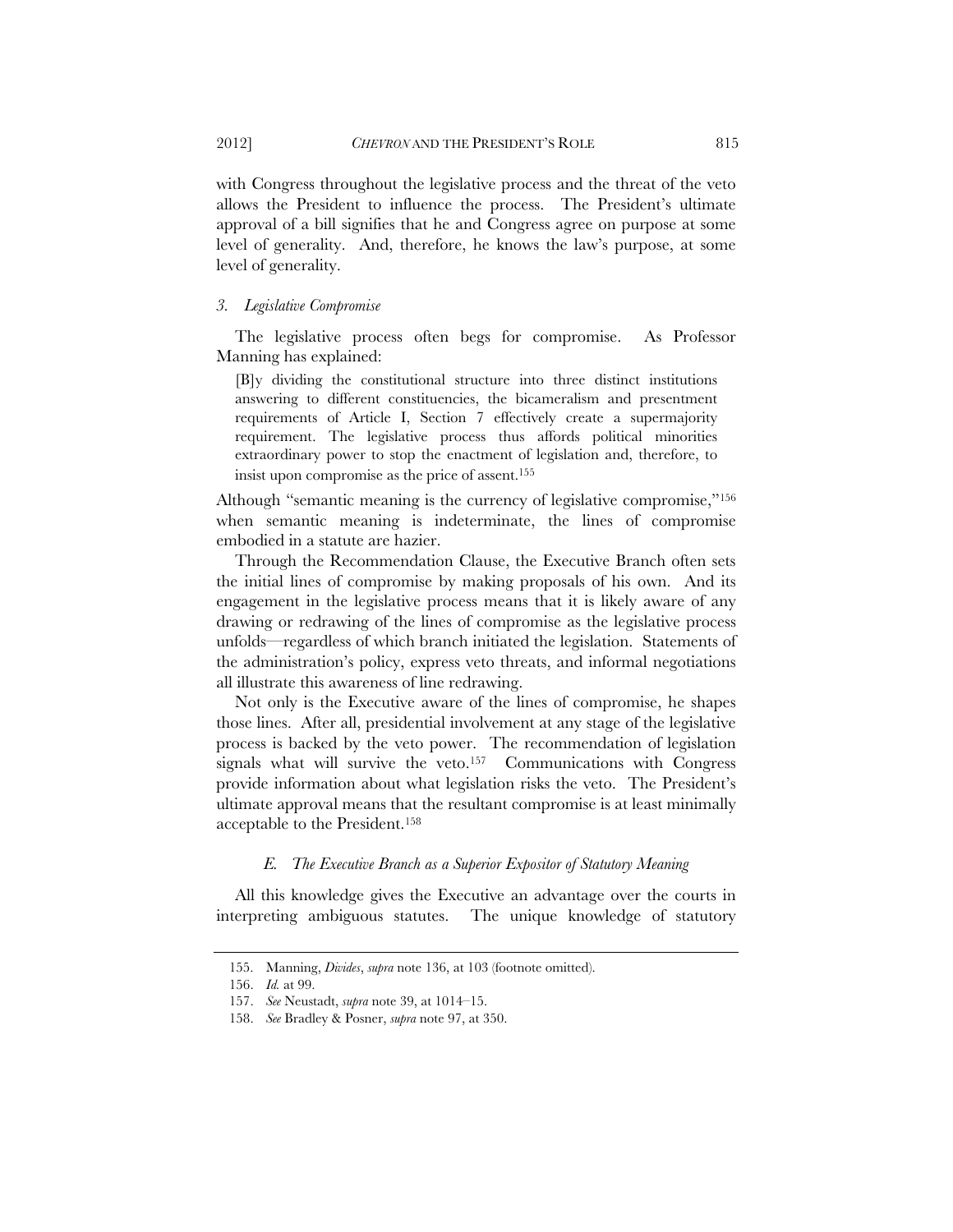context makes for a better construction of legislative intent. For that reason, courts generally fulfill their roles as faithful agents better when they defer to agency interpretations of ambiguous statutes.

*Chevron* instructs courts to use the "traditional tools of statutory construction" to determine if Congress "spoke[ ] to the precise question at issue."159 If the statute speaks to the question, the case is resolved.160 If not, courts should defer to an agency's reasonable interpretation.161 It is not entirely clear what constitutes the "traditional tools of statutory construction." It seems that some level of textual analysis is appropriate at step one. Yet the Court has gone beyond textual analysis in some cases, looking at general administrative structure<sup>162</sup> and legislative history at step one.163

Whatever the precise contours of step one, it requires some minimal level of statutory ambiguity. And the more ambiguous the statute, the more difficult it is to construct statutory meaning from context. Indeed, some have even argued that a statute may be so ambiguous that any construction is unwarranted.164 Judge Easterbrook has described the task this way:

The construction of an ambiguous document is a work of judicial creation or re-creation. Using the available hints and tools—the words and structure of the statute, the subject matter and general policy of the enactment, the legislative history, the lobbying positions of interest groups, and the temper of the times—judges try to determine how the Congress that enacted the statute either actually resolved or would have resolved a particular issue if it had faced and settled it explicitly at the time. Judges have substantial leeway in construction. Inferences almost always conflict, and the enacting Congress is unlikely to come back to life and "prove" the court's construction wrong. The older the statute the more the inferences will be in conflict, and the greater the judges' freedom.165

This outlook on judicial competence to interpret ambiguous statutes is pretty grim. Take the presence of conflicting inferences: is the judicial choice of one over the other much more than an arbitrary exercise of discretion?

 <sup>159.</sup> Chevron, U.S.A., Inc. v. Natural Res. Def. Council, Inc., 467 U.S. 837, 842, 843 n.9 (1984).

 <sup>160.</sup> *See id.* at 842.

 <sup>161.</sup> *See id.* at 866.

 <sup>162.</sup> FDA v. Brown & Williamson Tobacco Corp., 529 U.S. 120, 125 (2000) (quoting ETSI Pipeline Project v. Missouri, 484 U.S. 495, 517 (1988)).

 <sup>163.</sup> Babbitt v. Sweet Home Chapter of Cmtys. for a Great Or., 515 U.S. 687, 704–05 (1995).

 <sup>164.</sup> *See* Frank H. Easterbrook, *Statutes' Domains*, 50 U. CHI. L. REV. 533, 544 (1983).

 <sup>165.</sup> *Id.* at 533–34 (footnote omitted).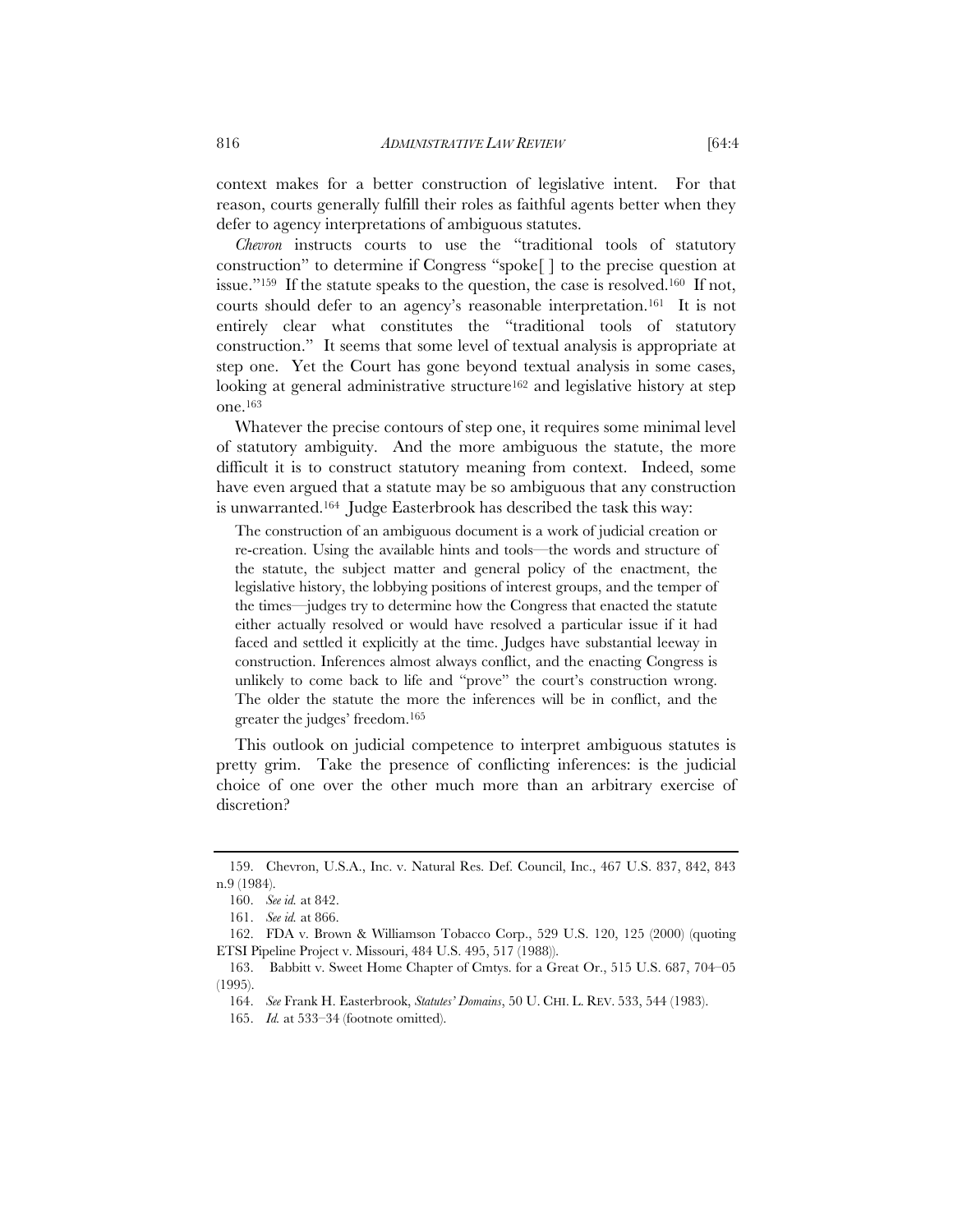Not so with the Executive's choice: embedded in that choice is the Executive's superior knowledge of statutory context, which means that this branch is far more likely to embody the inference that is more faithful to legislative intent.

## *F. Doctrinal Implications*

This additional reason for deference is in some sense more limited than the traditional reasons. It would extend only to contemporaneous interpretations by agencies accountable to the President. And, of course, it would not apply to statutes passed over the President's veto.

But in another sense it would support broader deference. The President's participation in the legislative process, after all, is not limited to agency-administered statutes. Thus, a contemporaneous interpretation attributable to the President will be helpful in resolving statutory ambiguity outside the agency context. On this view, courts should pay attention to presidential signing statements.166

A clear rule of contemporaneousness could be based on whether the interpretation occurred under the President who approved the law. And a clear rule of accountability could be based on whether the agency officials are subject to removal at-will by the President. In these respects, the contours of the doctrine are relatively clear.

In *United States v. Mead Corp.*,<sup>167</sup> the Court limited *Chevron* to cases where Congress expected the agency to speak with the force of law.168 It noted that a "very good indicator" of such an expectation is congressional authorization to engage in rulemaking or adjudication.169 Because the justification for deference offered here has nothing to do with congressional delegation, the Court's foray into *Chevron* step zero is irrelevant. What matters is not congressional expectation about interpretive authority, but whether an interpretation can be attributed to the President.

This justification for deference diverges from current doctrine in another respect. The Court has said, "Agency inconsistency is not a basis for declining to analyze the agency's interpretation under the *Chevron*  framework."170 If deference is based on executive knowledge of statutory context, inconsistency—particularly an inconsistent interpretation well after enactment—is problematic. In most cases, the prior interpretation will be a

 <sup>166.</sup> *See* Bradley & Posner, *supra* note 97, at 350–55.

 <sup>167. 533</sup> U.S. 218 (2001).

 <sup>168.</sup> *Id.* at 229–30.

 <sup>169.</sup> *Id.*

 <sup>170.</sup> Nat'l Cable & Telecomms. Ass'n. v. Brand X Internet Servs., 545 U.S. 967, 981 (2005).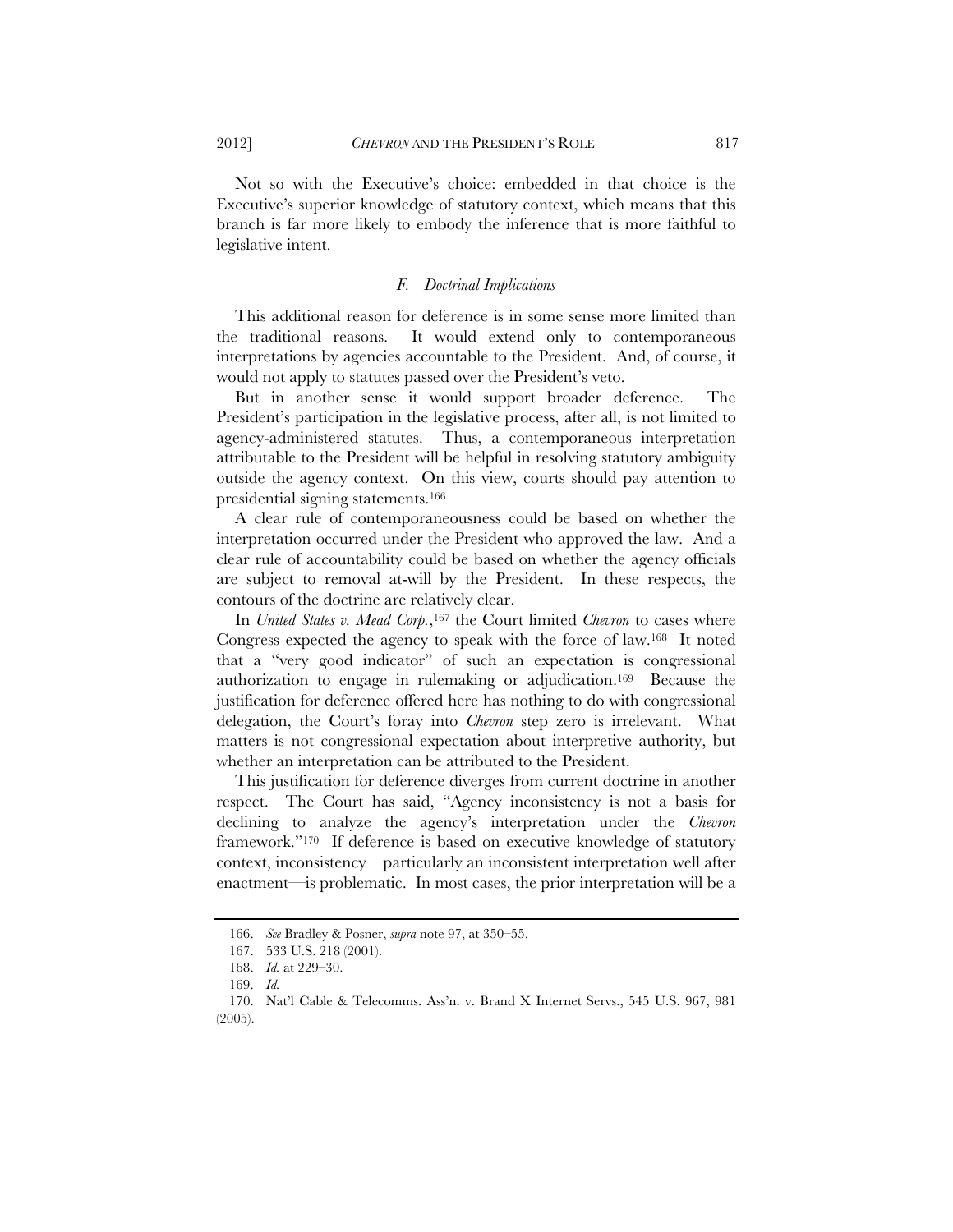better representation of statutory meaning given its contemporaneousness.

## *G. The Threat of Strategic Interpretation*

Crucially, however, agency interpretations of statutes are postenactment. With respect to presidential signing statements, some have argued that "the potential for unchecked opportunistic behavior by the President is great."<sup>171</sup> The same issue arises here. Statutes, after all, are compromises, and the President may be willing to concede some points to win others. If courts defer to subsequent administrative interpretations, there may be an incentive for the President to shape those interpretations in a way that undermines rather than furthers the legislative compromise—an incentive to achieve what the President forfeited in the name of compromise during the legislative process.

But the opportunity to interpret strategically only arises to the extent that the President loses in the legislative process. If the President is influential, the legislative compromise is likely to reflect his policy preferences and there is no need to act strategically to undermine it. Moreover, the Executive is bound by *Chevron*.172 At *Chevron* step one, courts, after all, will not defer when a statute speaks clearly to an issue.173 At the very least, the text—and perhaps more—constrains the Executive's ability to act strategically.

And more so than other actors in the legislative process, the President pays for strategic interpretations with his credibility: "[T]he president is a more significant and visible figure, and he is more of a repeat player; thus, he has more to lose if he loses credibility."174 A loss of credibility for the President makes it more costly to deal with Congress in the future: an Executive whose interpretation "violates legislative bargains will have more trouble obtaining Congress's cooperation later on."175

The President's pre-enactment involvement in the legislative process reinforces this point. Throughout the process, the President has an incentive to provide accurate information about his preferences to shape the legislative compromise to his benefit.176 These prior statements will

 <sup>171.</sup> McNollgast, *Positive Canons: The Role of Legislative Bargains in Statutory Interpretation*, 80 GEO. L.J. 705, 727 (1992).

 <sup>172.</sup> *See* Bradley & Posner, *supra* note 97, at 355 (explaining that "[c]ourts can decide to give more or less weight to the president's views relative to Congress's when deciding how to interpret a statute").

 <sup>173.</sup> Chevron, U.S.A., Inc. v. Natural Res. Def. Council, Inc., 467 U.S. 837, 842 (1984).

 <sup>174.</sup> Bradley & Posner, *supra* note 97, at 352.

 <sup>175.</sup> *Id.*

 <sup>176.</sup> *See supra* notes 87–88 and accompanying text.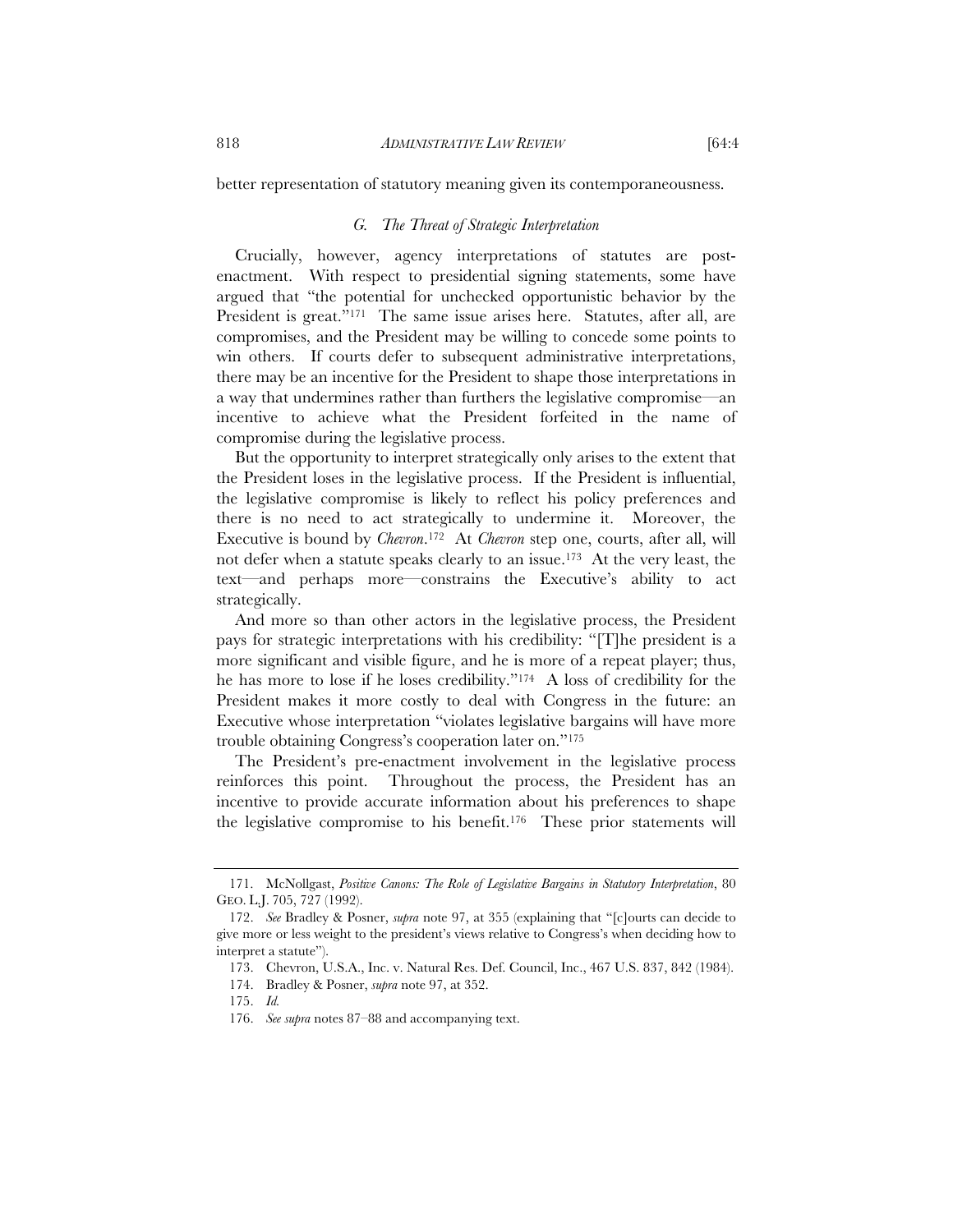constrain the President's future interpretations, or else he will look disingenuous.

Although the threat of strategic interpretation is real, executive interpretations are likely more persuasive evidence of statutory meaning, than, say, a single legislator's views post-enactment.177 And executive interpretations are likely more faithful to legislative intent than a court's seemingly arbitrary choice among competing inferences.<sup>178</sup>

But there is a deeper problem with deference rooted less in the probative value of executive interpretations and more in principle.

## IV. CONSTITUTIONAL STRUCTURE AND THE PRESIDENT'S ROLE IN THE LEGISLATIVE PROCESS

One principle rooted in the Constitution's structure is an aversion to combining legislative power with binding interpretive authority. Consistent with this principle is the conventional and simplified view that Congress makes the law, the President executes the law, and the Judiciary interprets the law. But in reality, this view is not so simple.

## *A. The Principle Separating Lawmaking and Interpretive Authority*

Although the Constitution divides power among the Executive, the Legislature, and the Judiciary, this does not mean that the departments are "totally separate and distinct from each other."179 Rather, "where the *whole*  power of one department is exercised by the same hands which possess the *whole* power of another department, the fundamental principles of a free constitution are subverted."180 In this regard, the greatest threat to the separation of powers came from the legislature—in Hamilton's words: "The propensity of the legislative department to intrude upon the rights, and to absorb the powers, of the other departments . . . ."181

To this end, Professor Manning has argued: "[A] core objective of the constitutional structure [is] to ensure meaningful separation of lawmaking from the exposition of a law's meaning in particular fact situations."182

 <sup>177.</sup> *See* Sullivan v. Finkelstein, 496 U.S. 617, 632 (1990) (Scalia, J., concurring in part) ("In my opinion, the views of a legislator concerning a statute already enacted are entitled to no more weight than the views of a judge concerning a statute not yet passed.").

 <sup>178.</sup> *See supra* Part III.D.2.

 <sup>179.</sup> THE FEDERALIST NO. 47, at 302 (James Madison) (Clinton Rossiter ed., 1961).

 <sup>180.</sup> *Id.* at 302–03.

 <sup>181.</sup> THE FEDERALIST NO. 73, at 442 (Alexander Hamiltion) (Clinton Rossiter ed., 1961).

 <sup>182.</sup> Manning, *Constitutional Structure*, *supra* note 18, at 644 (discussing the concern that the body that is capable and sometimes willing to pass "bad law" may exercise the same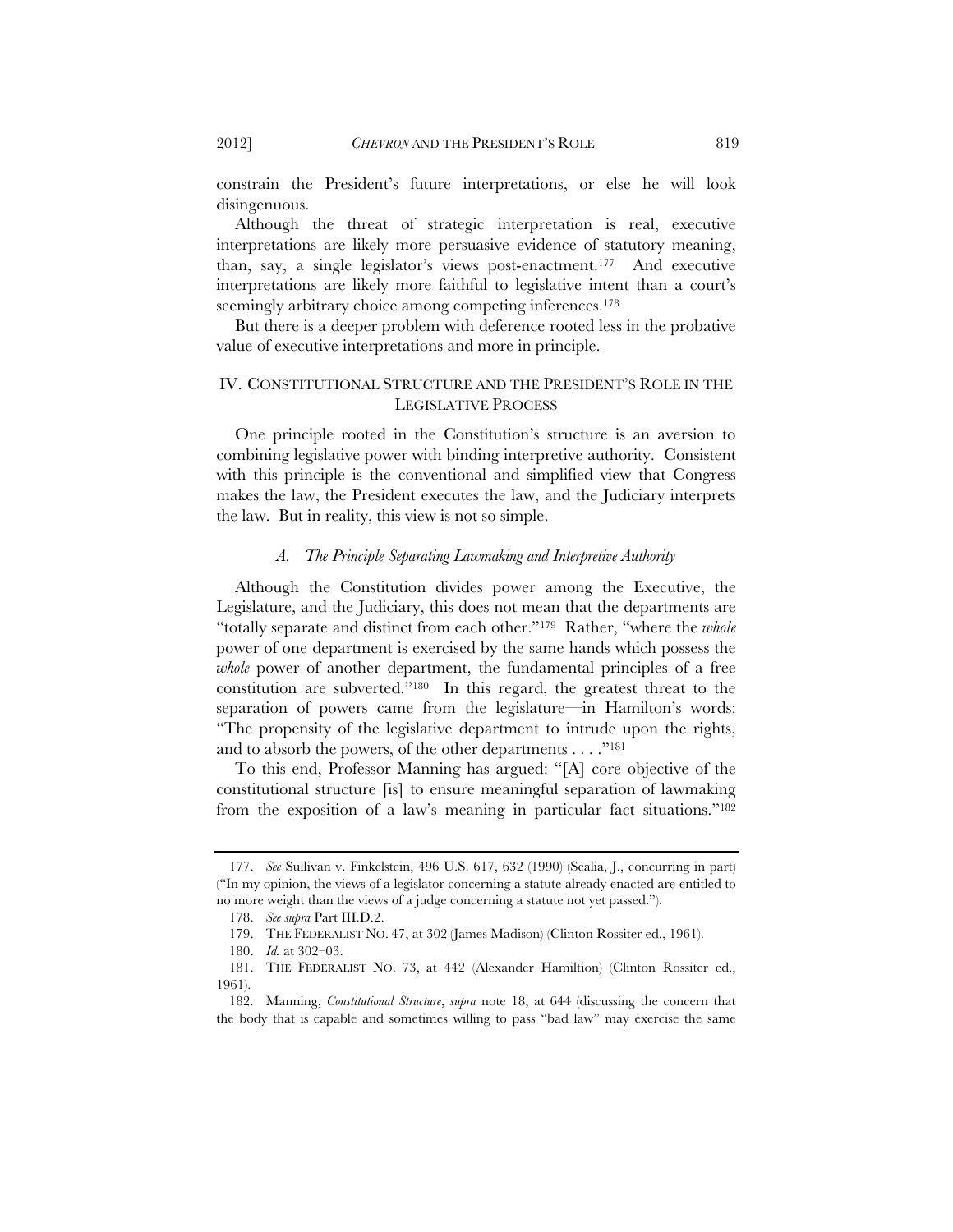This principle, he argues, manifests itself in constitutional provisions that take "special pains to limit Congress's direct control over the instrumentalities that implement its laws."183 The Constitution limits congressional control over the President by giving the states the power to choose presidential electors.184 The Constitution also prevents Congress from changing the President's compensation while in office.185 Similarly, the Constitution limits congressional control over the Judiciary by providing judges with life tenure during good behavior,186 and preventing Congress from not diminishing the salaries of judges while in office.187

Moreover, the Framers rejected certain structures that would combine lawmaking and law-exposition.<sup>188</sup> They rejected the Council of Revision, which would have provided for the Judiciary and the President to exercise the veto together.189 And they rejected using the upper house of the legislature as a court of last resort<sup>190—</sup>as was true of the House of Lords in Britain.191 In Hamilton's words:

From a body which had had even a partial agency in passing bad laws we could rarely expect a disposition to temper and moderate them in the application. The same spirit which had operated in making them would be too apt to operate in interpreting them  $\dots$ .<sup>192</sup>

The principle finds further roots in the intellectual precursors to the Constitution: the writings of Locke, Montesquieu, and Blackstone all warned of the danger of combining lawmaking and law-exposition.<sup>193</sup>

The danger was arbitrary government and its threat to liberty. The separation between lawmaking and interpretation controls arbitrary government and protects liberty in two ways. First, it makes it "more difficult for lawmakers to write bad laws and then spare themselves from the effects of those laws through their control over the laws' application."194 Second, it gives legislators "an incentive to enact rules that impose clear

poor judgment when interpreting it).

 <sup>183.</sup> *Id.* at 641.

 <sup>184.</sup> U.S. CONST. art. II, § 1, cls. 2–3.

 <sup>185.</sup> U.S. CONST. art. II, § 1, cl. 7.

 <sup>186.</sup> U.S. CONST. art. III, § 1.

 <sup>187.</sup> *Id.* 

 <sup>188.</sup> Manning, *Constitutional Structure*, *supra* note 18, at 643–44 (listing several significant proposals that were consistently rejected by the Constitution's drafters).

 <sup>189.</sup> *See* JAMES MADISON, NOTES OF DEBATES IN THE FEDERAL CONVENTION OF 1787 336–47 (W. W. Norton & Co., 1987).

 <sup>190.</sup> *Cf*. Manning, *Constitutional Structure*, *supra* note 18, at 643.

 <sup>191.</sup> THE FEDERALIST NO. 81, at 482 (Alexander Hamilton) (Clinton Rossiter ed., 1961).

 <sup>192.</sup> *Id.* at 483.

 <sup>193.</sup> Manning, *Constitutional Structure*, *supra* note 18, at 646.

 <sup>194.</sup> *Id.*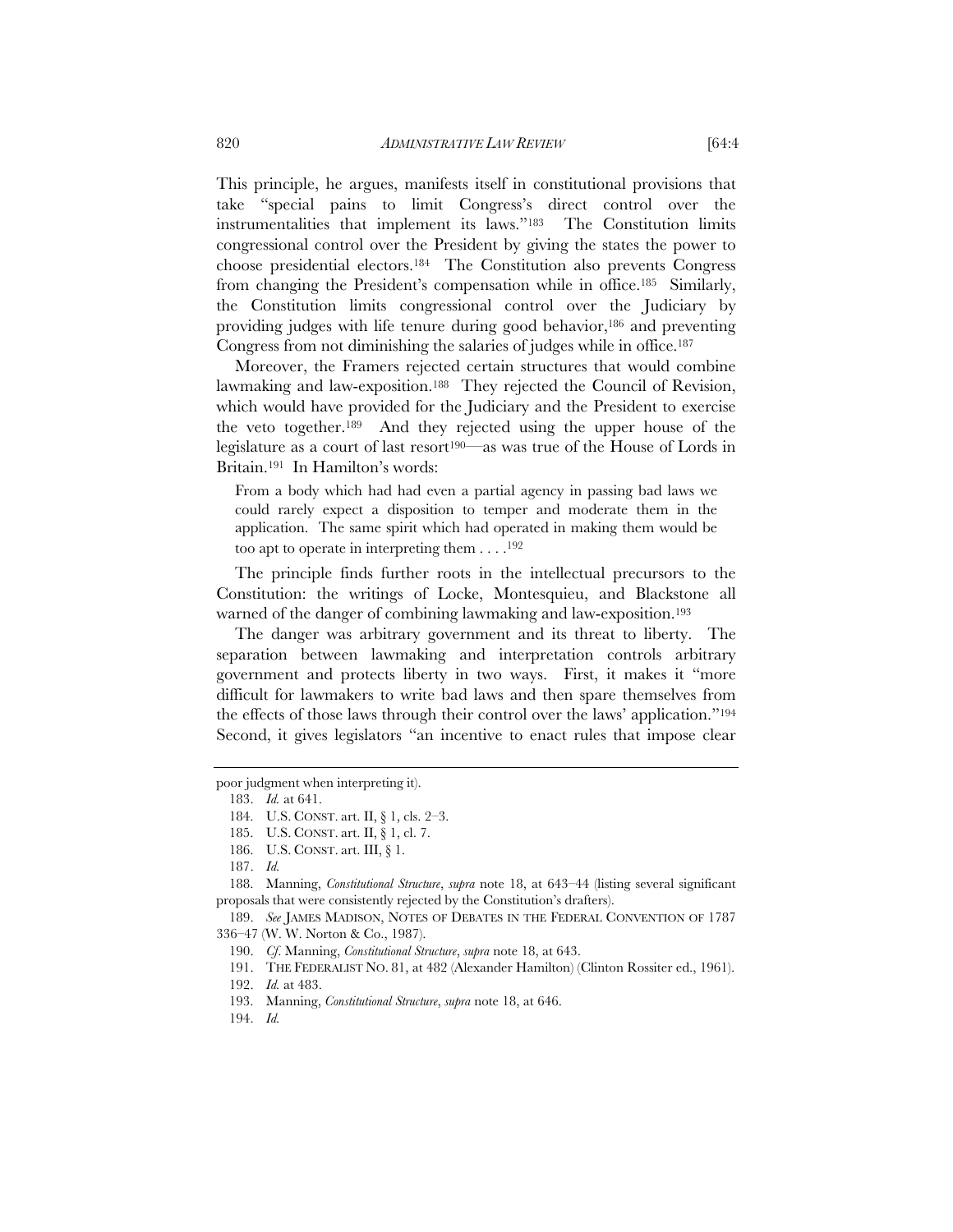and definite limits upon governmental authority, rather than adopting vague and discretionary grants of power."195

#### *1. Statutory Delegation to Agents of Congress*

Perhaps with this principle in mind, the Supreme Court has rigidly prohibited statutory delegation of power to implement laws to agents or subsets of Congress.

First, in *INS v. Chadha*,<sup>196</sup> the Court struck down the one-house legislative veto, which allowed a single house of Congress to invalidate a decision by the Executive Branch to allow a deportable alien to stay in the United States.197 The invalidation of the Executive Branch's decision was an exercise of legislative power that violated the requirements of bicameralism and presentment.198

Then in *Bowsher v. Synar*,<sup>199</sup> the Court held that an agent subject to the control of Congress could not participate in the execution of laws: "The structure of the Constitution does not permit Congress to execute the laws; it follows that Congress cannot grant to an officer under its control what it does not possess."200 In *Bowsher*, Congress retained removal power over the Comptroller General, who had the authority to exercise executive power by specifying budget cuts.201

Finally, in *Metropolitan Washington Airports Authority v. Citizens for the Abatement of Aircraft Noise, Inc*,202 members of Congress served on a review board that could veto decisions made by the Metropolitan Washington Airports Authority's (MWAA's) Board of Directors.203 Writing for the Court, Justice Stevens found labels irrelevant for separation of powers purposes: "If the power is executive, the Constitution does not permit an agent of Congress to exercise it. If the power is legislative, Congress must exercise it in conformity with the bicameralism and presentment requirements of [Article I, Section 7]."204

Common to all three cases is the purpose of protecting bicameralism and presentment. Allowing Congress to delegate power to agents under its

 <sup>195.</sup> *Id.* at 647.

 <sup>196. 462</sup> U.S. 919 (1983).

 <sup>197.</sup> *Id.* at 956.

 <sup>198.</sup> *Id.* at 956–57.

 <sup>199. 478</sup> U.S. 714 (1986).

 <sup>200.</sup> *Id.* at 726.

 <sup>201.</sup> *Id.* at 732–34.

 <sup>202. 501</sup> U.S. 252 (1991).

 <sup>203.</sup> *Id.* at 255.

 <sup>204.</sup> *Id.* at 276.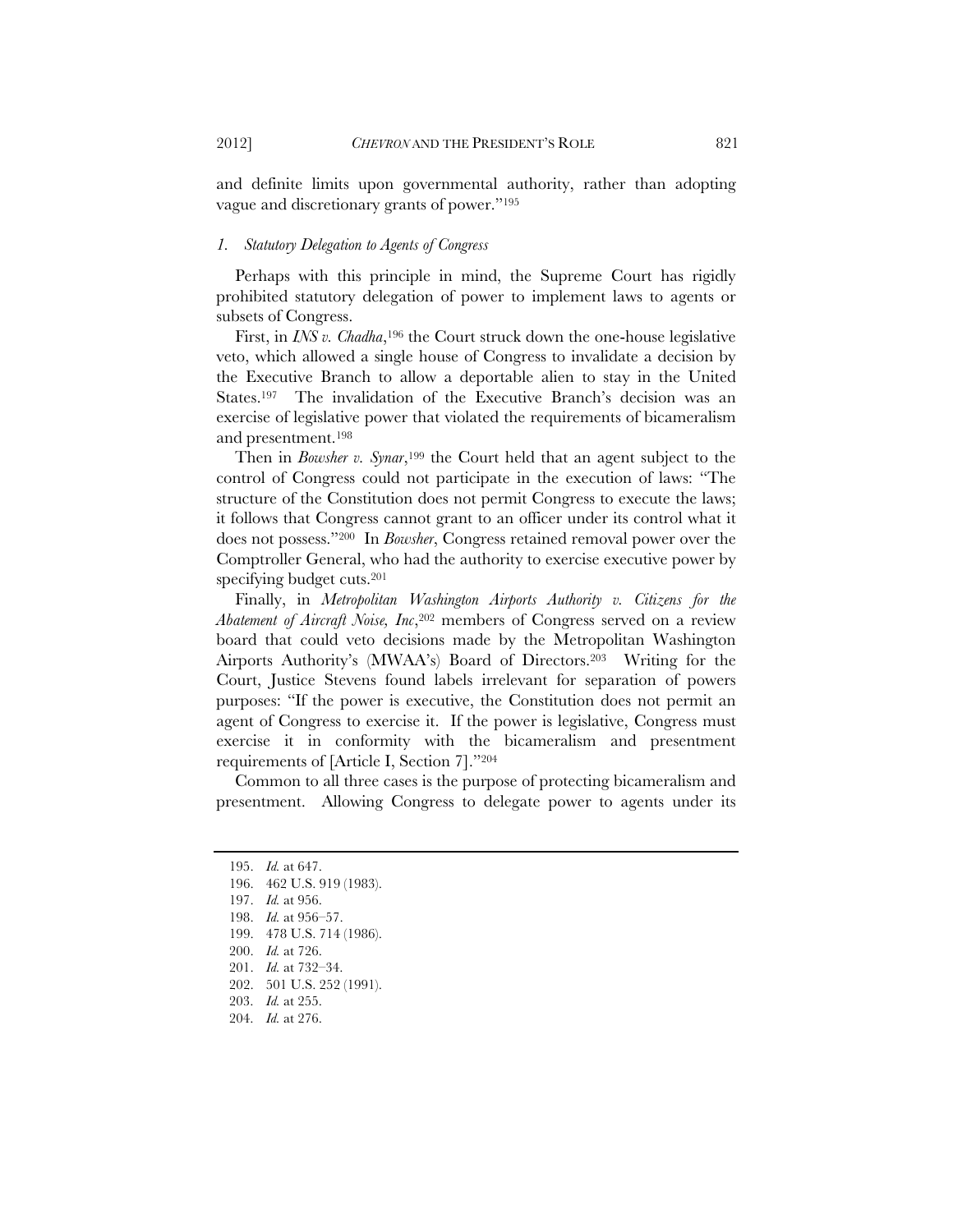control creates an attractive alternative to the rigors of Article I, Section 7. As the Court explained in *MWAA*, it did not matter that the institutional arrangement at issue was a "practical accommodation" that furthered a "workable government," because it "provide[d] a blueprint for extensive expansion of the legislative power beyond its constitutionally confined role."205 Congressional involvement in the execution of the laws "raises the very danger the Framers sought to avoid—the exercise of unchecked power."206

## *2. Statutory Delegation to the Executive Branch and the Judicial Branch*

By contrast, the Court has sustained broad delegations of authority to the Executive Branch,207 which has the authority to create binding policy outside of bicameralism and presentment.208 So long as a law "lay[s] down . . . an intelligible principle to which the [executive official] . . . is directed to conform, such legislative action is not a forbidden delegation of legislative power."209

In practice, there is no meaningful limit on delegation to the Executive Branch. Despite the nominal ban on delegation of legislative authority, the Court has only twice struck down statutes on nondelegation grounds.210 And the Court has found an intelligible principle in statutes that direct the Executive Branch not to "unfairly and inequitably distribute | voting power among security holders,"211 and to regulate in the "public interest."212

The Court has declined to enforce a meaningful nondelegation doctrine because it lacks a judicially manageable standard for doing so:

[W]hile the doctrine of unconstitutional delegation is unquestionably a fundamental element of our constitutional system, it is not an element readily enforceable by the courts. Once it is conceded, as it must be, that no statute can be entirely precise, and that some judgments, even some judgments involving policy considerations, must be left to the officers executing the law and to the judges applying it, the debate over unconstitutional delegation becomes a debate not over a point of principle but over a question of

 <sup>205.</sup> *Id.* at 276–77.

 <sup>206.</sup> INS v. Chadha, 462 U.S. 919, 966 (1983).

 <sup>207.</sup> *See, e.g.*, Whitman v. Am. Trucking Ass'ns, 531 U.S. 457, 474–75 (2001).

 <sup>208.</sup> Manning, *Constitutional Structure*, *supra* note 18, at 653.

 <sup>209.</sup> J.W. Hampton, Jr., & Co. v. United States, 276 U.S. 394, 409 (1928).

 <sup>210.</sup> Pan. Refining Co. v. Ryan, 293 U.S. 388, 433 (1935); A.L.A. Schechter Poultry Corp. v. United States, 295 U.S. 495, 551 (1935).

 <sup>211.</sup> Am. Power & Light Co. v. SEC, 329 U.S. 90, 96, 104–06 (1946).

 <sup>212.</sup> NBC v. United States, 319 U.S. 190, 225–26 (1943).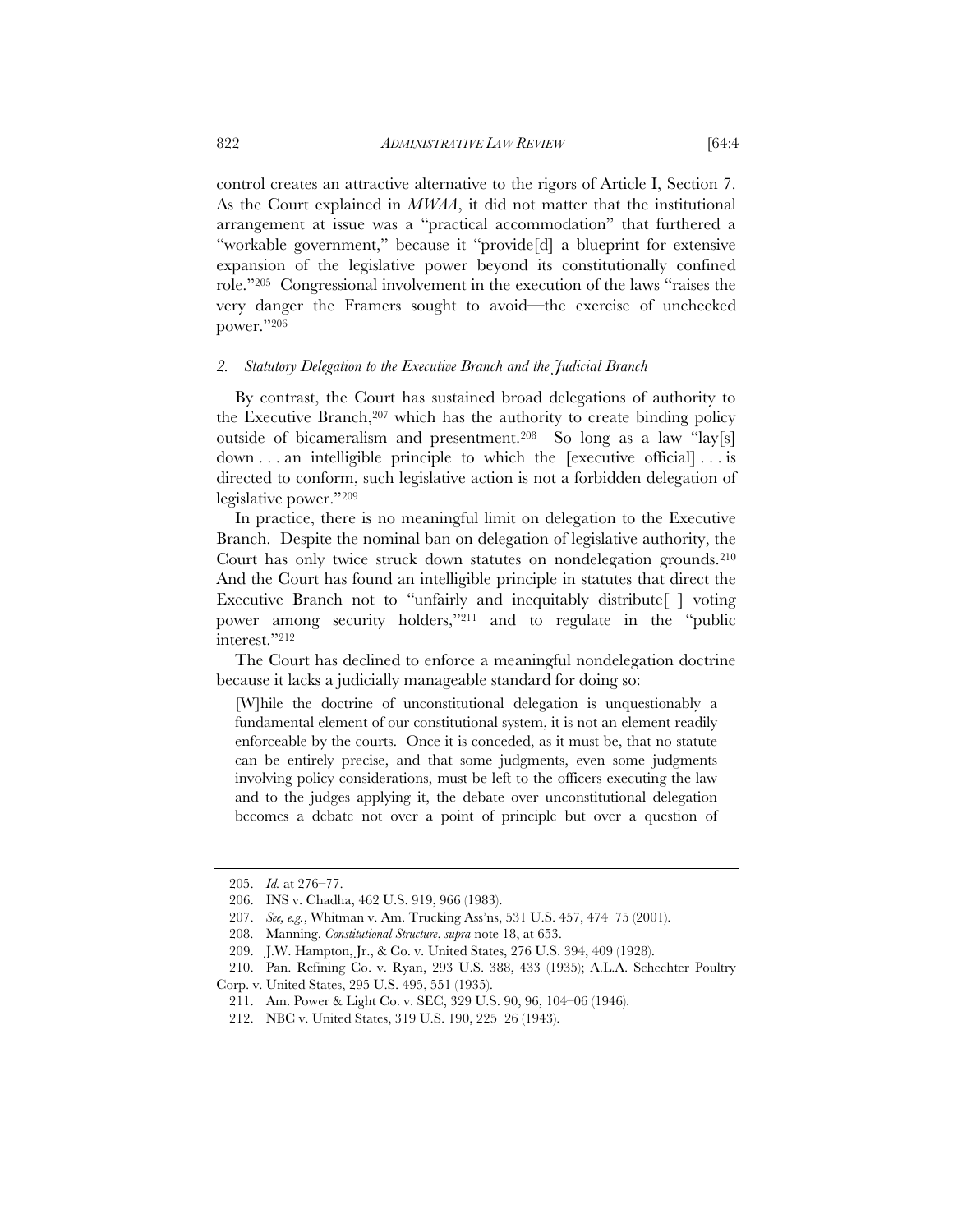degree.213

So too, the Court has sustained broad delegations of power to the Judiciary. In *Mistretta v. United States*, the Court sustained the delegation of power to promulgate binding sentencing guidelines to the United States Sentencing Commission, a body placed in the Judicial Branch.<sup>214</sup>

More commonly, delegation takes the form of broad statutory language that requires judicial policymaking: "The statute books are full of laws, of which the Sherman Act is a good example, that effectively authorize courts to create new lines of common law."215 For such statutes, courts must craft rules of decision that cannot be grounded in the text.

Why has the Court adopted such a different approach when legislation delegates power to the Executive Branch or the Judiciary? Because these delegations are:

[A] less substantial threat to bicameralism and presentment. . . .

. . . Specifically, when Congress uses imprecision or vagueness to avoid the costs of investigating and agreeing on the precise policies it wishes to adopt, it does so only at the expense of ceding control over the particulars of its program to another branch of government.<sup>216</sup>

On this view, Congress makes the law. If Congress makes the law, it has an incentive to evade bicameralism and presentment by delegating to itself. It does not have a similar incentive to delegate to institutions beyond its control.

#### *3. Implications of the Principle So Conceived*

From the principle of separation expressed thus far, Professor Manning has argued for two propositions. First, he argues against giving authoritative weight to legislative history: "[I]t is the very fact of *congressional*  involvement in the creation of legislative history that justifies textualists' rejection of such materials. . . . This practice effectively assigns legislative agents the law elaboration function . . . ."217

Second, Professor Manning has argued against binding deference to agency interpretations of their own regulations: "Given the reality that agencies engage in 'lawmaking' when they exercise rulemaking authority, *Seminole Rock* contradicts the constitutional premise that lawmaking and law-

 <sup>213.</sup> Mistretta v. United States, 488 U.S. 361, 415 (1989) (Scalia, J., dissenting).

 <sup>214.</sup> *Id.* at 371–79, 385 (majority opinion).

 <sup>215.</sup> Easterbrook, *supra* note 164, at 544.

 <sup>216.</sup> Manning, *Constitutional Structure*, *supra* note 18, at 653 (footnote omitted).

 <sup>217.</sup> John F. Manning, *Textualism as a Nondelegation Doctrine*, 97 COLUM. L. REV. 673, 706 (1997).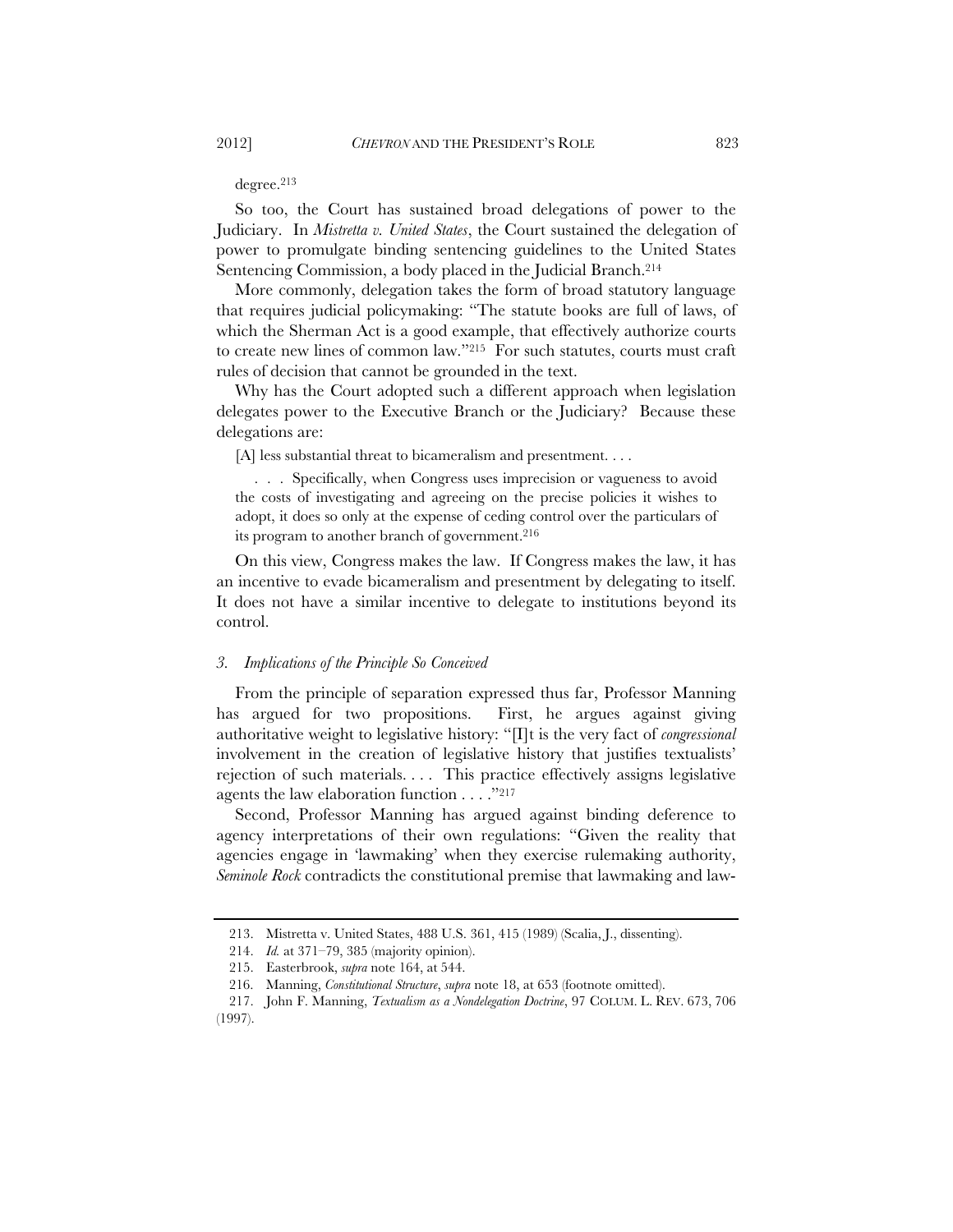exposition must be distinct."218

Both of these interpretive rules, he points out, are more consistent with our "original structural commitments"219 in the Constitution—here, the structural commitment to separating lawmaking and interpretation.

But the principle so conceived is incomplete. In *Bowsher v. Synar*, for instance, the Court stated, "*Congress* cannot grant to an officer under its control what it does not possess."220 And the canonical statement of the nondelegation doctrine states that, "*Congress* shall lay down by legislative act an intelligible principle."221 These statements ignore—or at the very least, leave implicit—the President's role in the legislative process.

#### *B. The Effect of the President's Participation in the Legislative Process*

What effect does the President's role in the legislative process have on the principle separating lawmaking from interpretation? From one vantage point, perhaps we should be *less* concerned with legislative self-delegation corroding bicameralism and presentment. If Congress wants to avoid bicameralism and presentment by delegating interpretive authority to those under its control, the President can check that desire with the veto power. After all, Hamilton's first justification for the veto was self-defense against legislative encroachment.222

But from another vantage point, perhaps we should be *more* concerned about executive delegations. The more influential the President is in the legislative process, the more he is able to initiate legislation and shape legislative compromises that delegate broad interpretive power to agents under his control—again, outside of Article I, Section 7.

As a purely functional matter, the unconstitutional combination of legislative and binding interpretive power in Congress is not all that different than the constitutional combination of legislative and interpretive authority in the Executive. Each house of Congress has the exclusive power to formally initiate and draft legislation and has an absolute veto power. The President has the power to recommend legislation to Congress and a qualified veto power.

The biggest difference between Congress and the President is Congress's formal power to initiate and draft legislation. But in modern practice, these

 <sup>218.</sup> Manning, *Constitutional Structure*, *supra* note 18, at 654 (citing Bowles v. Seminole Rock & Sand Co., 325 U.S. 410 (1945)).

 <sup>219.</sup> Manning, *Constitutional Structure*, *supra* note 18, at 633.

 <sup>220. 478</sup> U.S. 714, 726 (1986) (emphasis added).

 <sup>221.</sup> J. W. Hampton, Jr., & Co. v. United States, 276 U.S. 394, 352 (1928) (emphasis added).

 <sup>222.</sup> THE FEDERALIST NO. 73, at 442 (Alexander Hamilton) (Clinton Rossiter ed., 1961).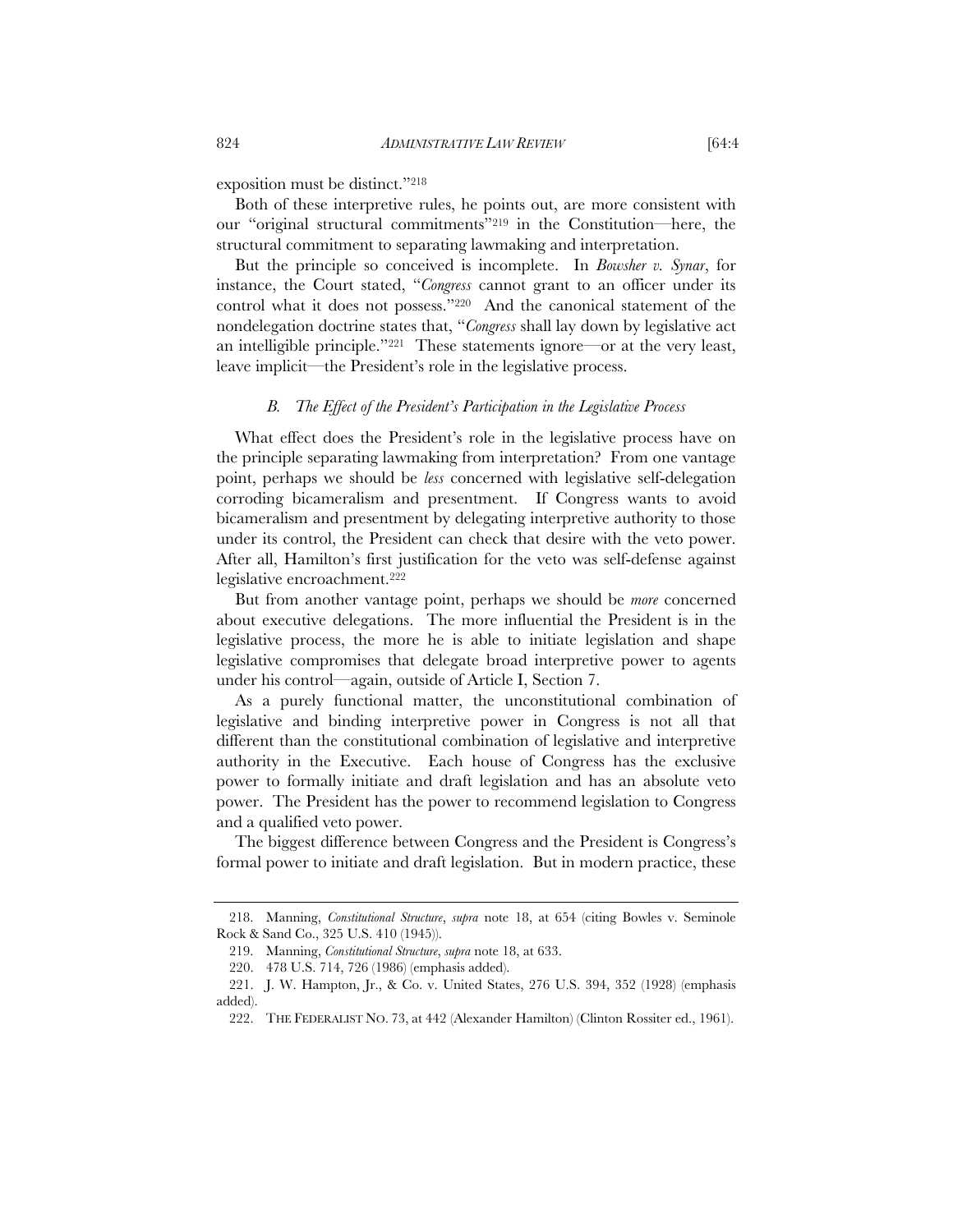differences are smaller than they might seem. Although the President cannot force Congress to consider his recommendations, he is very influential in setting the legislative agenda.<sup>223</sup> His drafts serve as templates and the threat of the veto gives him some influence on congressional drafting.224

Further, the President's qualified veto is not all that qualified—it is very difficult to muster two-thirds of each house to override it. It may still be that executive delegations are a less substantial threat to bicameralism and presentment—though the prevailing sentiment of the President as Legislator-in-Chief suggests otherwise—but functionally, executive delegations are still a significant threat.

But whatever the functional similarities, there is a massive difference in principle: the Constitution *requires* some combination of lawmaking and law-elaborating power in the President. The Constitution both vests the executive power in the President and gives him a role in the legislative process. As Paul Bator has explained: "Every time an official of the executive branch, in determining how faithfully to execute the laws, goes through the process of finding facts and determining the meaning and application of the relevant law, he is doing something which functionally is akin to the exercise of the judicial power."225 The very nature of executive power requires the Executive to "determin[e] the meaning and applicability of provisions of law."226

## *C. The Effect of Binding Deference*

But just because some interpretation is incident to the executive power does not mean that courts should give authoritative weight to executive interpretations. Binding deference to executive interpretations of ambiguous statutes makes ambiguity more enticing for the Executive. And if the President has influence in the legislative process—as he surely does he has a greater incentive to use that influence to insist on legislation with vague language. In essence, *Chevron* subsidizes ambiguity and delegation.

In a world without *Chevron*, ambiguity would not be as valuable to the Executive Branch. After all, the Executive Branch would face greater uncertainty that its interpretation of ambiguous language will be accepted by a court. By contrast, in a world with *Chevron*, the Executive Branch can be relatively certain that so long as its interpretation of ambiguous language

 <sup>223.</sup> *See supra* Part II.A.

 <sup>224.</sup> *See supra* Part II.B.

 <sup>225.</sup> Paul M. Bator, *The Constitution as Architecture: Legislative and Administrative Courts Under Article III*, 65 IND. L.J. 233, 264 (1990).

 <sup>226.</sup> *Id.*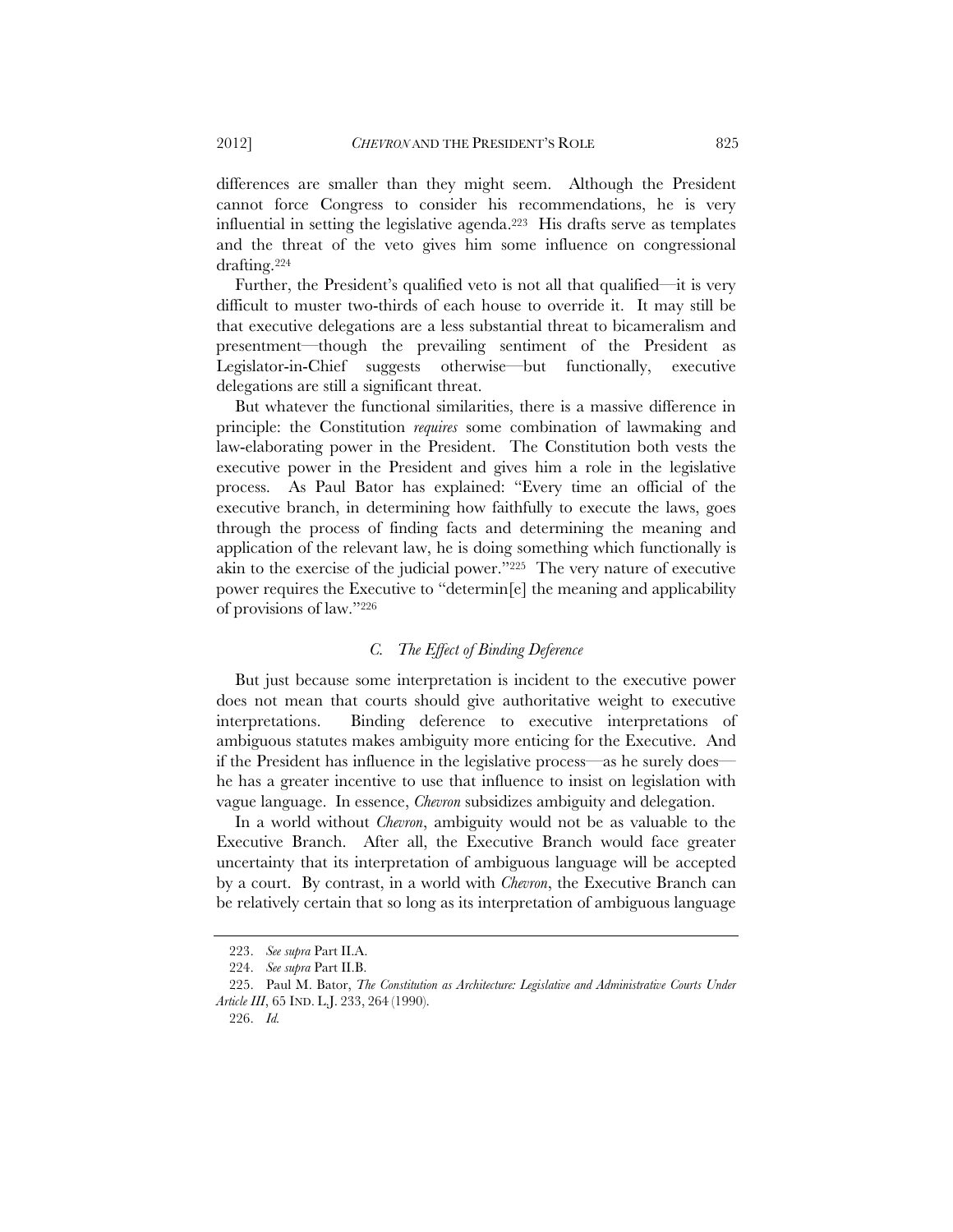is not completely beyond the pale, a court will accept it.227

The President might then propose legislation containing ambiguous language. Or he might use his influence throughout the legislative process to push Congress to make statutory language even more ambiguous to get past step one of *Chevron*. The President might, for example, be artificially stubborn in insisting on a higher level of generality as the price for his assent. Delegation may be necessary—Congress and the President surely cannot specify every detail and contingency in the statutory text—but should the Court encourage ambiguity beyond what is necessary?

Of course, the President faces a tradeoff: statutes are more permanent than agency interpretations. After all, agencies are not penalized for inconsistent interpretations in the future.228 It is therefore possible that an agency's interpretation of ambiguous language might be undone by a future administration with different aims. This fact does counteract the incentive to insist on vagueness to the extent that presidents care about the permanence of their policy choices. But it is just as likely that presidents only care about putting their policies in place while in office to enjoy the political benefits derived from those policies.

In any event, statutory ambiguity proliferates today. For example, the U.S. Code is filled with statutes directing administrative agencies to regulate in the "public interest"229 or to regulate "for any other reason to promote equity and fairness,"230 or to prevent "unfair discrimination."231 Some statutes direct agencies to regulate with respect to certain "rights."232 But as the D.C. Circuit has pointed out, "The word 'right,' instead of answering a question, unhelpfully asks another one: To what is a person legally entitled?"233 Other statutes use the word "reasonable,"234 giving a reviewing court the meaningless task of determining whether an agency's interpretation of the word "reasonable" is reasonable. As Richard Epstein has argued, vague language in the recent Affordable Care Act and Wall Street Reform and Consumer Protection Act "delegates much blanket authority to government officials who will, effectively, make the rules up as

 <sup>227.</sup> Chevron, U.S.A., Inc. v. Natural Res. Def. Council, Inc., 467 U.S. 837, 865–66 (1984).

 <sup>228.</sup> *See* Nat'l Cable & Telecomms. Ass'n v. Brand X Internet Servs., 545 U.S. 967, 981 (2005) (stating an initial interpretation is not an agency's final interpretation and that inconsistency is not a basis for declining *Chevron* deference).

 <sup>229.</sup> *See, e.g.*, 47 U.S.C. § 157 (2006).

 <sup>230.</sup> *Id.* § 312(g).

 <sup>231. 15</sup> U.S.C. § 78f(b)(5) (2006).

 <sup>232.</sup> *See, e.g.*, 30 U.S.C. § 1272(e) (2006).

 <sup>233.</sup> Nat'l Mining Ass'n v. Kempthorne, 512 F.3d 702, 708 (D.C. Cir. 2008).

 <sup>234.</sup> *See, e.g.*, 42 U.S.C. § 1395y(a) (2006).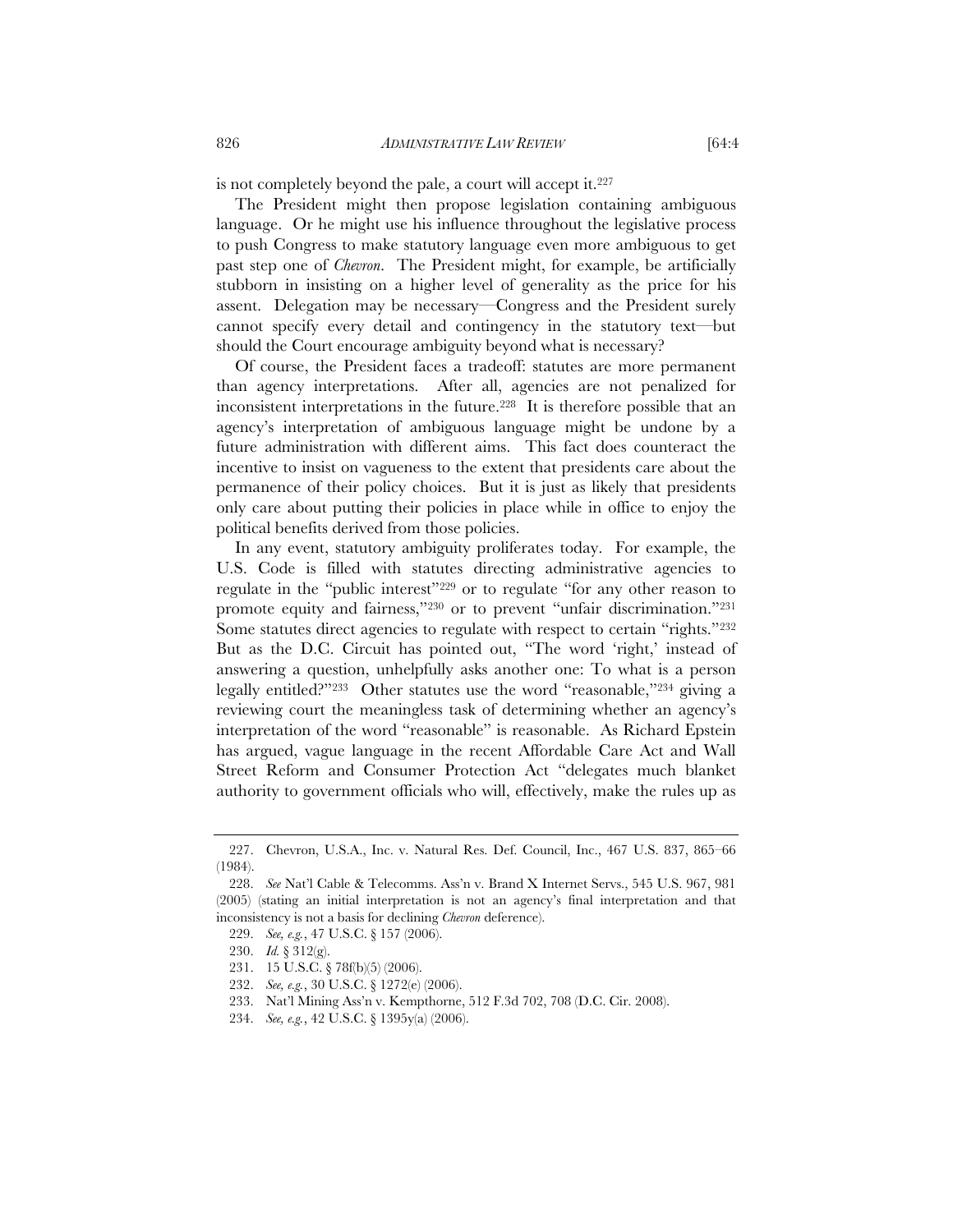they go along."235 Perhaps not surprisingly, presidential influence was significant in both of these pieces of legislation.<sup>236</sup>

Ultimately, creating a further incentive for statutory vagueness disserves the virtues of bicameralism and presentment. Less policy is made under Article I, Section 7 and more is made solely under the Executive Branch. Bicameralism and presentment protect liberty by making it more difficult for factions to capture government.<sup>237</sup> And bicameralism and presentment promote wise laws by providing multiple rounds of deliberation by different institutions.238 The bottom line is that *Chevron* acts as a pro-delegation canon,239 but in a different—and more troubling—way than has traditionally been thought. Professor Farina has argued:

[T]he nondelegation doctrine came to incorporate a vision of the constitutional relationships between the legislature, agencies, and the judiciary fundamentally at odds with *Chevron*'s assumption that Congress may empower agencies to decide what regulatory statutes mean whenever they appear ambiguous.240

The permissibility of delegation "hinged" on "judicial policing of the terms of the statute."241 When agencies have the power to interpret the scope of their own authority, that judicial policing is gone and agency power is no longer "adequately checked."242

But *Chevron*'s problem is not just that agencies have the power to interpret, and thereby expand, the scope of their own authority. *Chevron*'s further problem is that it incentivizes the Executive to use his influence in the legislative process to insist on broad and discretionary grants of power up front, so that he can then construe it authoritatively.

 <sup>235.</sup> Richard A. Epstein, *Government by Waiver*, NAT'L AFFAIRS, Spring 2011, at 40.

 <sup>236.</sup> *See supra* notes 40, 48, and accompanying text (stating the President influenced Congress through the State of the Union address by calling on Congress to pass legislation, but left Congress to take the lead in drafting the bill).

 <sup>237.</sup> *See* THE FEDERALIST NO. 73, at 443 (Alexander Hamilton) (Clinton Rossiter, ed., 1961) ("It is far less probable that culpable views of any kind should infect all the parts of the government at the same moment and in relation to the same object than that they should by turns govern and mislead every one of them.").

 <sup>238.</sup> *See id.* ("The oftener the measure is brought under examination, the greater the diversity in the situations of those who are to examine it, the less must be the danger of those errors which flow from the want of due deliberation, or of those missteps which proceed from the contagion of some common passion or interest.").

 <sup>239.</sup> *See* Cass R. Sunstein, *Nondelegation Canons*, 67 U. CHI. L. REV. 315, 329 (2000) ("This is an emphatically prodelegation canon, indeed it is the quintessential prodelegation canon  $\dots$ .").

 <sup>240.</sup> Farina, *supra* note 12, at 478.

 <sup>241.</sup> *Id.* at 487.

 <sup>242.</sup> *Id.* at 488.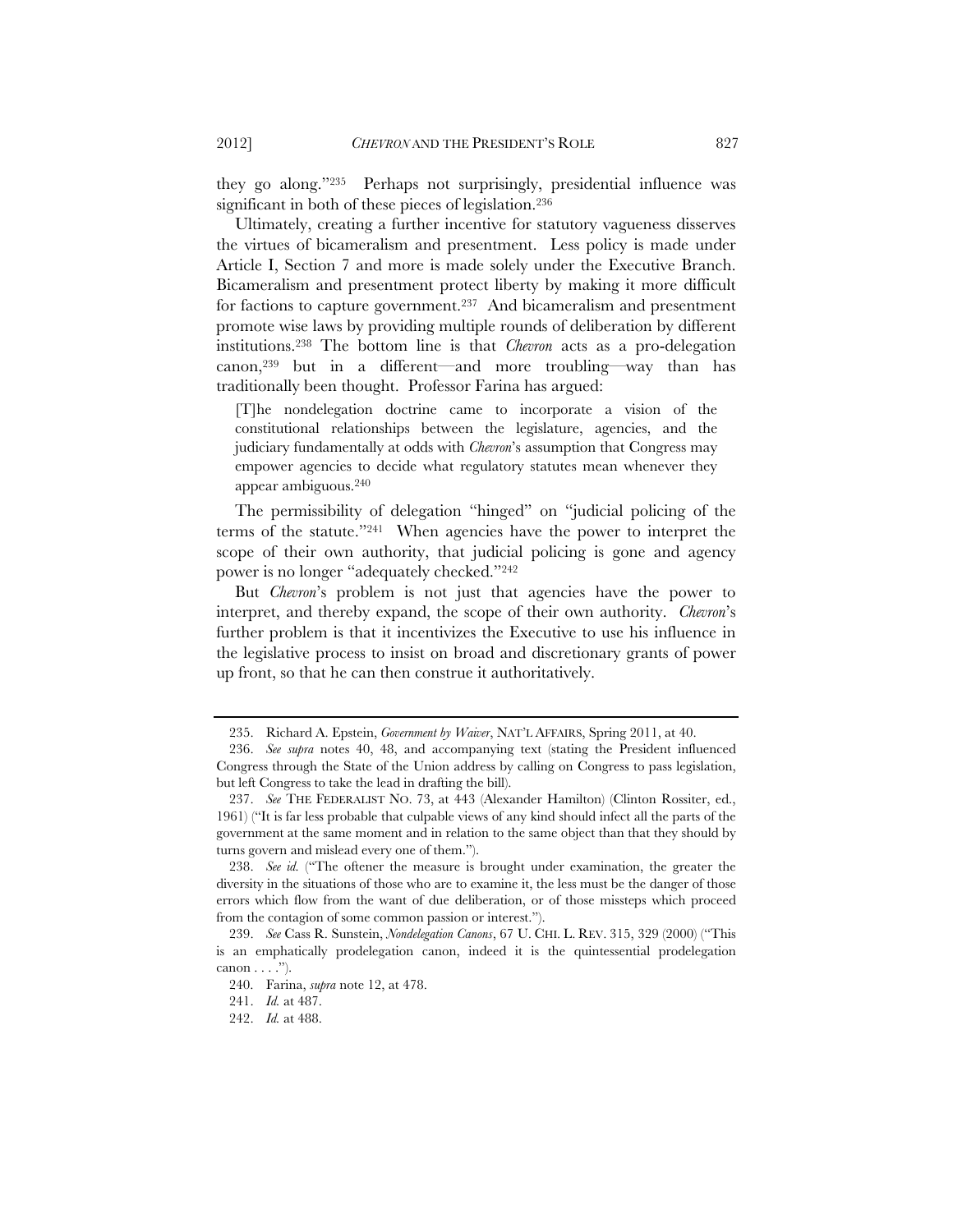From a separation of powers perspective, then, *Chevron*'s problem is not just that it provides an inadequate check on agency power. Rather, it discards a specific type of check embedded into the constitutional structure—the separation of lawmaking and binding interpretive authority.

## V. INDEPENDENT JUDICIAL REVIEW

Even if courts are unable to enforce the nondelegation doctrine for lack of a judicially manageable standard, they need not adopt an interpretive rule that exacerbates the separation-of-powers problem by combining legislative influence and binding interpretive authority. While the Constitution necessarily tolerates some combination of lawmaking power and interpretation, it does not tolerate the combination of lawmaking power and *binding* interpretive authority. After all, the nondelegation doctrine still exists in principle, if not in practice.

For this reason, courts should reject *Chevron* deference in favor of independent judicial review. Without deference, statutory ambiguity is worth less to the President and he is less likely to use his influence in the legislative process to get it. The upshot is greater statutory clarity upfront and more policy made under Article I, Section 7. Independent judicial review, then, operates "as a constitutional doctrine of second best, indirectly preserving structural norms that the Court will not enforce directly by invalidating acts of Congress."243

## *A. The Judiciary, the President, and the Council of Revision*

When it comes to binding interpretive authority, the complete absence of the Judiciary from the legislative process is critical. Recall Hamilton's warning about having the upper house act as a court of last resort: "From a body which had had *even a partial agency* in passing bad laws we could rarely expect a disposition to temper and moderate them in the application."244 This structure was thought to be problematic for combining even partial agency in lawmaking with binding interpretive authority.

More to the point, consider how close *Chevron* comes to the Council of Revision. Proposed as part of the Virginia Plan, the Council of Revision was to consist of "the Executive and a convenient number of the National Judiciary."245 It would have had the authority to "examine every act of the

 <sup>243.</sup> Manning, *Constitutional Structure*, *supra* note 18, at 633.

 <sup>244.</sup> THE FEDERALIST NO. 81, at 483 (Alexander Hamilton) (Clinton Rossiter ed., 1961) (emphasis added).

 <sup>245.</sup> Edmund Randolph, *Variant Texts of the Virginia Plan Presented by Edmund Randolph to the Federal Convention, May 29, 1787, Text A*, *in* DOCUMENTS ILLUSTRATIVE OF THE FORMATION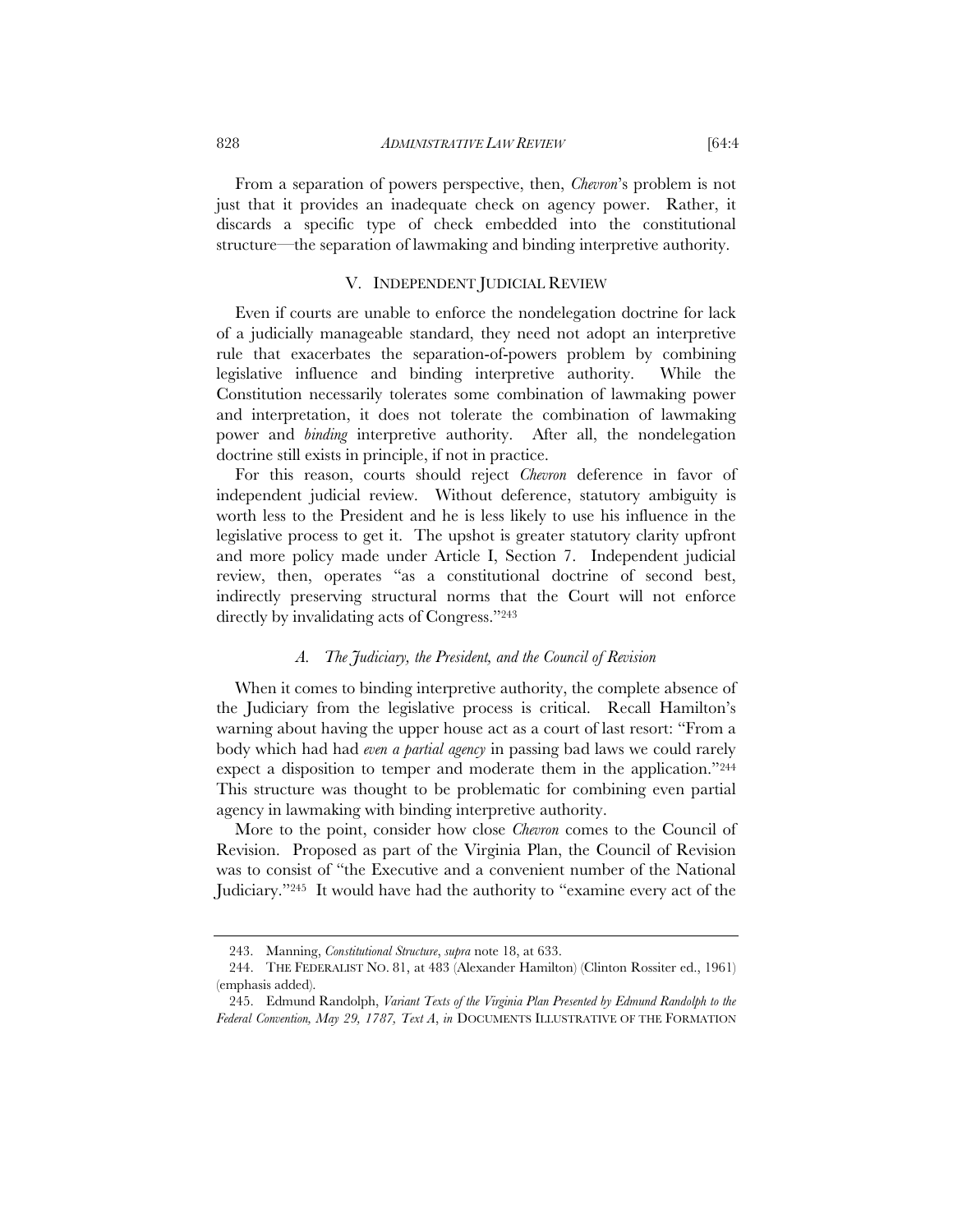National Legislature before it shall operate . . . and that the dissent of the said Council shall amount to a rejection, unless the Act of the National Legislature be again passed, or that of a particular Legislature be again negatived by of the members of each branch."246

Madison supported the measure. He thought it would give the Judiciary an additional means to defend itself from the legislature.247 He also thought it would "preserv[e] a consistency, conciseness, perspicuity & technical propriety in the laws."248 Finally, he thought it would serve "as an additional check against a pursuit of those unwise & unjust measures which constituted so great a portion of our calamities."249

Madison stressed that the Council secured, rather than undermined, the separation of powers:

Instead therefore of contenting ourselves with laying down the Theory in the Constitution that each department ought to be separate & distinct, it was proposed to add a defensive power to each which should maintain the Theory in practice. In so doing we did not blend the departments together. We erected effectual barriers for keeping them separate.<sup>250</sup>

In support, he pointed to the British Constitution, which "admit[ted] the Judges to a seat in the legislature, and in the Executive Councils."251 According to Madison, if the Council of Revision "was inconsistent with the Theory of a free Constitution, it was equally so to admit the Executive to any participation in the making of laws; and the revisionary plan ought to be discarded altogether."252

But the Convention ultimately rejected the Council of Revision.253 Expressing his opposition, Elbridge Gerry stated: "It was making the Expositors of the Laws, the Legislators which ought never to be done."254 So too, Governor Morris "objected that Expositors of laws ought to have *no hand* in making them."255 Nathaniel Ghorum stressed that judges "ought to

OF THE UNION OF THE AMERICAN STATES 953, 954 (Charles C. Tansill ed., 1927).

 <sup>246.</sup> *Id.* 

 <sup>247.</sup> *See* James Madison, *Debates in the Federal Convention of 1787 as Reported by James Madison*, *in* DOCUMENTS ILLUSTRATIVE OF THE FORMATION OF THE UNION OF THE AMERICAN STATES 109, 423 (Charles C. Tansill ed., 1927).

 <sup>248.</sup> *Id.*

 <sup>249.</sup> *Id.*

 <sup>250.</sup> *Id.* at 426–27.

 <sup>251.</sup> *Id.* at 427.

 <sup>252.</sup> *Id.*

 <sup>253.</sup> *Id.* at 429.

 <sup>254.</sup> *Id.* at 424.

 <sup>255.</sup> *Id.* at 425 (emphasis added).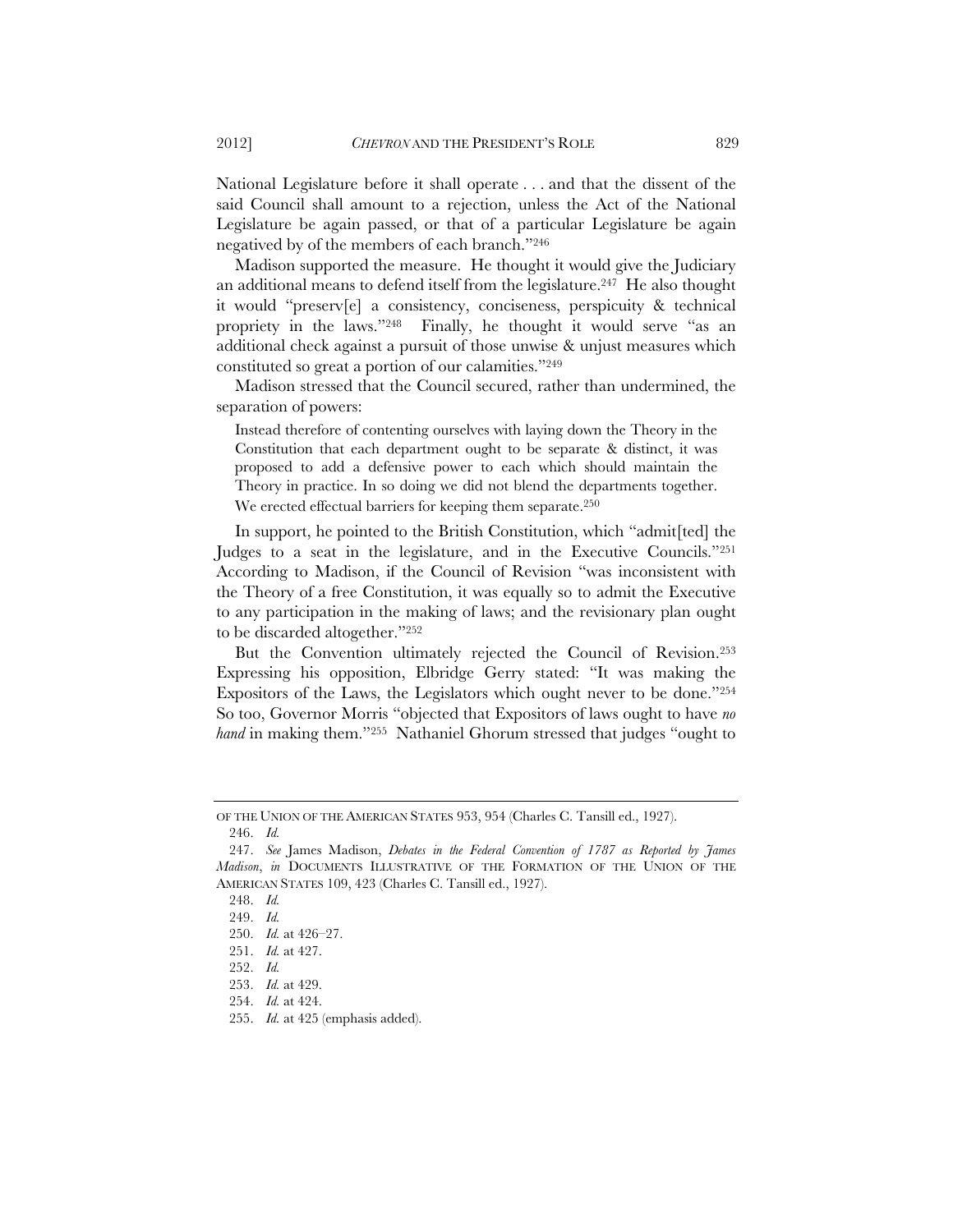carry into the exposition of laws no prepossessions with regard to them."256 According to Caleb Strong, "No maxim was better established" than "the power of making ought to be kept distinct from that of expounding, the laws."257 And finally, Rufus King observed "that Judges ought to be able to expound the law as it should come before them, free from the bias of having participated in its formation."258 While other members of the Convention offered different reasons for rejection of the Council of Revision, one persistent objection was the union of the veto power with binding interpretive authority.259

Yet *Chevron* creates a nearly identical structure: the Executive has both the veto power and the power to authoritatively construe ambiguous statutes—just as the Judiciary was to have both the veto power and the power to authoritatively construe statutes more generally. If anything, *Chevron* is more troubling because the President does not share the veto (as the Judiciary would have in the Council of Revision), and he has the additional legislative power of recommendation (which the Judiciary would have lacked under the Council of Revision).

The statements of Gerry, Morris, Ghorum, Strong, and King all suggest that *Chevron*'s institutional arrangements run counter to a constitutional principle separating lawmaking from law-exposition. But what then of Madison's assertion that this principle would be equally violated by *any*  executive role in the legislative process?

That the Convention ultimately gave the President such a role suggests that Madison was wrong. But the Convention did so on the assumption that the Judicial Branch would independently interpret the law. While the Executive Branch would necessarily engage in some interpretation incident to the executive power, it would not have binding interpretive authority. Naturally then, binding interpretive authority should rest in the Judicial Branch, which has not even partial agency in the making of laws.

## *B. The Modern Presidency and Original Structural Commitments*

Whatever might have been true in 1787, the need for an independent judicial check is more pressing than ever. Where early presidents shied away from the legislative process, modern presidents embrace it.260 Both the veto and recommendation powers have evolved considerably since 1787. Presidential involvement in the legislative process today is extensive,

 <sup>256.</sup> *Id.* at 428.

 <sup>257.</sup> *Id.* at 424.

 <sup>258.</sup> *Id.* at 147.

 <sup>259.</sup> *See id.* at 422–28.

 <sup>260.</sup> *See supra* Part II.A.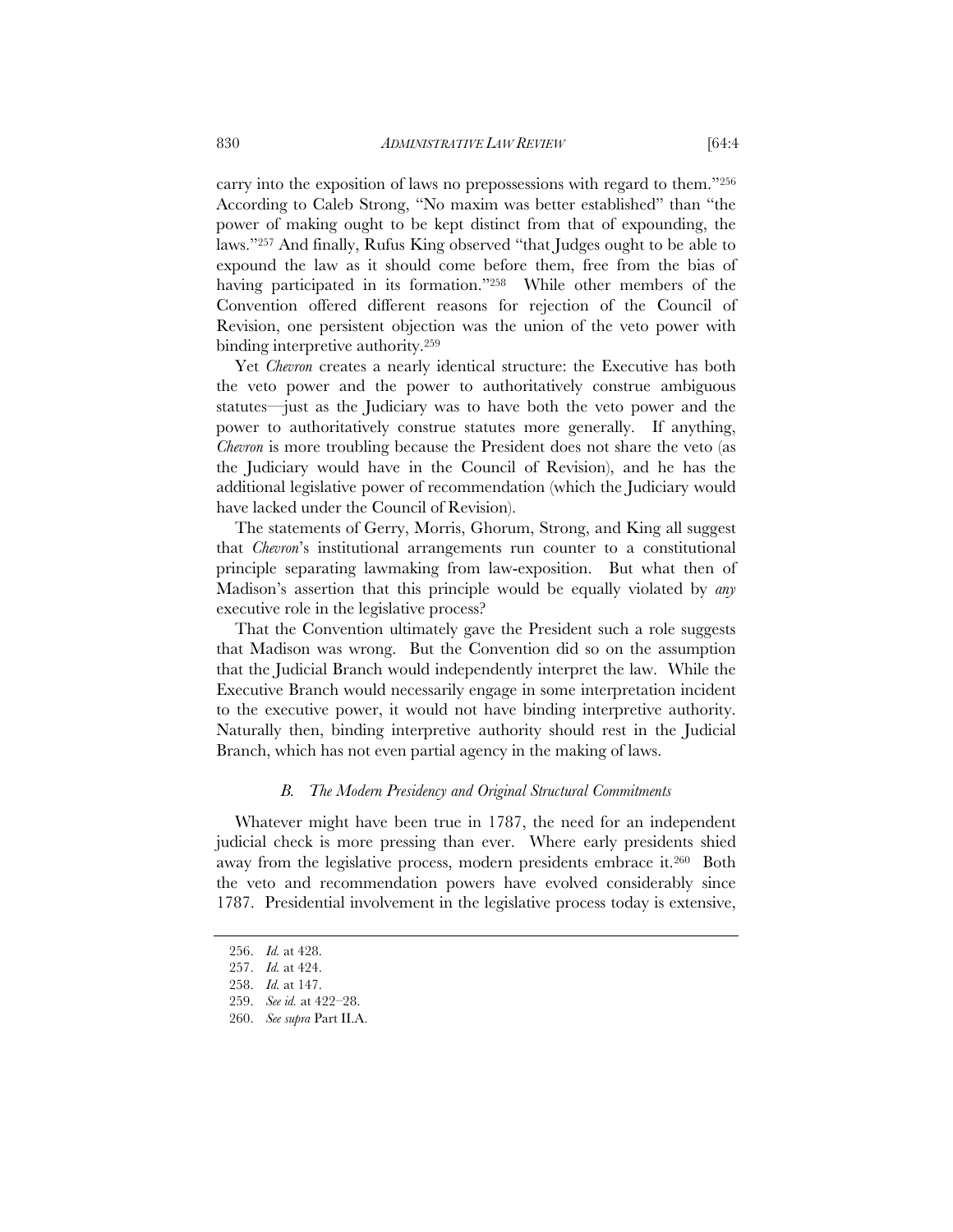and presidential influence in the legislative process through the veto power great—"the power of text over expectation."261

This influence heightens the President's ability to exploit *Chevron*'s structural combination of lawmaking and binding interpretive authority for his own good. An independent judicial check "make[s] sense of original structural commitments" in light of the great legislative power the modern President exercises.<sup>262</sup> Here, that structural commitment is to bicameralism and presentment.

The Court has chosen default interpretive rules to further constitutional principles it is unwilling to enforce directly in light of modern reality. As the Court stated in *Mistretta*, "In recent years, our application of the nondelegation doctrine principally has been limited to the interpretation of statutory texts, and more particularly, to giving narrow constructions to statutory delegations that might otherwise be thought to be unconstitutional."263 Similarly, the Court has adopted clear-statement rules264 to protect federalism values that it is not willing to enforce directly.265

The Court should do the same here by setting a default rule of independent judicial interpretation of all statutes. The nondelegation doctrine must exist in principle, if not in practice, because rejecting the nondelegation doctrine in principle amounts to little more than a rejection of bicameralism and presentment. And if the nondelegation doctrine exists in principle, the Court should adopt an interpretive rule that furthers, rather than frustrates it.

#### *C.* Chevron*'s Constitutional Counter*

Of course, *Chevron* might strike back with its own constitutionally-rooted rationale. When the traditional tools of statutory construction fail, "the resolution of that ambiguity necessarily involves policy judgment"—and under the Constitution, "policy judgments are not for the courts but for the political branches; Congress having left the policy question open, it must be answered by the Executive."266 After all, the Court in *Chevron* stressed that agencies are more democratically accountable.267

 <sup>261.</sup> Black, *supra* note 87, at 89.

 <sup>262.</sup> Manning, *Constitutional Structure*, *supra* note 18, at 633.

 <sup>263.</sup> Mistretta v. United States, 488 U.S. 361, 373 n.7 (1989).

 <sup>264.</sup> *See* Gregory v. Ashcroft, 501 U.S. 452, 460–61 (1991).

 <sup>265.</sup> *See* Garcia v. San Antonio Metro. Transit Auth., 469 U.S. 528, 546–47 (1985).

 <sup>266.</sup> Scalia, *supra* note 17, at 515.

 <sup>267.</sup> *See* Chevron, U.S.A., Inc. v. Natural Res. Def. Council, Inc., 467 U.S. 837, 866 (1984).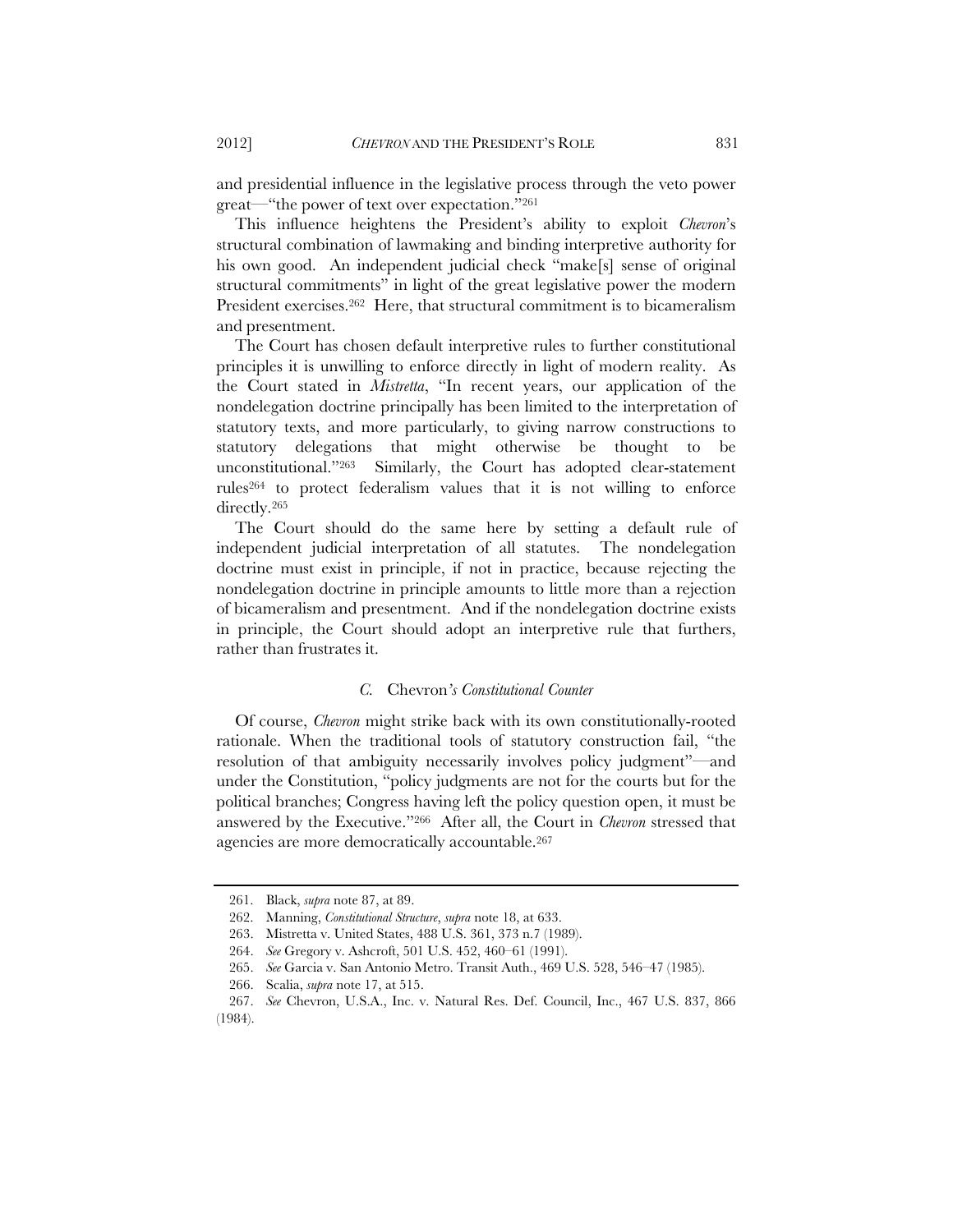But as Justice Scalia has argued, the constitutional principle may be illusory: "[T]he 'traditional tools of statutory construction' include not merely text and legislative history but also, quite specifically, the consideration of policy consequences."268 Courts have long made policy judgments to resolve ambiguities, and never has their "constitutional competence" to do so been doubted.269

And if the Constitution places such a premium on democratic accountability for policymaking, why stop at the Executive Branch? Why not insist on congressional involvement in policymaking by insisting on bicameralism and presentment? That the nondelegation doctrine in its current form is not up to the task does not mean that the whole enterprise should be abandoned. If a default interpretive rule of independent judicial review channels more policy through Article I, Section 7 by making statutory vagueness less attractive to the Executive, then such a rule might ultimately be more faithful to democratic accountability than *Chevron*.

#### *D. The Proper Role of Executive Interpretations*

None of this is to say that courts should close their eyes to executive interpretations of statutes. They may well be persuasive evidence of statutory meaning, and when that is the case, courts should follow them.

But if *Chevron* has any force at all, it must be that courts defer in some cases where they would otherwise disagree with the agency's interpretation. These cases are problematic and illustrate what the Executive has to gain from insisting on statutory ambiguity.

Accordingly, courts should give the same weight to executive interpretations as they would to any piece of persuasive evidence of statutory meaning. As Justice Jackson put it in *Skidmore v. Swift & Co.*:

The weight of such a judgment in a particular case will depend upon the thoroughness evident in its consideration, the validity of its reasoning, its consistency with earlier and later pronouncements, and all those factors which give it power to persuade, if lacking power to control.<sup>270</sup>

Justice Scalia has characterized "*Skidmore* deference" as an "empty truism and a trifling statement of the obvious."271 But that is precisely the point: courts should interpret agency-administered statutes as they would any other statute. If an agency interpretation is persuasive evidence of statutory meaning, then courts should consider it—as they would any other

 <sup>268.</sup> Scalia, *supra* note 17, at 515.

 <sup>269.</sup> *Id.* 

 <sup>270. 323</sup> U.S. 134, 140 (1944).

 <sup>271.</sup> United States v. Mead Corp., 533 U.S. 218, 250 (2001) (Scalia, J., dissenting).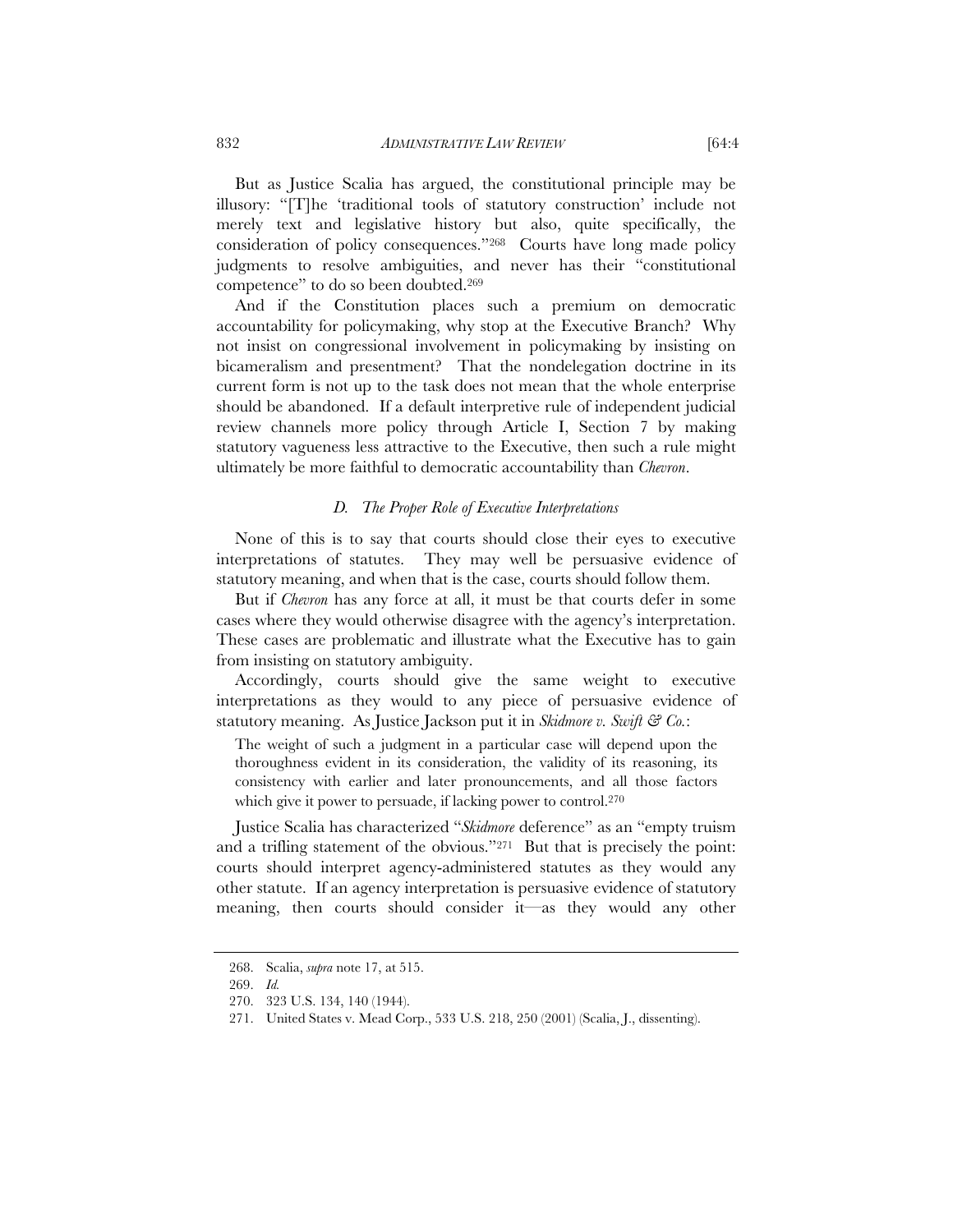persuasive evidence of statutory meaning.

Conversely, if a court disagrees with an agency's interpretation—even when that interpretation would pass *Chevron* step one—it should reject it. *Skidmore* deference reduces the ex ante incentive for the Executive to exact statutory vagueness as the price for his assent. After all, without *Chevron*, it is more uncertain that a court will accept an executive interpretation.

## **CONCLUSION**

Rejecting *Chevron* would appear to be a drastic change, supplanting a clear and workable rule concerning deference to administrative agencies. But it may not be so. Professor Beermann has argued that *Chevron* "has proven to be a complete and total failure."272 Among other things, *Chevron*: "has no adequate theoretical foundation"; has "spawned three competing versions of Step One"; is "highly unpredictable"; has "not had the desired effect of significantly increasing deference to agencies"; has "created uncertainty about when it applies"; and is not even cited by the Supreme Court "in a high proportion of the cases in which it arguably applies."273 At bottom, *Chevron*'s seductive image of simplicity is more illusory than real.

At the same time, the uncertainty of independent judicial review has been overstated.274 Justice Scalia, for instance, has described the "ineffable rule" that preceded *Chevron*.275 True enough that without *Chevron*, the persuasiveness of an administrative interpretation will vary based on the specifics of a case. But even under *Chevron*, courts must inquire into the specifics of the case—at least the statutory text, and perhaps more. Statutory interpretation necessarily proceeds case by case. Once that fact is admitted, scrutinizing, rather than rubber stamping, administrative interpretations does not seem all that much more burdensome.

And regardless, "The choices we discern as having been made in the Constitutional Convention impose burdens on governmental processes that often seem clumsy, inefficient, even unworkable, but those hard choices were consciously made by men who had lived under a form of government that permitted arbitrary governmental acts to go unchecked."276 As the rejection of the Council of Revision makes clear, the Convention made a choice to reject institutional arrangements combining legislative agency and binding interpretive authority. However clumsy, inefficient, or unworkable

 <sup>272.</sup> Jack M. Beermann, *End the Failed* Chevron *Experiment Now: How* Chevron *Has Failed and Why It Can and Should be Overruled*, 42 CONN. L. REV. 779, 782 (2010).

 <sup>273.</sup> *Id.* at 783–84.

 <sup>274.</sup> *See* Scalia, *supra* note 17, at 517.

 <sup>275.</sup> *Id.*

 <sup>276.</sup> INS v. Chadha, 462 U.S. 919, 959 (1983).